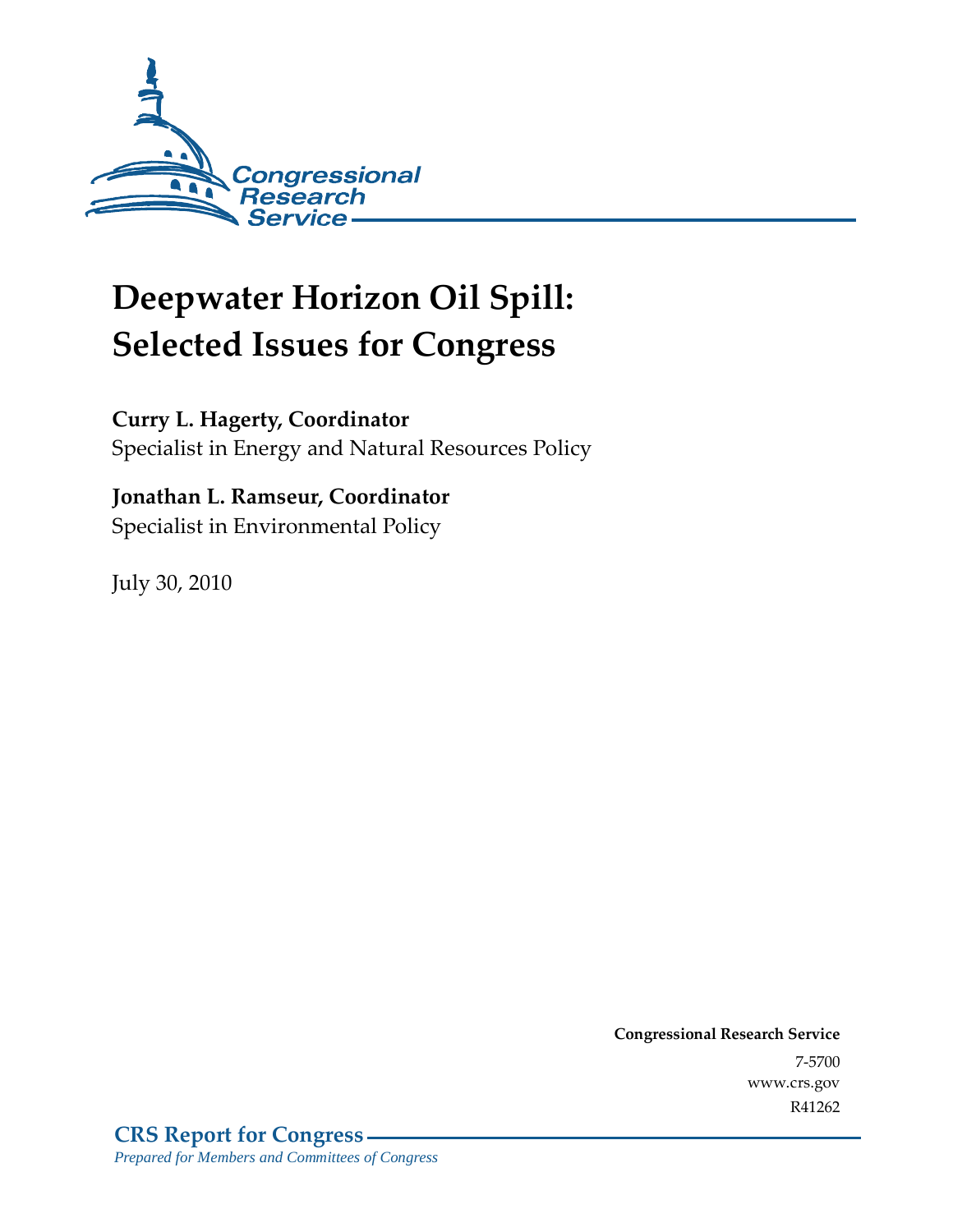## **Summary**

On April 20, 2010, an explosion and fire occurred on the *Deepwater Horizon* drilling rig in the Gulf of Mexico. This resulted in 11 worker fatalities, a massive oil release, and a national response effort in the Gulf of Mexico region by the federal and state governments as well as BP. Based on estimates from the Flow Rate Technical Group, which is led by the U.S. Geological Survey, the 2010 Gulf spill is the largest oil spill in U.S. waters. The oil spill has damaged natural resources and has had regional economic impacts. In addition, questions have been raised as to whether offshore regulation of oil exploration has kept pace with the increasingly complex technologies needed to explore and develop deeper waters.

Crude oil has been washing into marshes and estuaries and onto beaches in Louisiana, Mississippi, and Alabama. Oil has killed wildlife, and efforts are underway to save oil-coated birds. The most immediate economic impact of the oil spill has been on the Gulf fishing industry: commercial and recreational fishing have faced extensive prohibitions within the federal waters of the Gulf exclusive economic zone. The fishing industry, including seafood processing and related wholesale and retail businesses, supports over 200,000 jobs with related economic activity of \$5.5 billion. Other immediate economic impacts include a decline in tourism. On the other hand, jobs related to cleanup activities could mitigate some of the losses in the fishing and tourism industry.

The Bureau of Ocean Energy Management, Regulation, and Enforcement (BOEMRE), formerly known as the Minerals Management Service (MMS), and the U.S. Coast Guard are the primary regulators of drilling activity. The Coast Guard generally overseas the safety of systems at the platform level of a mobile offshore drilling unit. The Environmental Protection Agency (EPA) has multiple responsibilities, with a representative serving as the vice-chair of the National Response Team and Regional Response Teams. The Federal Emergency Management Administration (FEMA) has responsibilities with respect to the economic impacts of the spill; its role so far has been primarily that of an observer, but that may change once the scope of impacts can be better understood.

BOEMRE/MMS is also the lead regulatory authority for offshore oil and gas leasing, including collection of royalty payments. Its regulations generally require that a company with leasing obligations demonstrate that proposed oil and gas activity conforms to federal laws and regulations, is safe, prevents waste, does not unreasonably interfere with other uses of the outer continental shelf, and does not cause impermissible harm or damage to the human, marine, or coastal environments. Further attention to the internal organization of BOEMRE/MMS is an ongoing legislative and regulatory focus.

Several issues are developing for Congress as a result of the *Deepwater Horizon* incident. Questions include: What lessons should be drawn from the incident? What technological and regulatory changes may be needed to meet risks peculiar to drilling in deeper water? How should Congress distribute costs associated with a catastrophic oil spill? What interventions may be necessary to ensure recovery of Gulf resources and amenities? What does the *Deepwater Horizon* incident imply for national energy policy, and the trade-offs between energy needs, risks of deepwater drilling, and protection of natural resources and amenities? This report provides an overview of selected issues related to the *Deepwater Horizon* incident and is not intended to be comprehensive. It will be updated to reflect emerging issues.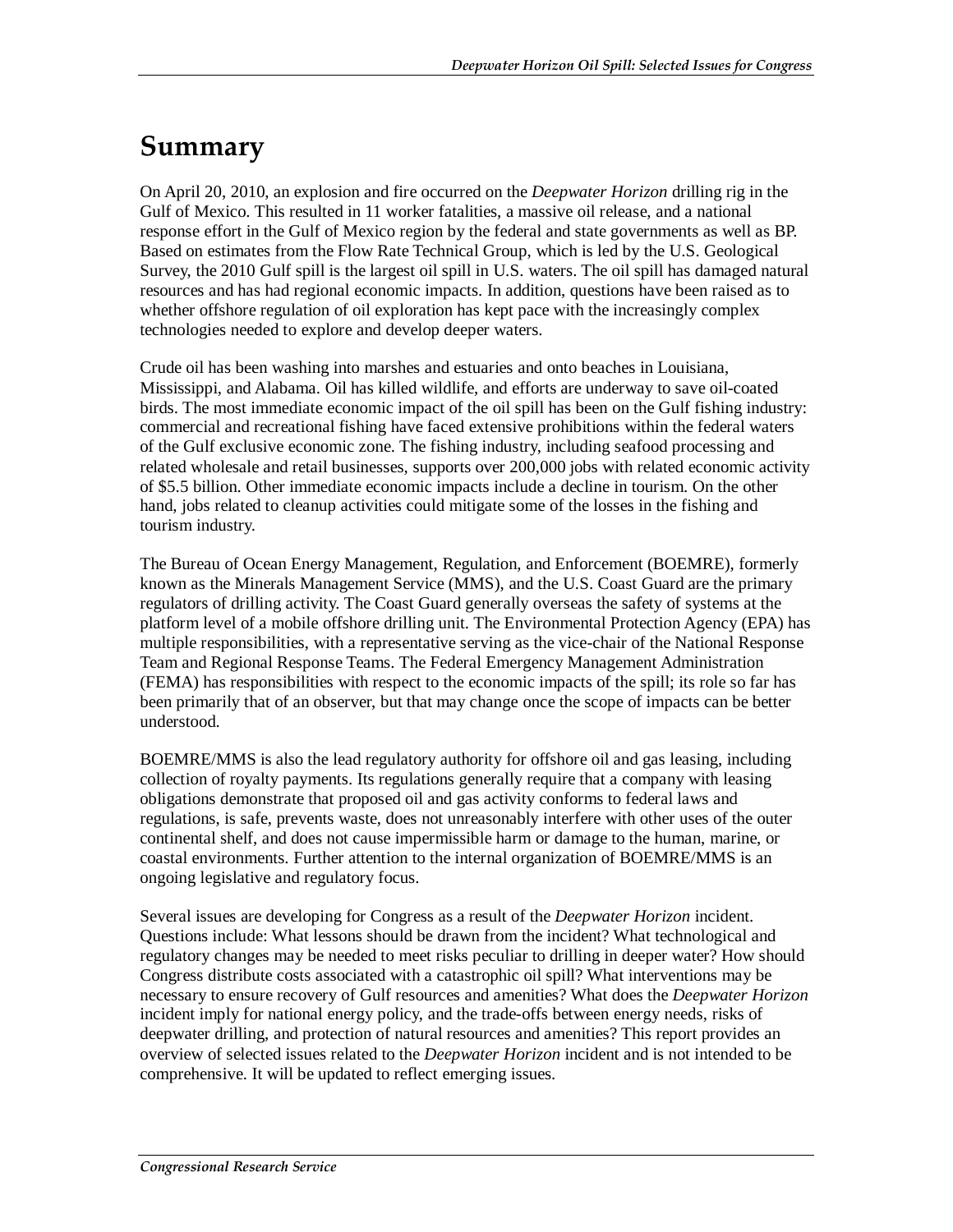## Contents

| Bureau of Ocean Energy Management, Regulation, and Enforcement (BOEMRE, |  |
|-------------------------------------------------------------------------|--|
|                                                                         |  |
|                                                                         |  |
|                                                                         |  |
|                                                                         |  |
|                                                                         |  |
|                                                                         |  |
|                                                                         |  |
|                                                                         |  |
|                                                                         |  |
|                                                                         |  |
|                                                                         |  |
|                                                                         |  |
|                                                                         |  |
|                                                                         |  |
|                                                                         |  |
|                                                                         |  |
|                                                                         |  |
|                                                                         |  |
|                                                                         |  |
|                                                                         |  |
|                                                                         |  |
|                                                                         |  |
|                                                                         |  |
|                                                                         |  |
|                                                                         |  |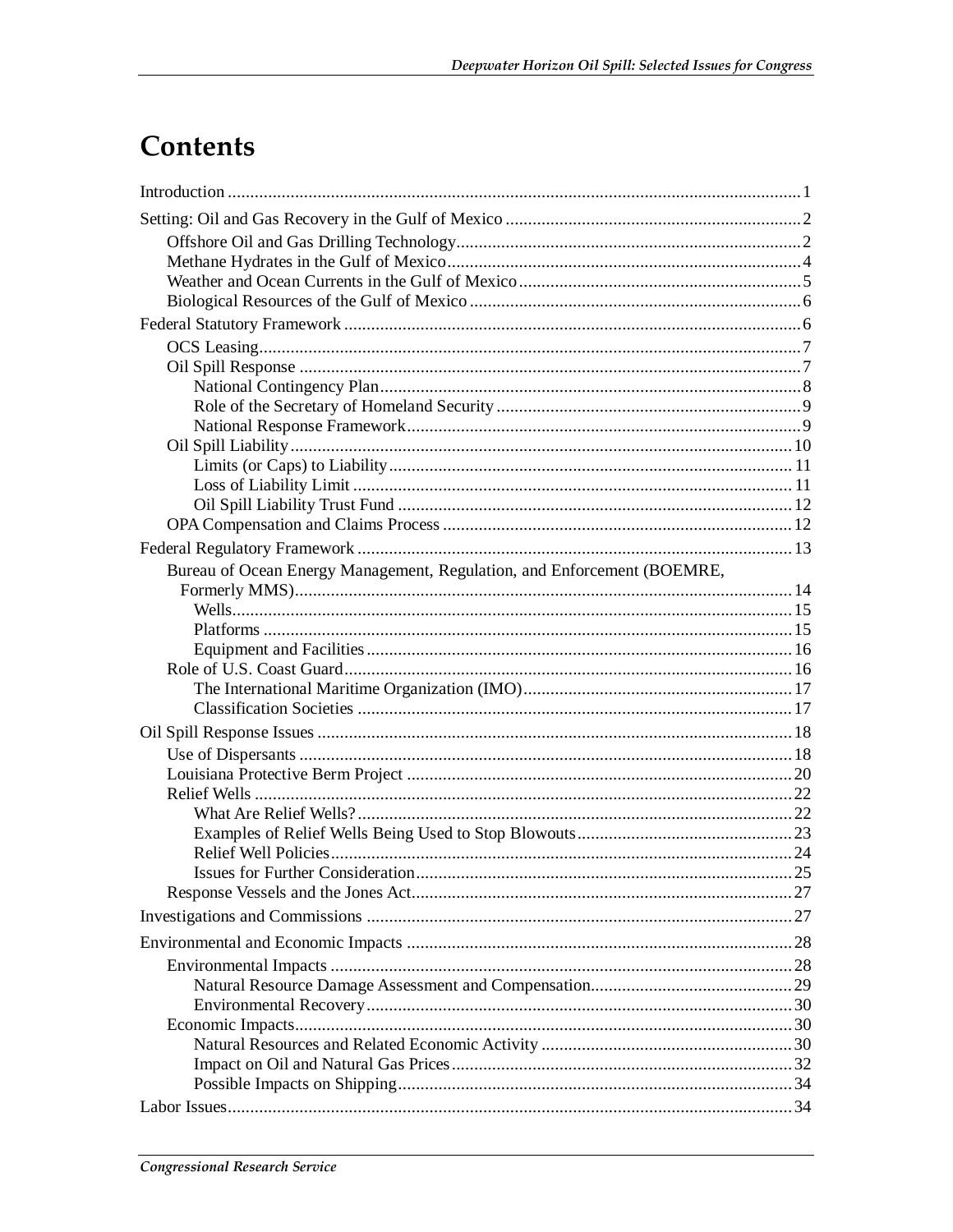## Figures

| Figure 3. Image of Two Relief Wells Being Drilled by BP to Plug the <i>Deepwater Horizon</i> |  |
|----------------------------------------------------------------------------------------------|--|
|                                                                                              |  |

## Contacts

|--|--|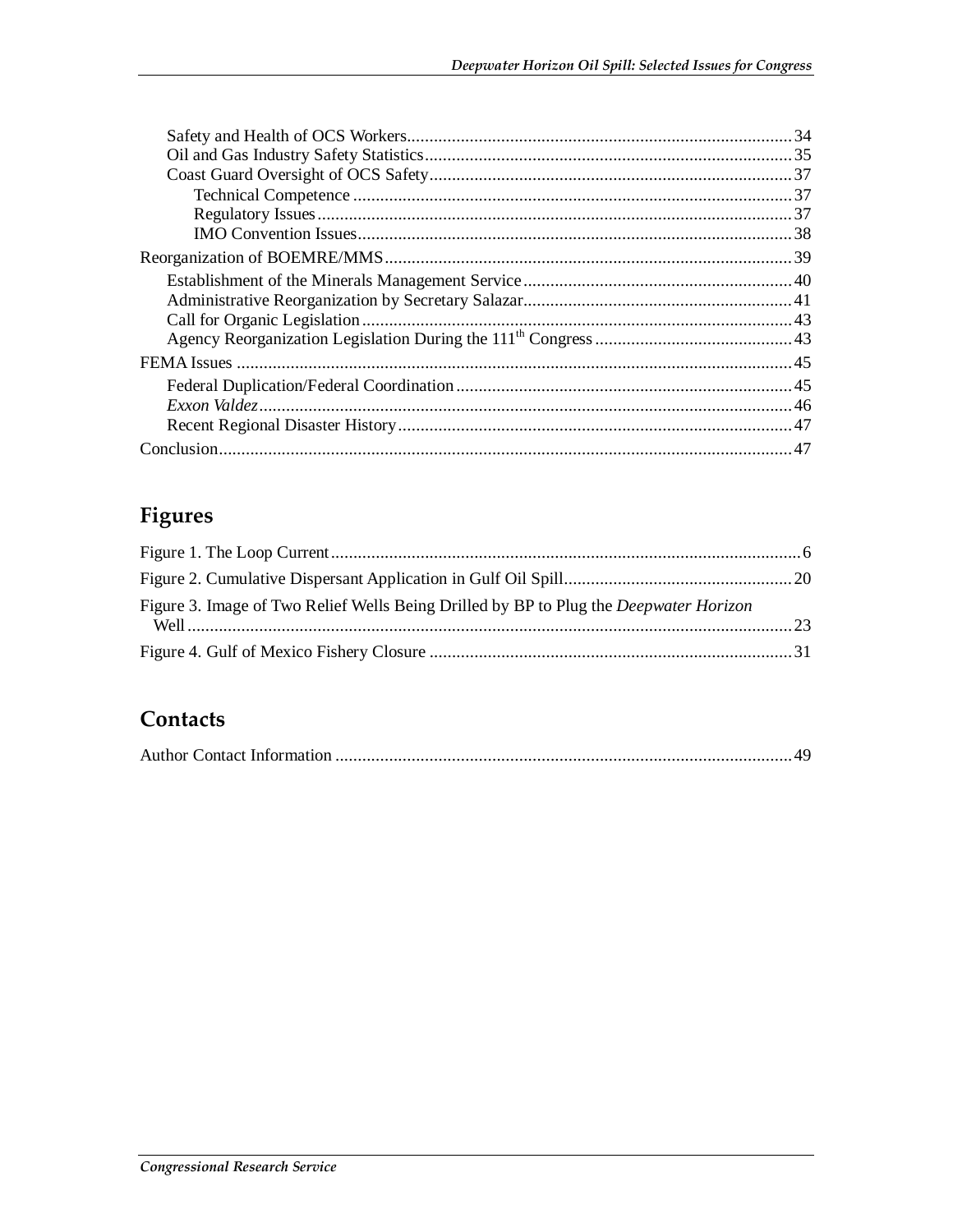## **Introduction**

On April 20, 2010, the *Deepwater Horizon* oil drilling rig—under contract to BP, the leaseholder of the tract approximately 50 miles offshore of Louisiana—was nearing completion of a deepwater oil well when an explosion occurred. An apparent equipment failure, perhaps of the blowout protector, at the wellhead released oil and natural gas; explosions and fire on the oil rig killed 11 of the crew, and the rig sank within days. In the aftermath, the oil spill became the largest in U.S. waters. Based on estimates from the Flow Rate Technical Group, which is led by the U.S. Geological Survey, it appears this oil spill would eclipse the 1989 *Exxon Valdez* spill several times over.<sup>1</sup> Crude oil has been washing into estuaries and onto beaches in Louisiana, Mississippi, and Alabama; affected fishing and shrimping areas in the Gulf of Mexico have been closed.

The former Minerals Management Service (MMS), now known as the Bureau of Ocean Energy Management, Regulation, and Enforcement (BOEMRE), in the Department of the Interior (DOI) is responsible for leasing the tract to  $BP^2$ . (Because the name change is relatively recent, hereafter in this report this agency will be referred to as BOEMRE/MMS.) The U.S. Coast Guard oversees the fitness of the rig and efforts to control the leak. The Environmental Protection Agency (EPA) has multiple responsibilities, with a representative serving as the vice-chair of the National Response Team and Regional Response Teams. The Federal Emergency Management Administration (FEMA) has responsibilities with respect to the economic impacts of the spill; its role so far has been primarily that of an observer, but that may change once the scope of impacts can be better understood. Information about the *Deepwater Horizon* rig, its drilling operations, and the federal response to the oil spill is available from numerous sources, including BOEMRE/MMS and the Coast Guard, the two agencies with lead federal roles in governing response efforts. As the lessee of the area in which the offshore facility is located, BP is responsible for capping the leak and paying for removal costs.

Issues such as worker safety, economic and environmental impacts, and oil and gas leasing for exploration and development are the focus of congressional attention at this time. The incident has triggered numerous congressional hearings, including those investigating the causes of the blowout; impacts of the spill; liability for damages; and the administrative process of leasing and regulatory requirements concerning health, safety, and environmental protection in drilling.

Secretary Ken Salazar of DOI initiated changes in the administration of offshore oil drilling by splitting MMS functions into three new bureaus, one to conduct leasing, one to enforce safety and environmental requirements, and one to handle revenues. Congress will be evaluating this reorganization and examining the adequacy and effectiveness of statutes governing leasing and oil spills, including the Outer Continental Shelf Lands Act of 1953, as amended (OCSLA), and the Oil Pollution Act of 1990 (OPA).

This report provides an initial overview of *Deepwater Horizon*-related issues for Congress, and refers readers to in-depth CRS reports on specific issues. Congressional readers with questions

<sup>&</sup>lt;u>.</u> <sup>1</sup> For up-to-date estimates of the spill rate, see the most recent press releases from the Department of the Interior, at http://www.doi.gov/news/index.cfm/.

<sup>&</sup>lt;sup>2</sup> Secretarial Order 3302, issued June 18, 2010, changed the name of the Minerals Management Service to the Bureau of Ocean Energy Management, Regulation, and Enforcement (BOEMRE). The name change was effective immediately.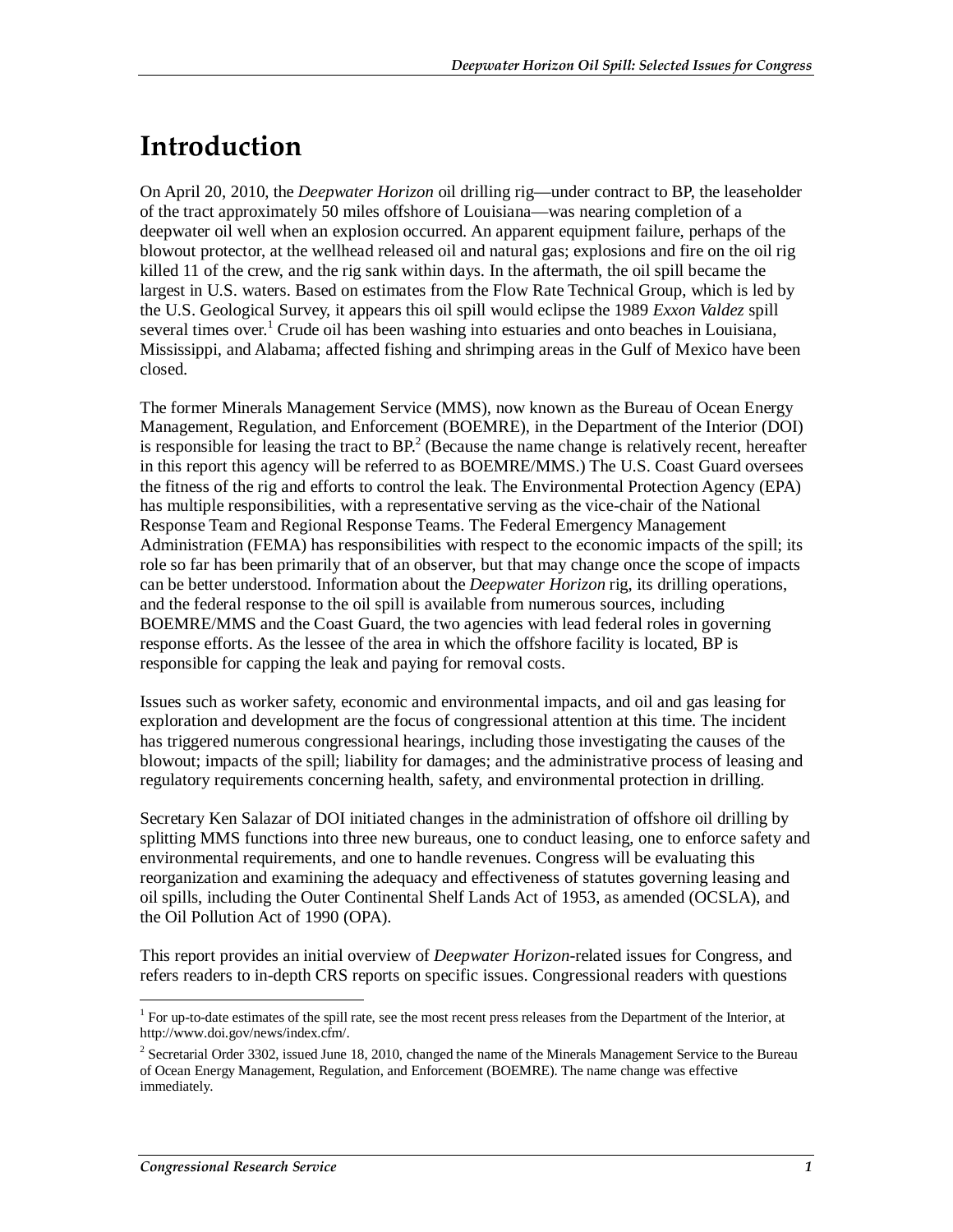about an issue discussed in this report should contact the experts listed in CRS Report R40883, *Oil Spill in the Gulf of Mexico: CRS Experts*.

## **Setting: Oil and Gas Recovery in the Gulf of Mexico**

Sediments buried deep below the seafloor in the Gulf of Mexico host large quantities of oil and gas that have been the target of exploration activities for decades. Most of the undiscovered oil and gas on the U.S. outer continental shelf (OCS) is thought to occur in the Gulf, particularly in the central and western regions. The central and western Gulf account for about 48% of the undiscovered technically recoverable resource  $(UTRR)^3$  for oil and about 50% of the UTRR for natural gas in the entire U.S. OCS, according to the Department of the Interior.<sup>4</sup> (In comparison, Alaska accounts for about 31% of the UTRR for oil and gas in the OCS.)

Recent attention has focused on oil and gas resources underlying deep water in the Gulf (i.e., deeper than 1,000 feet), because that is where the largest resource potential exists and where the majority of OCS leases are held.<sup>5</sup> Since 2006, there has been a 44% increase in proven deepwater discoveries in the Gulf, even though most of the deepwater leases are as yet undrilled. (For example, 272 of nearly 1,900 ultra-deepwater leases—those at a water depth greater than 5,000 feet—were drilled between 1996 and 2007.) Deepwater and ultra-deepwater exploration and development have been the focus of OCS oil and gas development in recent years, and the potential for new and large discoveries in that part of the Gulf has been viewed as key to slowing or stopping the decline in OCS oil and gas reserves. (For a more complete discussion of OCS oil and gas issues, see CRS Report R40645, *U.S. Offshore Oil and Gas Resources: Prospects and Processes*, by Marc Humphries, Robert Pirog, and Gene Whitney.)

## **Offshore Oil and Gas Drilling Technology6**

In comparison with nearshore oil and gas activities, deepwater and ultra-deepwater exploration and production require technologies that can withstand high pressures and low temperatures at the seafloor, and require the operator to control the process remotely from a surface vessel thousands of feet above the actual well. Seawater temperatures are lower in these waters (for example, at 5,000 feet deep in the Gulf, the seafloor water temperature is about  $40^{\circ}$  F, or  $4.4^{\circ}$  C); and pressures are greater (at 5,000 feet deep the seafloor pressure is about 2,500 psi). Consequently, equipment and operations at the seafloor are accessible only by remotely operated vehicles (ROVs). Drilling technologies built to withstand the harsher conditions in deep water and ultradeep water are complicated, difficult to repair, and expensive. In addition, long lengths of pipe, or marine "riser," extending from the seafloor to the drill rig, are needed, requiring a large and complex surface platform to conduct operations through the longer pipe. One of the most common types of drilling platforms for deep water and ultra-deep water is a semisubmersible rig,

<sup>&</sup>lt;sup>3</sup>The undiscovered technically recoverable resource (UTRR) is an estimate of the volume of oil or natural gas that is likely to be recovered using currently available technologies without considering price. UTRR changes as available technology changes, but not as price changes.

<sup>4</sup> Statement of Steven C. Allred, DOI/MMS, January 25, 2007.

<sup>&</sup>lt;sup>5</sup> Thirty-five percent of active OCS leases are in water depths of less than 200 meters, while 51% of active OCS leases are in water depths of 1,000 meters and deeper.

<sup>&</sup>lt;sup>6</sup> Prepared by Peter Folger, Specialist in Energy and Natural Resources Policy.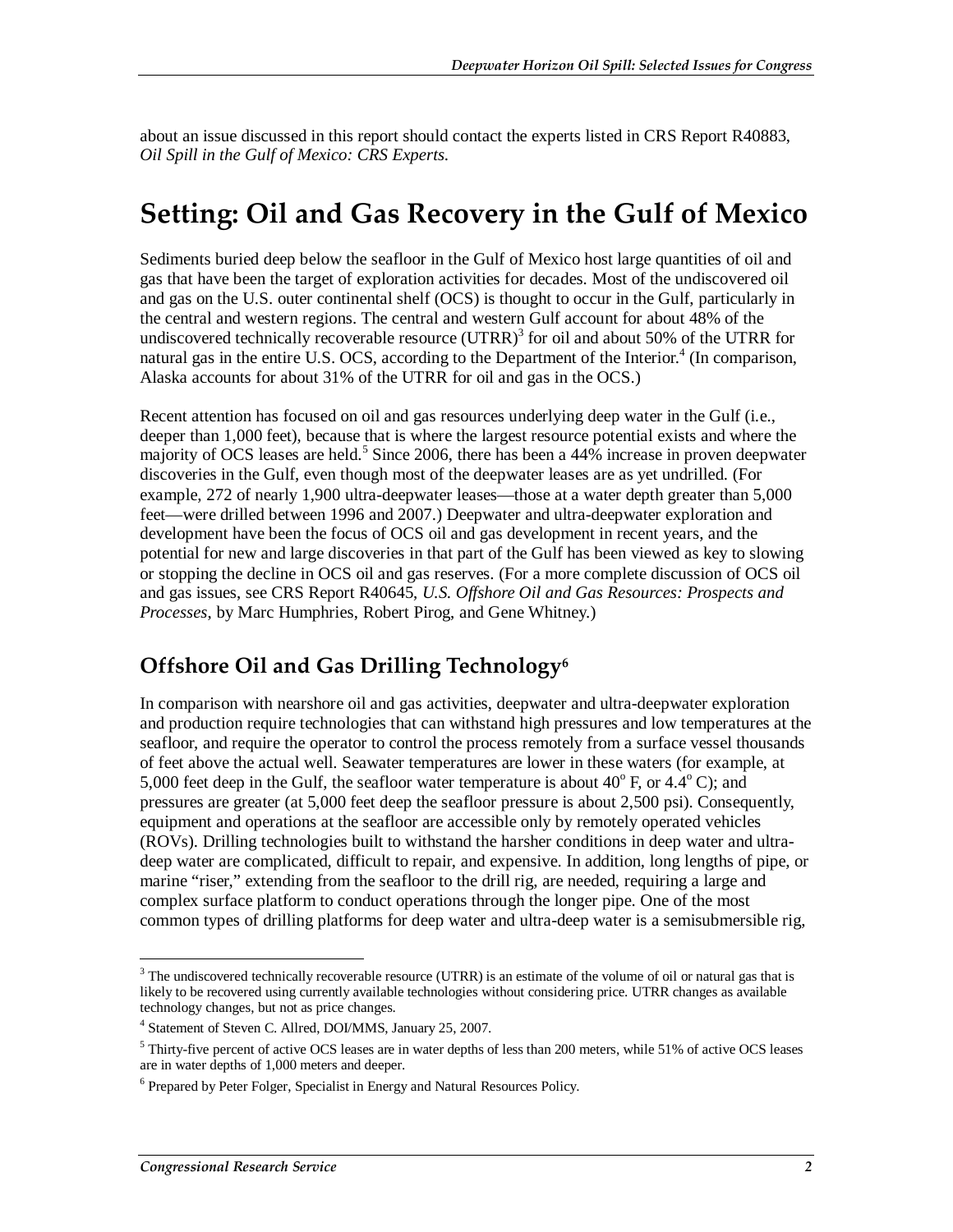which has an upper and lower hull. During the drilling operation, the lower hull is filled with water, partially submerging the rig but leaving the upper hull floating above the drill site.<sup>7</sup> Transocean's *Deepwater Horizon* rig was a semisubmersible platform, kept in place above the drill site by a dynamic positioning system (i.e., not permanently anchored to the seafloor) and connected to the well by the marine riser.<sup>8</sup>

During drilling operations, the drill bit and drill pipe (or drill string) extend through the riser from the drill platform and through a subsea drilling template—essentially a large metal box embedded in the seafloor—into the marine sediments and rocks down to the hydrocarbon-bearing zone. A special fluid called drilling mud (a mixture of water, clay, barite, and other materials) is circulated down to the drill bit and back up to the drilling platform. The drilling mud, which has higher viscosity and density than water, serves several purposes: it lubricates the drill bit, helps convey rock cuttings from the drill bit back to the surface, and exerts a column of weight down the hole to control pressure against a possible blowout. A blowout can occur if the subterranean pressure encountered down the hole exceeds the pressure exerted by the weight of the drill assembly and drilling mud. The *Deepwater Horizon* rig experienced a blowout on April 20, 2010, and the role of the drilling fluid is under investigation.

Drilling a deepwater or ultra-deepwater well is a multi-step process. At different stages the drill string is removed and steel casing is inserted into the wellbore, telescoping down from the largest-diameter casing at the top of the well to the smallest diameter at the bottom. Casing serves, among other things, to stabilize the wellbore, prevent the formation from caving in, maintain control of fluid pressure, and prevent crossflow of fluids from one part of the formation to another. The bottommost interval of casing, usually called the production casing, is inserted through the interval in the formation containing hydrocarbons that the operator wishes to produce. The casing is cemented in place over various intervals; cement is injected between the well casing and the surrounding rock. In addition, cement may be injected into intervals of the casing itself when the well is to be temporarily or permanently plugged.<sup>9</sup> At the *Deepwater Horizon* well, Halliburton (as a contractor for BP) had finished cementing the final production casing string about 20 hours before the blowout on April 20, according to congressional testimony.<sup>10</sup>

As a last line of defense against a blowout, a blowout preventer (BOP) is installed at the seafloor and connected to the marine riser. The BOP is essentially a system of valves designed to be closed in the event of anomalous wellbore pressure (such pressure is sometimes referred to as a "kick"). At the depth and pressures encountered by the *Deepwater Horizon* well, BOEMRE/MMS regulations require at least four such valves, or rams, which must be remote-controlled and hydraulically operated during offshore operations.11 During the *Deepwater Horizon* blowout, all of the rams on the BOP failed to close properly.

<sup>&</sup>lt;u>.</u> <sup>7</sup> For a more detailed description of drilling rigs, see http://www.naturalgas.org/naturalgas/extraction\_offshore.asp.

<sup>8</sup> For specifications about the *Deepwater Horizon*, see http://www.deepwater.com/fw/main/Deepwater-Horizon-56C17.html?LayoutID=17.

<sup>&</sup>lt;sup>9</sup> For example, in the *Deepwater Horizon* well, casing intervals spanned nine different diameters, from 36-inch diameter casing at the top of the well, to 7-inch diameter casing at the bottom, according to congressional testimony. Also, the witness stated that there was no continuous cement column throughout the entire wellbore. Testimony by Tim Probert, President, Global Business Lines and Chief Health, Safety, and Environmental Officer, Halliburton, hearing to review current issues related to offshore oil and gas development, U.S. Congress, Senate Committee on Energy and Natural Resources,  $111^{th}$  Cong.,  $2^{nd}$  sess., May 11, 2010.

 $10$  Testimony by Tim Probert, Halliburton, May 11, 2010.

 $11$  30 C.F.R. § 250.442.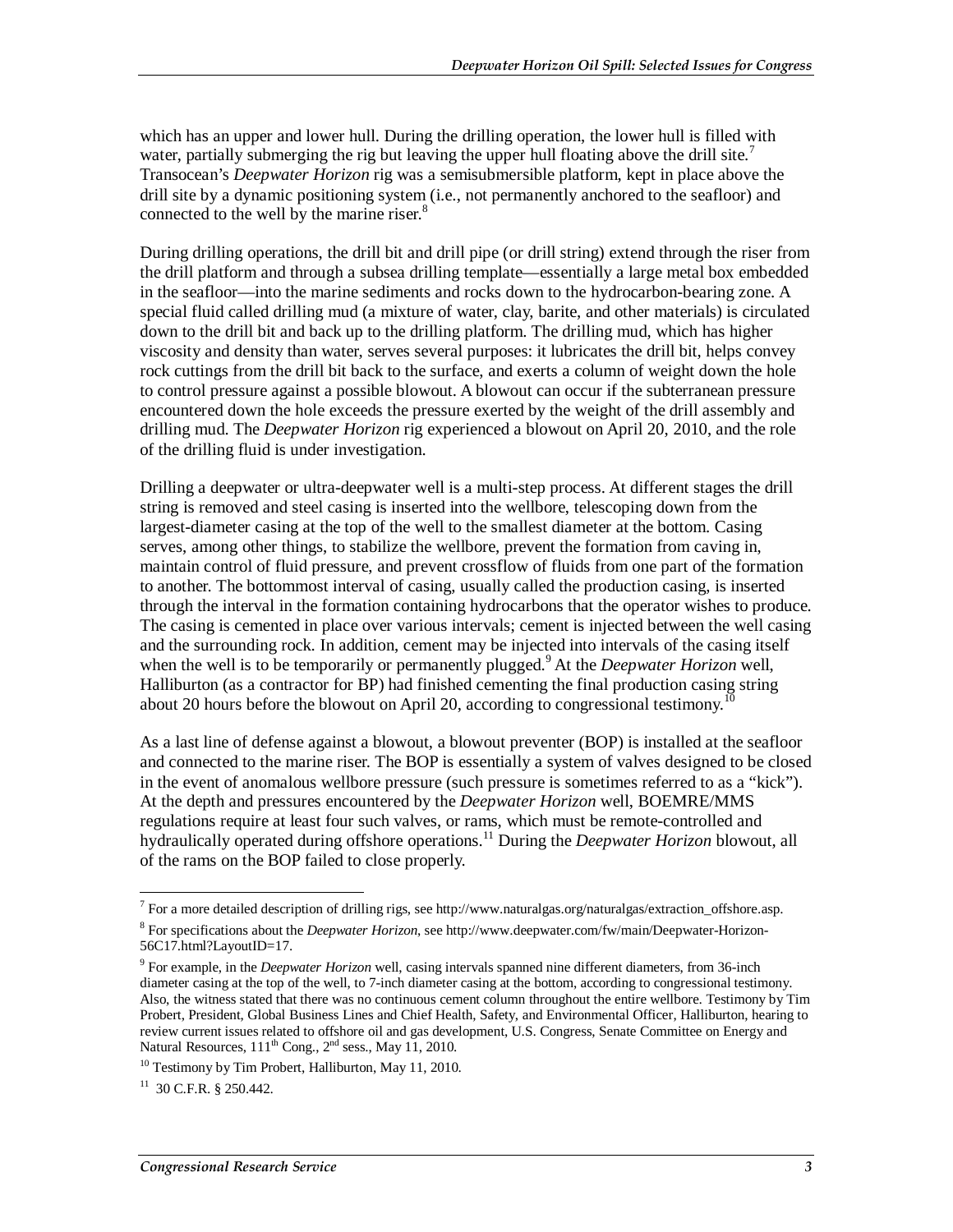BOPs can have backup systems that would attempt to engage the rams in case of loss of direct communication to the drilling vessel at the surface. One type of backup system, referred to as a "deadman switch," is intended to operate automatically if communication to the surface is disrupted. A second type of backup system, referred to as an "autoshear," would automatically activate one of the rams if the lower marine riser pipe disconnected. Another form of backup system includes the use of remotely operated vehicles (ROVs), controlled from the surface, which can operate control panels on the BOP itself at the seafloor. In the *Deepwater Horizon* incident, the BOP was reportedly equipped with a deadman switch<sup>12</sup> and an autoshear device, and ROVs were used to attempt to activate the BOP after the blowout occurred. These systems appear to have failed to fully engage the BOP.

## **Methane Hydrates in the Gulf of Mexico13**

At the temperatures and pressures of deepwater and ultra-deepwater drilling in the Gulf of Mexico, solid methane hydrates can occur. They constitute a potential natural gas resource as well as a possible risk to exploration activities. In a methane hydrate, frozen water molecules form a cage-like structure around molecules of methane, the primary component of natural gas. In 2007, BOEMRE/MMS released an estimate of methane hydrate resources in the Gulf with a mean value of 21,000 trillion cubic feet, although the report noted that the amount of hydrate commercially recoverable using current technology is likely just a fraction of that resource.<sup>14</sup> Methane hydrates also present a significant hazard for drilling and production operations.15 Offshore drilling operations that disturb methane hydrate-bearing sediments could fracture or disrupt the bottom sediments and compromise the wellbore, pipelines, rig supports, and other equipment involved in oil and gas production from the seafloor.16 Decreases in pressure and/or increases in temperature can cause a solid methane hydrate to dissociate and rapidly release large amounts of gas into the wellbore during a drilling operation. (For a more detailed discussion of methane hydrates, see CRS Report RS22990, *Gas Hydrates: Resource and Hazard*, by Peter Folger.)

Methane hydrates also have interfered with attempts to divert oil and gas from the *Deepwater Horizon* blowout. When BP first attempted to lower a steel "cofferdam" over the leaking riser pipe to intercept the oil and gas and divert it to the surface, methane hydrates formed and clogged valves and piping leading to the surface. This occurred because methane gas from the wellbore encountered cold seawater at 5,000 feet below the ocean surface, and methane converted from a gas to solid methane hydrate. Methane hydrates are stable at that depth and temperature.

<sup>-</sup> $12$  According to testimony by Steve Newman, President and CEO of Transocean Ltd., in response to questions during the House Committee on Energy and Commerce, Subcommittee on Oversight and Investigations, *Inquiry Into the*  Deepwater Horizon Gulf Coast Oil Spill, hearing, 111<sup>th</sup> Cong., May 12, 2010.

<sup>&</sup>lt;sup>13</sup> Prepared by Peter Folger, Specialist in Energy and Natural Resources Policy.

<sup>&</sup>lt;sup>14</sup> U.S. Department of the Interior, Minerals Management Service, Resource Evaluation Division, "Preliminary" Evaluation of In-Place Gas Hydrate Resources: Gulf of Mexico Outer Continental Shelf," OCS Report MMS 2008-004 (February 1, 2008), at http://www.mms.gov/revaldiv/GasHydrateFiles/MMS2008-004.pdf.

<sup>&</sup>lt;sup>15</sup> Timothy S. Collett and Scott R. Dallimore, "Detailed Analysis of Gas Hydrate Induced Drilling and Production Hazards," Proceedings of the Fourth International Conference on Gas Hydrates, Yokohama, Japan, April 19-23, 2002.

<sup>&</sup>lt;sup>16</sup> George J. Moridis and Michael B. Kowalsky, "Geomechanical Implications of Thermal Stresses on Hydrate-Bearing Sediments," *Fire in the Ice*, Methane Hydrate R&D Program newsletter, Winter 2006.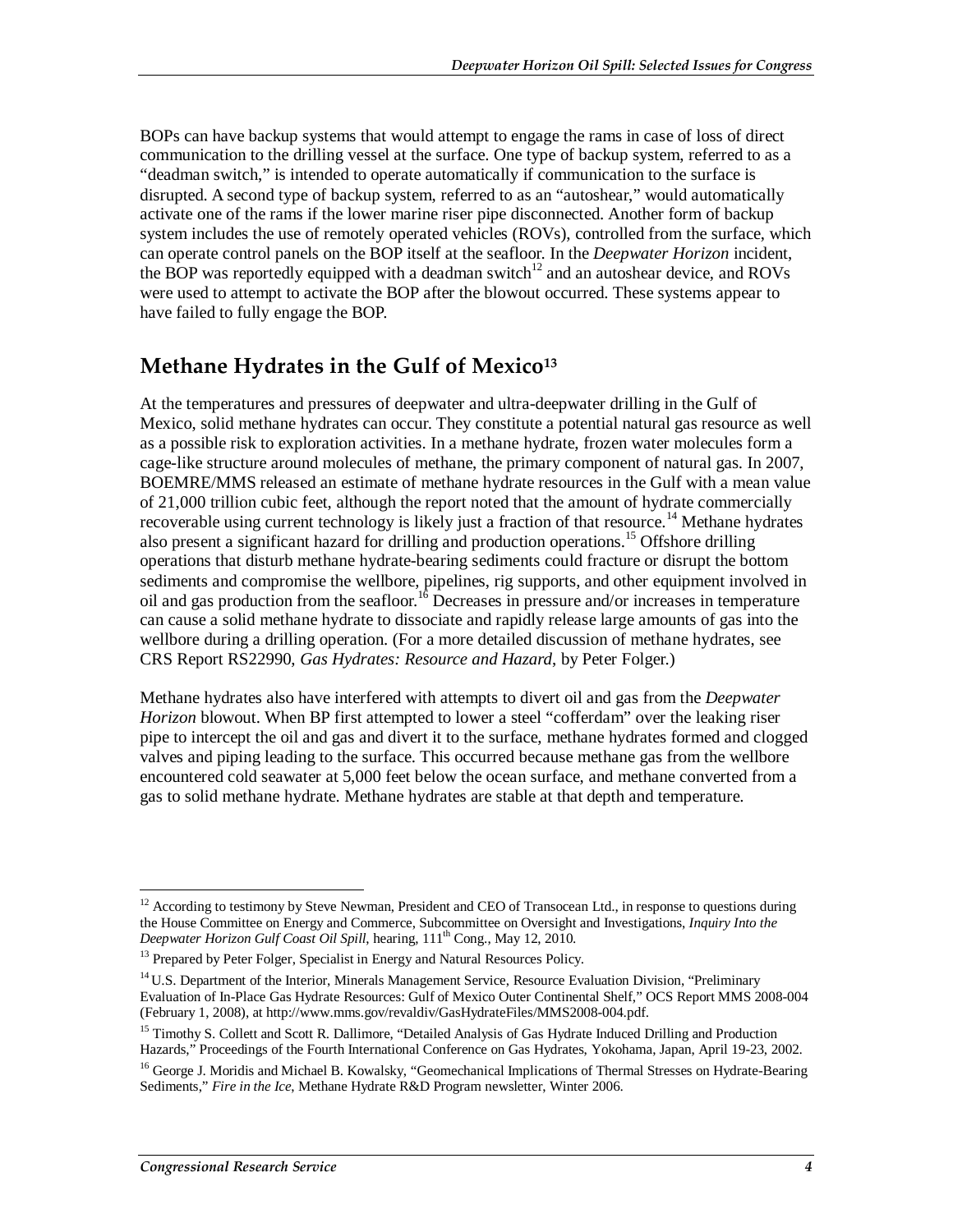### Weather and Ocean Currents in the Gulf of Mexico<sup>17</sup>

Oil and gas operations in the Gulf of Mexico face severe weather hazards, namely hurricanes during the summer and fall, that could disrupt operations and possibly cause leaks and spills from drilling rigs and production platforms. For example, disruptions to oil and gas operations occurred in 2005 during Hurricanes Katrina and Rita. As a result of the hurricanes, approximately  $600,000$  gallons were spilled from offshore oil platforms and associated pipelines in the Gulf.<sup>18</sup>

#### **Hurricanes and the Gulf Oil Spill**

A hurricane in the Gulf could have significant consequences for the oil spill's impacts. The National Hurricane Center (NHC) recently predicted an "active to extremely active" hurricane season in the Atlantic Ocean and Gulf. The season began June 1 and extends through November 30 (a NOAA FAQ website notes that the season's termination date has gradually extended over time). Although past hurricanes (e.g., Katrina in 2005) have led to oil spills, a hurricane interacting with a pre-existing, significant oil spill would be an unprecedented event.

Movement of oil would depend greatly on the track, wind speed, and size of a hurricane, and other factors in the evolution of the storm. The ultimate effects would be uncertain: some effects could be beneficial, others disastrous. High winds and seas are expected to mix and weather the oil, which can help accelerate biodegradation processes and dispersion. However, barrier islands that normally protect coastal wetlands from oil may be overtopped or destroyed by winds and water. Furthermore, heavy winds and storm surges could push oil further inland into areas that would not normally become oiled. Even after oil stops flowing from the *Deepwater Horizon* site, hurricanestrength winds could stir up oil that has penetrated sediments, thus releasing oil and causing renewed impacts on plants and wildlife.

In addition, as Hurricane Alex recently demonstrated, a hurricane could impede response efforts, requiring vessels and personnel to abandon oil containment and recovery activities.

**Sources:** National Oceanic and Atmospheric Administration, "NOAA Expects Busy Atlantic Hurricane Season," *NOAA News*, May 27, 2010, at http://www.noaanews.noaa.gov/stories2010/20100527\_hurricaneoutlook.html; NOAA FAQ website, at http://www.aoml.noaa.gov/hrd/tcfaq/G1.html; NOAA, "NOAA's Oil Spill Response, Hurricanes and the Oil Spill," May 27, 2010, at http://www.nhc.noaa.gov/pdf/hurricanes\_oil\_factsheet.pdf.

Winds and currents in the Gulf of Mexico also affect how oil will migrate away from the source of the spill. One key oceanographic feature of the Gulf that could possibly transport an oil spill into the Gulf Stream and up the Atlantic seaboard is called the Loop Current. The Loop Current is a clockwise flow that joins together the Yucatan Current to the south with the Florida Current to the east and flows through the Florida Straits. The Florida Current feeds into the Gulf Stream (see **Figure 1**). The position of the Loop Current is not static but varies over time in the Gulf. Its variability, combined with the location, size, and duration of an oil spill, will determine whether the Loop Current could entrain the spilled oil and how much oil it could transport toward the Florida Current. There is also the possibility that part of the Loop Current could break off and form a separate, temporary "anticyclonic" (i.e., clockwise-moving) ring, which could keep entrained oil circulating within the Gulf rather than connecting with the Florida Current.<sup>19</sup> In addition to the complicated flow pattern in the Loop Current, it is not clear how the *Deepwater Horizon* oil spill—which not only occurs at the surface but extends from the seafloor through the entire water column—might become entrained into the current and where it might migrate.

 $\frac{1}{1}$ 

<sup>&</sup>lt;sup>17</sup> Prepared by Peter Folger, Specialist in Energy and Natural Resources Policy.

<sup>18</sup> For more information about oil spills generally, see CRS Report RL33705, *Oil Spills in U.S. Coastal Waters: Background, Governance, and Issues for Congress*, by Jonathan L. Ramseur.

<sup>&</sup>lt;sup>19</sup> E-mail from Robert H. Weisberg, Professor of Physical Oceanography, and colleagues, College of Marine Science, University of South Florida, May 19, 2010.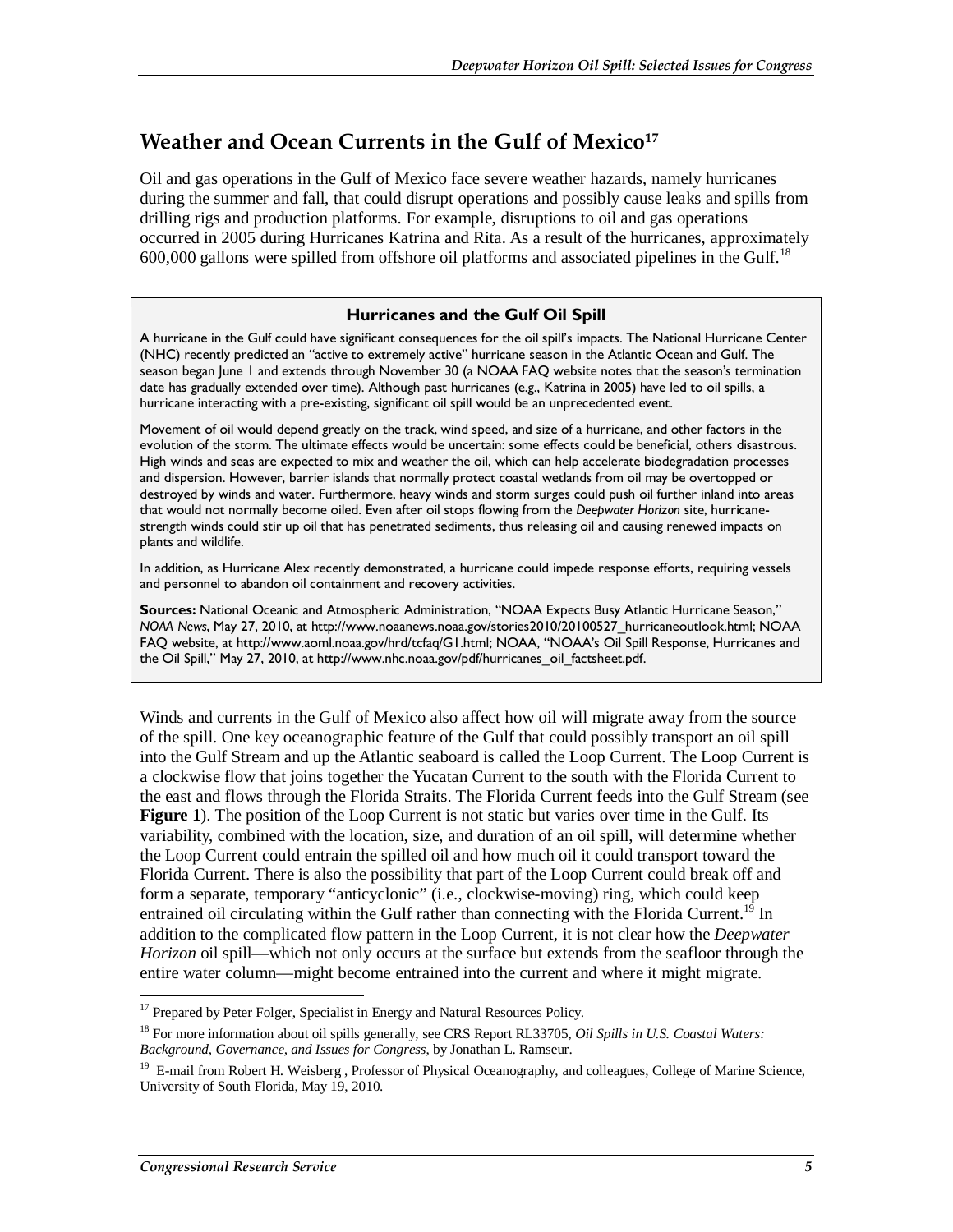

**Figure 1. The Loop Current** 

**Source:** The Cooperative Institute for Marine and Atmospheric Studies, University of Miami Rosenstiel School, at http://oceancurrents.rsmas.miami.edu/atlantic/loop-current.html. Modified by CRS. **Notes:** The arrows indicate the direction and magnitude of the current velocity. The Loop Current is shown by black arrows surrounded by white.

## **Biological Resources of the Gulf of Mexico20**

The Gulf of Mexico is home to productive, diverse, and valuable living natural resources. Some major features of the U.S. Gulf include barrier islands, coastal wetlands, beaches, and coral reefs. The combined coastline of these areas, including islands and inland areas, is 47,000 miles. The coastal and ocean resources of the region provide commercial, recreational, ecological, historical, educational, and aesthetic benefits to local communities and the nation. Coastal wetlands and estuaries are nursery areas for many species, including those that support commercial fisheries, such as shrimp, oysters, and blue crab, and those that support recreational fishing, such as snappers, groupers, and drum. Attributes such as warm weather, white sand beaches, and seafood restaurants make the Gulf a popular tourist destination. Major tourist-related businesses include eating and drinking establishments, hotels and lodging, and amusement and recreation services.

## **Federal Statutory Framework**

The development of offshore oil, gas, and other mineral resources in the United States is subject to a number of interrelated legal regimes, including international, federal, and state law. International law provides a framework for establishing national ownership or control of offshore

<sup>-</sup> $20$  Prepared by Harold F. Upton, Analyst in Natural Resources Policy.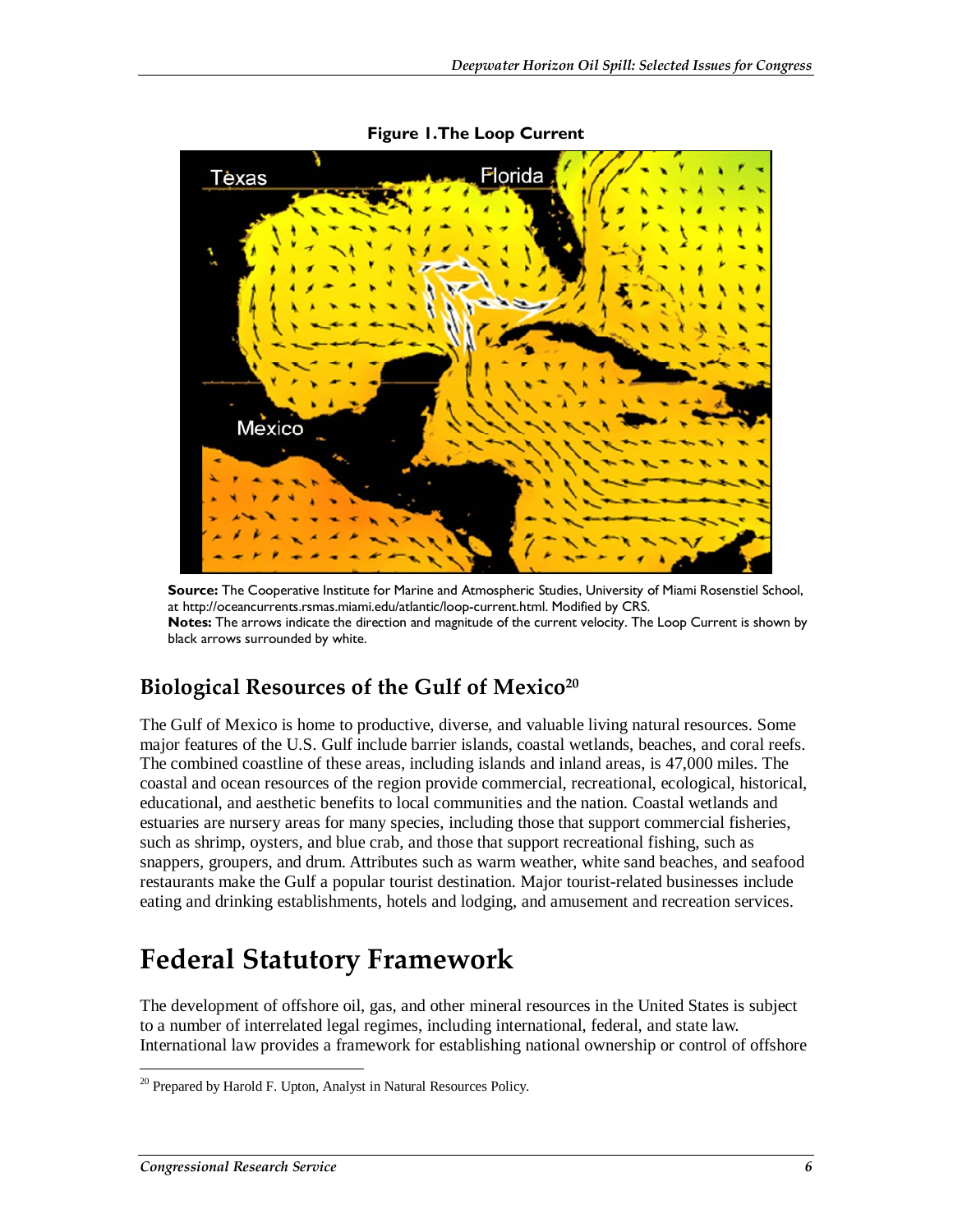areas, and U.S. domestic law has, in substance, adopted these internationally recognized principles. U.S. domestic law further defines U.S. ocean resource jurisdiction and ownership of offshore minerals, dividing regulatory authority and ownership between the states and the federal government based on the resource's proximity to the shore. Below is a broad summary of the  $r_{\text{ramework}}^{21}$ 

## **OCS Leasing22**

The basis for most federal regulation is the Outer Continental Shelf Lands Act  $(OCSLA)<sup>23</sup>$  which provides a system for offshore oil and gas exploration, leasing, and ultimate development. The OCSLA establishes broad five-year planning periods for offshore leasing across the U.S. OCS as well as other processes for leasing, development, and production. It also authorizes the administration of health and safety requirements. All of these are administered by BOEMRE/MMS.<sup>24</sup> The OCSLA further provides for judicial review of agency actions alleged to be in violation of federal law, including violations of the act itself, its implementing regulations, and the terms of any permit or lease.<sup>25</sup>

Governance of offshore minerals and oil and gas development in the U.S. OCS is bifurcated between state and federal law. States generally have primary authority in the 3-geographical-mile area extending from their coasts pursuant to the Submerged Lands Act, with some exceptions.<sup>26</sup> Laws governing oil and gas development in state waters vary significantly from state to state. The federal government and its comprehensive regulatory regime govern those minerals located under federal waters, which extend from the states' offshore boundaries to at least 200 nautical miles from the shore.

## **Oil Spill Response27**

The Oil Pollution Act of 1990 (OPA, P.L. 101-380) and the Clean Water Act (CWA)<sup>28</sup> are the primary federal statutes governing the federal response to oil spills. As amended by OPA, Section  $311(d)^{29}$  of the Clean Water Act authorized the President to develop a National Oil and Hazardous Substances Pollution Contingency Plan (National Contingency Plan or NCP) to specify the federal response actions and authorities related to an oil spill.<sup>30</sup> Although the NCP is the operative

<sup>-</sup><sup>21</sup> See CRS Report RL33404, *Offshore Oil and Gas Development: Legal Framework*, by Adam Vann. <sup>22</sup> Prepared by Adam Vann, Legislative Attorney.

<sup>23 43</sup> U.S.C. § 1331 et seq.

 $24$  As noted above, MMS is in the process of reorganization into three bureaus (the Bureau of Ocean Energy Management, the Bureau of Safety and Environmental Enforcement, and the Office of Natural Resource Revenue) pursuant to Secretarial Order No. 3299 issued by Secretary of the Interior Ken Salazar on May 19, 2010. <sup>25</sup> 43 U.S.C. § 1349.

 $26$  U.S.C. § 1301(b).

 $27$  Prepared by Jonathan L. Ramseur, Specialist in Environmental Policy.

<sup>28 33</sup> U.S.C. §§ 1251-1387.

 $29$  33 U.S.C. § 1321(d).

 $30$  The first NCP was prepared in 1968 after U.S. policymakers observed the British government's response to a 37million-gallon oil tanker spill (*Torrey Canyon*) off the coast of England. See EPA, "National Contingency Plan Overview," at http://www.epa.gov/emergencies/content/lawsregs/ncpover.htm.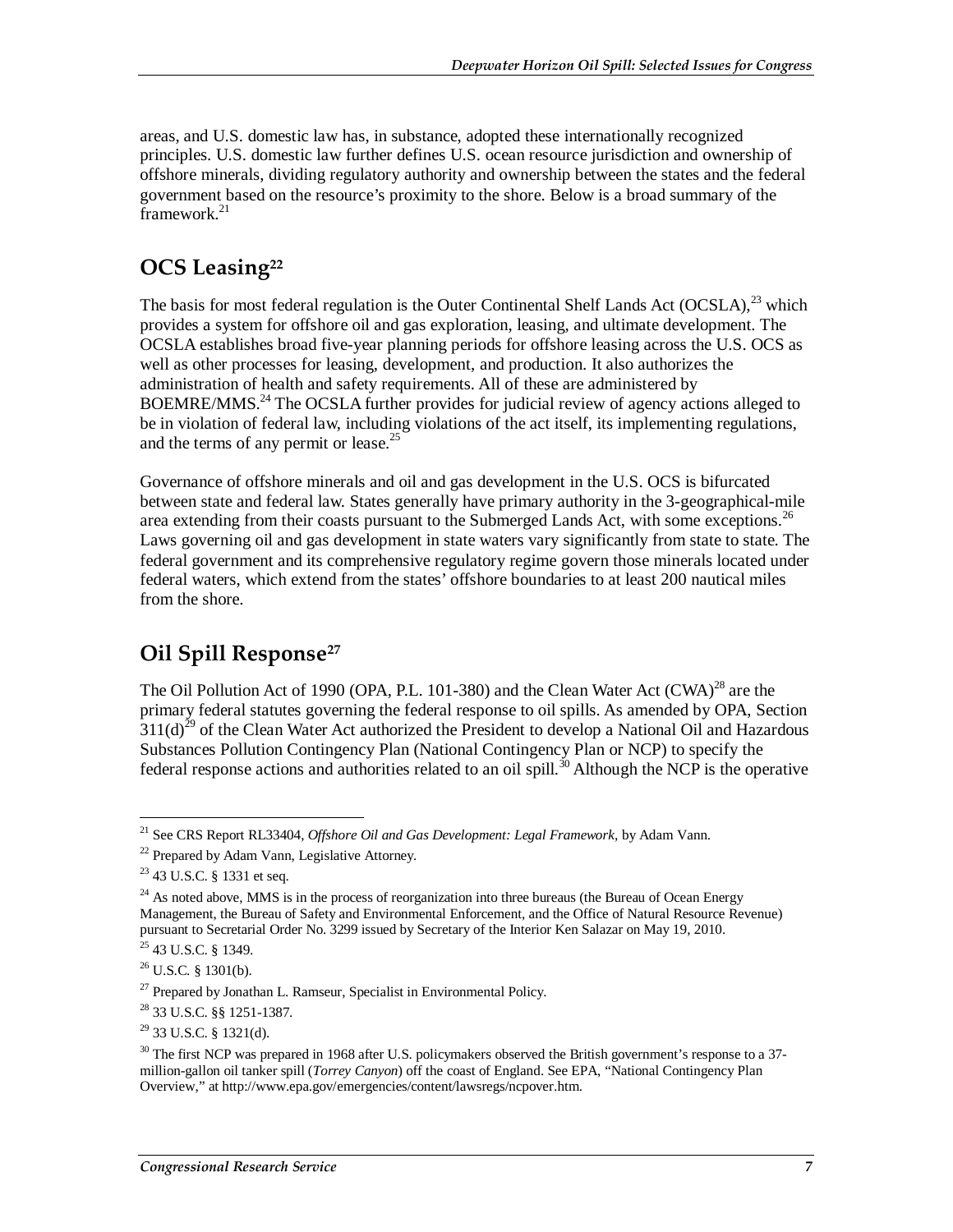framework for oil spill response, other frameworks and authorities may play a role in the Gulf spill response.

#### **National Contingency Plan**

The NCP establishes the National Response System (NRS), a multitiered and coordinated national response strategy for addressing oil spills and releases of hazardous substances. The NCP is codified in federal regulation at 40 C.F.R. Part 300. Subpart D specifically addresses response to oil spills.<sup>31</sup> Oil spill response actions required under the regulations of the NCP are binding and enforceable, per the enforcement authorities of the OPA and the CWA.

Key components of the NRS include:

- **National Response Team (NRT).** This team is composed of representatives from the federal departments and agencies assigned roles in responding to oil spills. The U.S. Coast Guard, in the Department of Homeland Security (DHS), chairs the NRT when a response is being mounted to a spill in a coastal region. According to statements by the Administration, the Secretary of DHS, Janet Napolitano, is leading the NRT in response to the Gulf spill.<sup>32</sup>
- **Regional Response Teams (RRTs).** RRTs are composed of regional representatives of each NRT member agency, state governments, and local governments. The Coast Guard leads the relevant RRT during responses to oil spills in coastal zone. The Gulf spill involves Regions IV and VI.<sup>37</sup>
- **Area Committees (ACs).** These include qualified personnel from federal, state, and local agencies. The primary function of each AC is to prepare an Area Contingency Plan (ACP) for its designated area.
- **On-Scene Coordinator (OSC).** The OSC directs the response efforts and coordinates all other efforts at the scene. In general, Coast Guard Captains of the Port serve as OSCs for their particular area.<sup>3</sup>

As amended by OPA, the CWA provides the President with the authority to ensure that an oil spill is effectively removed and actions are taken to prevent further discharge from the source.<sup>35</sup> Executive Order 12777 (signed by President George H. W. Bush on October 18, 1991) delegated response authority in the coastal zone to the Coast Guard OSC. The OSC is broadly empowered to direct and coordinate all response and recovery activities of federal, state, local, and private entities (including the responsible party), and will draw on resources available through the appropriate ACPs and RRTs.36

<sup>&</sup>lt;u>.</u> <sup>31</sup> Subpart E addresses response to hazardous substances, which is beyond the scope of this report. The Comprehensive Environmental Response, Compensation, and Liability Act (CERCLA) is the statute that authorizes response to hazardous substances. Combined, CERCLA, OPA, and the CWA provide the statutory authority for the NCP as a whole.

<sup>&</sup>lt;sup>32</sup> See e.g., http://www.whitehouse.gov/deepwater-bp-oil-spill/.<br><sup>33</sup> Information and documents from these regions can be accessed via the NRT website at http://nrt.org/.

<sup>&</sup>lt;sup>34</sup> The corresponding role for spills in EPA's jurisdiction is the Remedial Project Manager (RPM).

 $35$  33 U.S.C. § 1321(c).

<sup>&</sup>lt;sup>36</sup> The Oil Pollution Act of 1990 (P.L. 101-180) strengthened and clarified the federal government's role in oil spill response and cleanup. OPA Section 4201 amended Section 311(c) of the CWA to provide the President with authority (continued...)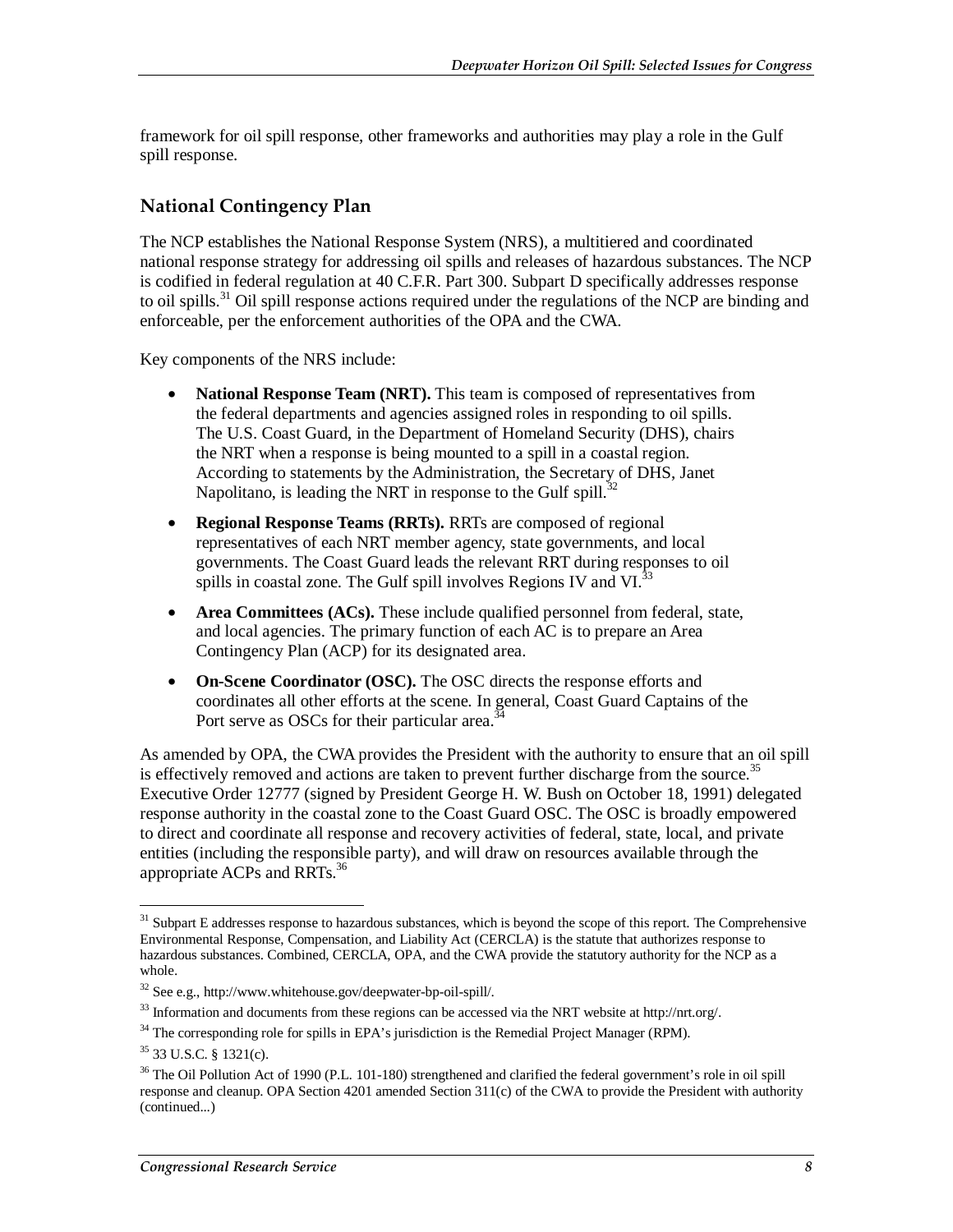In addition, the OSC determines the level of cleanup required. Although the federal government must consult with designated trustees of natural resources and the governor of the state affected by the spill, the decision that cleanup is completed and can be ended rests with the OSC. States may require further work, but without the support of federal funding.<sup>37</sup>

#### **Role of the Secretary of Homeland Security**

The Secretary of the Department of Homeland Security (DHS) may be involved in an oil spill response either through her/his lead role in the department in which the Coast Guard operates<sup>38</sup> or as the "principal federal official for domestic incident management." This latter role was established in Homeland Security Presidential Directive (HSPD) 5.<sup>39</sup> The Secretary's role will depend on the nature and magnitude of the incident, but in most cases, the role will likely be minimal.

For the Gulf oil spill, Secretary Napolitano is coordinating the federal response activities. A specific role the Secretary has assumed in this regard is leading the NRT (discussed above). In addition, on April 29, 2010, Secretary Napolitano classified the event as a Spill of National Significance (SONS).<sup>40</sup> This designation does not provide additional funding or authority, but allows for the appointment of a National Incident Commander (NIC), whose role is to coordinate strategic communications, national policy, and resource support, and to facilitate collaboration with key parts of the federal, state, and local governments. On the same day, Secretary Napolitano named Coast Guard Admiral Thad Allen as the NIC.<sup>41</sup>

#### **National Response Framework**

The National Response Framework (NRF) is the federal government's broader administrative mechanism that is intended to coordinate the array of federal response plans.<sup>42</sup> As such, the NRF provides the administrative policies and guiding principles for a unified response from all levels of government, and all sectors of communities, to *all types of hazards* through the combined scope of the various federal response plans that it incorporates. However, the NRF itself is not an

<u>.</u>

<sup>(...</sup>continued)

<sup>(</sup>delegated to the USCG or EPA) to perform cleanup immediately using federal resources, monitor the response efforts of the responsible party, or direct that party's cleanup activities.

<sup>37</sup> OPA § 1011.

<sup>38</sup> The Coast Guard was transferred to DHS in 2003.

<sup>&</sup>lt;sup>39</sup> The White House, *Management of Domestic Incidents*, Homeland Security Presidential Directive - 5, Washington, DC, February 28, 2003, http://www.fas.org/irp/offdocs/nspd/hspd-5.html.

<sup>&</sup>lt;sup>40</sup> The predecessor to the National Response Framework—the National Response Plan (NRP)—contained a similarsounding phrase, "Incident of National Significance." This term caused significant confusion and was subsequently eliminated in the NRF. For more information, see Department of Homeland Security, *National Response Framework: Frequently Asked Questions*, at http://www.fema.gov/pdf/emergency/nrf/NRF\_FAQ.pdf.

<sup>&</sup>lt;sup>41</sup> The authority for the SONS classification and NIC designation is found specifically in the NCP regulations at 40 CFR Section 300.323. However, this section authorizes the Commandant of the Coast Guard to classify a spill as a SONS and to name a NIC. It is unclear whether the DHS Secretary was employing the authority provided by HSPD 5 to take these actions.

 $42$  Authority for the creation of the NRF emanates from numerous sources. FEMA has described the NRF as being guided by 15 "principal emergency authorities," 48 other statutory authorities and regulations, 17 executive orders, and 20 presidential directives. U.S. Department of Homeland Security, *Federal Emergency Management Agency, National Response Framework: List of Authorities and References*, January 2008.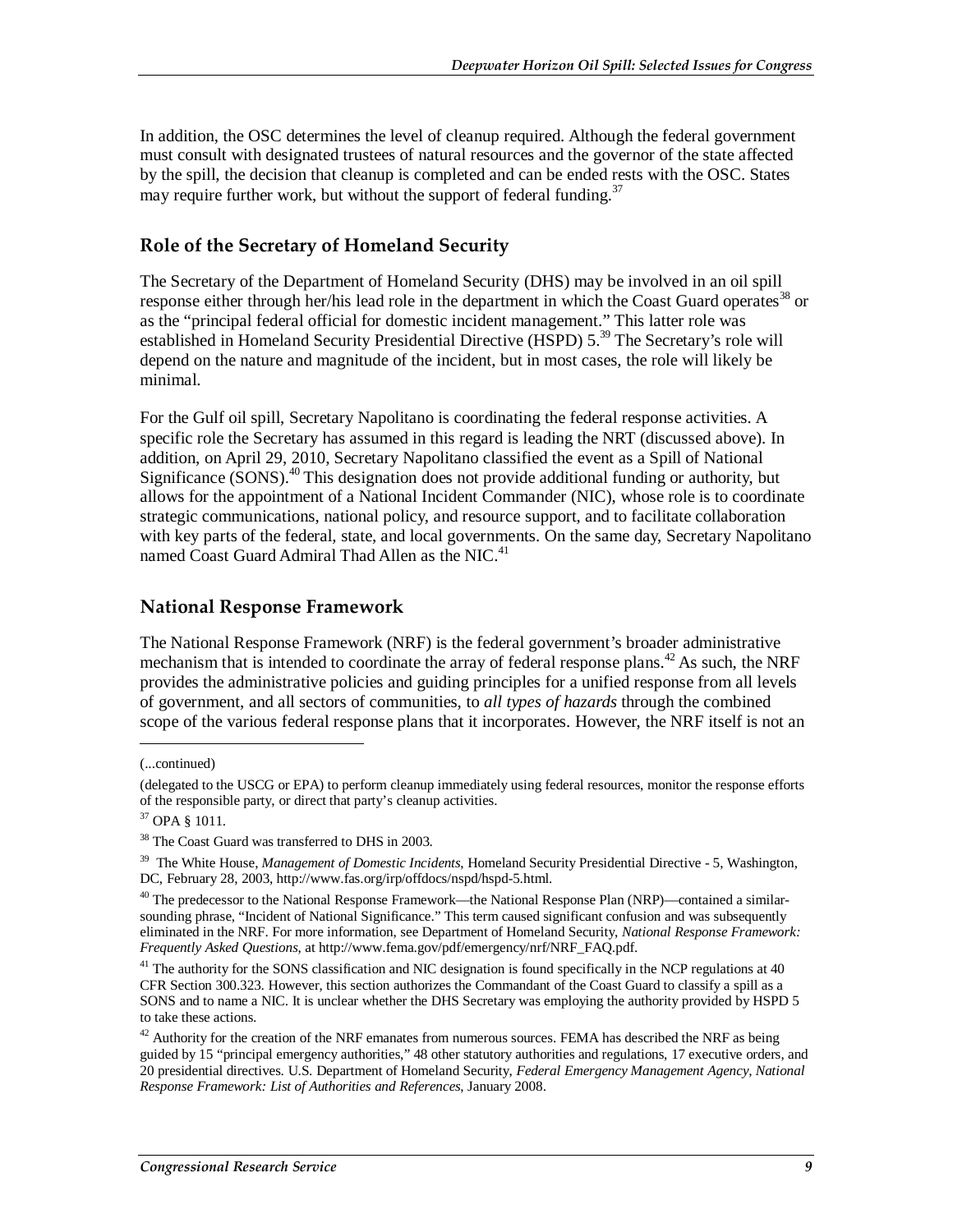operational plan that dictates a step-by-step process for responding to a specific type of hazard, nor is the NRF a binding and enforceable regulation like the NCP.<sup> $43$ </sup>

The NRF contains 15 "emergency support functions" (ESFs), which coordinate the capabilities and resources of various federal departments and agencies, state and local governments, and certain private-sector and nongovernmental organizations. ESF #10—Oil and Hazardous Materials Response—provides federal support in response to an actual or potential discharge and/or uncontrolled release of oil or hazardous materials.<sup>44</sup> In some cases, the ESFs point to existing response frameworks and authorities. Such is the case with ESF #10, which identifies the NCP as the operative structure for oil spill response. According to the DHS, ESF #10 has not been activated in response to the Gulf spill.<sup>45</sup> Regardless, the NCP is the operative framework, with or without ESF #10 activation.

## **Oil Spill Liability46**

OPA liability provisions apply to any discharge of oil, or threat of discharge, from a vessel (e.g., oil tanker) or facility (e.g., offshore oil rig)<sup>47</sup> to navigable waters, adjoining shorelines, or the exclusive economic zone of the United States (i.e., 200 nautical miles beyond the shore).<sup>48</sup> Responsible parties, including owners/operators of vessels or facilities and/or lessees of offshore facilities,  $^{49}$  are liable<sup>50</sup> for oil spill removal costs and for a range of other costs, including:

- injuries to natural resources (e.g., fish, animals, plants, and their habitats);
- loss of real personal property (and resultant economic losses);
- loss of subsistence use of natural resources;
- lost government revenues resulting from destruction of property or natural resource injury;
- lost profits and earnings resulting from property loss or natural resource injury; and
- costs of providing extra public services during or after spill response.<sup>51</sup>

 $51$  OPA § 1002(b)(2).

<sup>43</sup> For more on the NRF, see CRS Report RL34758, *The National Response Framework: Overview and Possible Issues for Congress*, by Bruce R. Lindsay.

<sup>44</sup> Emergency Support Function #10—Oil and Hazardous Materials Response Annex, available at http://www.fema.gov/emergency/nrf/index.htm.

<sup>&</sup>lt;sup>45</sup> Per telephone conversation with DHS personnel (July 13, 2010).

<sup>46</sup> Prepared by Jonathan L. Ramseur, Specialist in Environmental Policy, and James E. Nichols, Law Clerk.

 $47$  The definition of "facility" is broadly worded and includes pipelines and motor vehicles. 33 U.S.C. § 2701(9).

<sup>&</sup>lt;sup>48</sup> Under OPA, the terms "liable" and "liability" are "construed to be the standard of liability which obtains under section 311 of the [Clean Water Act]." Courts have interpreted Section 311 of the Clean Water Act as imposing strict liability on parties responsible for the discharge of oil or other hazardous substances into the waters of the United States. See *United States v. New York*, 481 F.Supp. 4 (D.N.Y. 1979). 49 See 33 U.S.C. § 2701(32).

 $50$  Responsible parties have several defenses from liability (33 U.S.C. 2703): act of God, act of war, and act or omission of certain third parties. These defenses are analogous to those of the Superfund statute (the Comprehensive Environmental Response, Compensation, and Liability Act, or CERCLA, commonly known as Superfund, P.L. 96-510) enacted in 1980 for releases of hazardous substances. See 42 U.S.C. § 9607(b).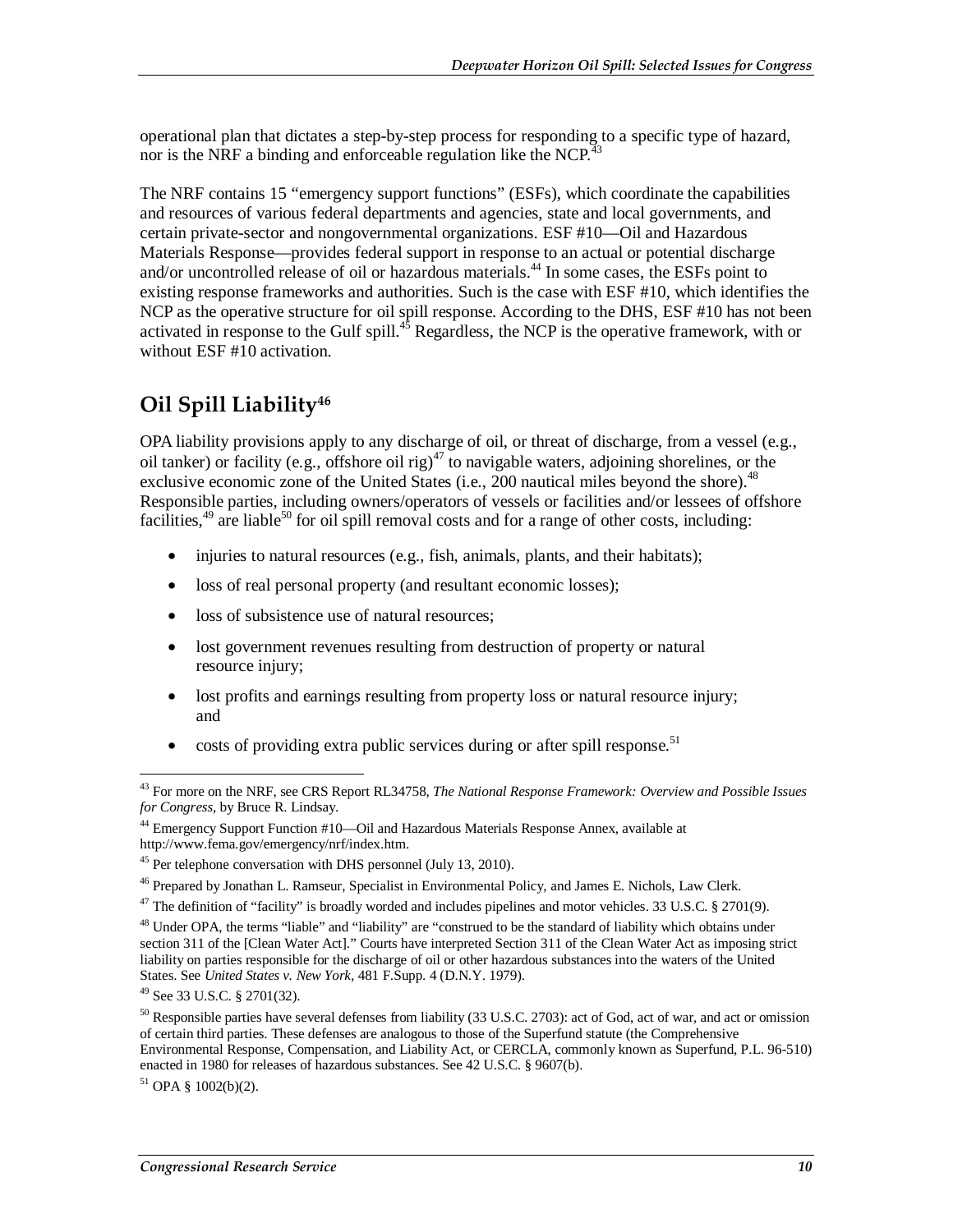Compared to the pre-OPA liability framework, OPA significantly increased the range of covered damages.<sup>52</sup> Moreover, a responsible party is now liable (subject to the limits discussed below) for all cleanup costs incurred not only by a government entity but also by a private party.<sup>53</sup>

#### **Limits (or Caps) to Liability**

With some exceptions (identified below), the liability of the responsible party is limited or capped for each "incident."<sup>54</sup> Liability limits differ based on the source of the oil spill: some limits are simple dollar amounts; in other cases liability is unlimited for cleanup costs, but there are limits on other damages.

Mobile offshore drilling units (MODUs), like the *Deepwater Horizon* unit (owned by Transocean), are first treated as tank vessels for purposes of liability caps. Based on the *Deepwater Horizon* unit's gross tonnage, its liability cap would be approximately \$65 million (per the National Pollution Funds Center).<sup>55</sup> If removal and damage costs exceed this liability cap, a MODU is deemed to be an offshore facility for the *excess* amount.56 Offshore facilities, like the Gulf well leased to BP, have their liability capped at "all removal costs plus \$75 million."

The National Pollution Funds Center described the liability for this incident as follows:

The lessee of the area in which the offshore facility is located is *clearly a responsible party* for the reported discharge below the surface from the well, an offshore facility. The OPA liability limit, if it applies, is all removal costs plus \$75 million. The owner of the MODU would also be a tank vessel responsible party for any oil discharge *on or above the surface of the water*. The MODU liability limit, if it applies, as a tank vessel, is approximately \$65 million. If the OPA oil removal costs and damages resulting from the discharge on or above the water exceed this liability amount the MODU is treated as an offshore facility for the excess amount. In that case the lessee of the area in which the offshore facility is located would be a liable responsible party up to the offshore liability limit amount of all removal costs plus \$75 million.<sup>57</sup> (emphasis added by CRS)

#### **Loss of Liability Limit**

Liability limits do not apply if the incident was "proximately caused" by "gross negligence or willful misconduct" or "the violation of an applicable Federal safety, construction, or operating regulation." If one of these circumstances is determined to have occurred, liability would be

 $52$  Congress recognized that "there is no comprehensive legislation in place that promptly and adequately compensates those who suffer other types of economic loss as a result of an oil pollution incident." U.S. Congress, House Committee on Merchant Marine and Fisheries, report accompanying H.R. 1465, Oil Pollution Prevention, Removal, Liability, and Compensation Act of 1989, H.Rept.  $101-242$ , Part 2,  $101<sup>st</sup>$  Cong.,  $1<sup>st</sup>$  sess., p. 31.

<sup>53</sup> OPA § 1002(b)(1).

<sup>&</sup>lt;sup>54</sup> "Incident" means any occurrence or series of occurrences having the same origin, involving one or more vessels, facilities, or any combination thereof, resulting in the discharge or substantial threat of discharge of oil. 33 U.S.C. § 2701(14).

<sup>&</sup>lt;sup>55</sup> See National Pollution Funds Center, "Oil Pollution Act Liabilities for Oil Removal Costs and Damages as They May Apply to the *Deepwater Horizon* Incident" (undated).

<sup>56 33</sup> U.S.C. § 2704(b).

<sup>&</sup>lt;sup>57</sup> See National Pollution Funds Center, "Oil Pollution Act Liabilities for Oil Removal Costs and Damages as They May Apply to the *Deepwater Horizon* Incident" (undated).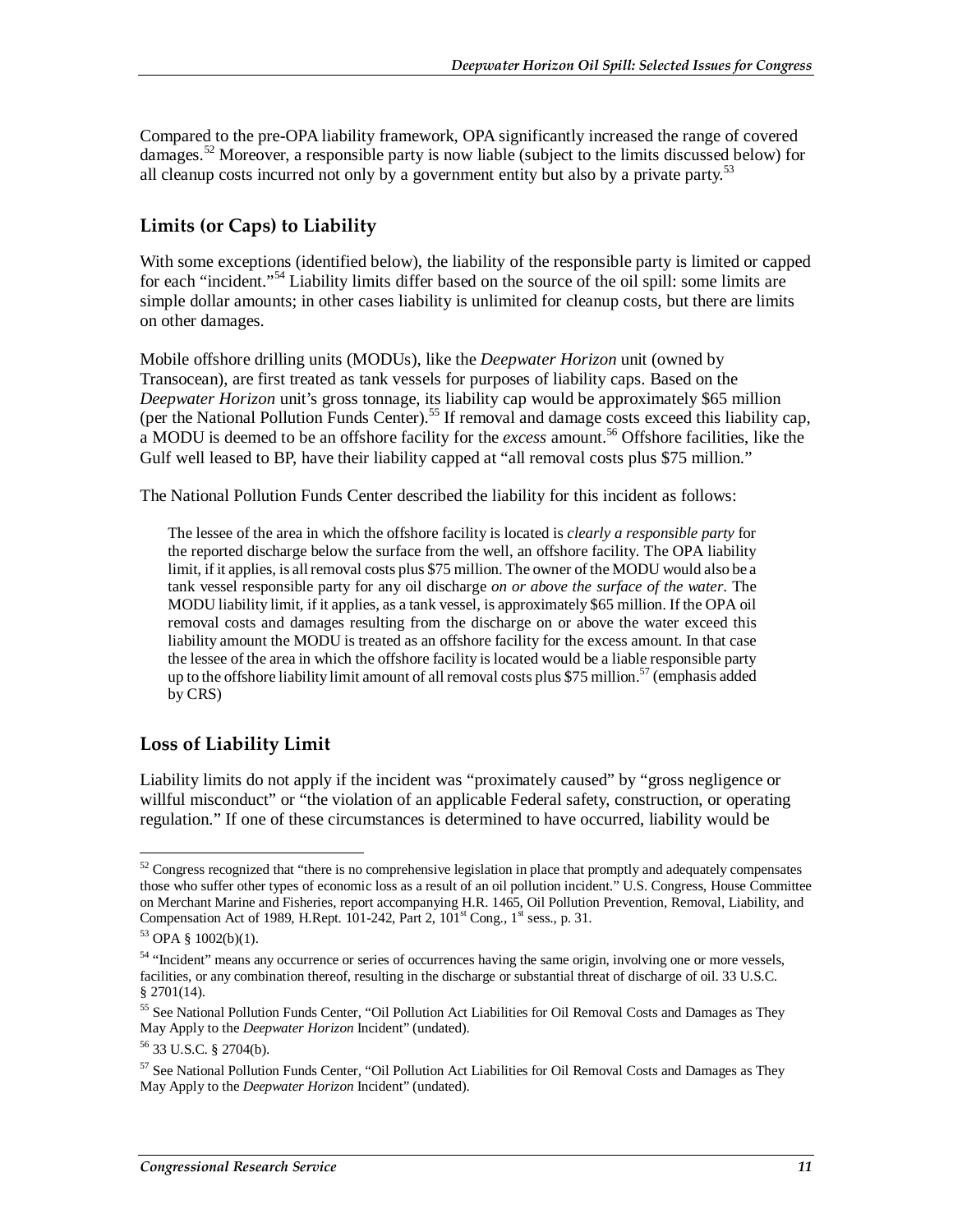unlimited. In addition, the responsible party must report the incident and cooperate with response officials to take advantage of the liability caps. According to the National Pollution Funds Center, liability limits are "not usually well defined until long after response," and litigation may be required to resolve the issue.<sup>58</sup>

#### **Oil Spill Liability Trust Fund**

Before the passage of OPA, federal funding for oil spill response was widely considered inadequate,  $59$  and damage recovery was difficult for private parties.  $60$  To help address these issues, Congress established the Oil Spill Liability Trust Fund (OSLTF). Although Congress created the OSLTF in 1986,<sup>61</sup> Congress did not authorize its use or provide its funding until after the *Exxon Valdez* incident.

The OSLTF is a federally administered trust fund that may be used to pay costs related to federal and state oil spill removal activities, costs incurred by federal, state, and Indian tribe trustees for natural resource damage assessments, and unpaid damages claims.<sup>62</sup> The fund is financed by a per-barrel tax on crude oil received at U.S. refineries and on petroleum products imported into the United States for consumption.<sup>63</sup>

### **OPA Compensation and Claims Process<sup>64</sup>**

OPA established a compensation and claims process for removal costs and the costs/damages identified above.<sup>65</sup> In general, claims for removal costs and damages must be presented first to the responsible party (i.e.,  $BP$ ).<sup>66</sup> If the party to whom the claim is presented denies all liability, or if the claim is not settled by payment within 90 days after the claim was presented, the claimant may elect either to initiate an action in court against the responsible party or to present the claim directly to the  $OSLTF$ .<sup>67</sup>

The OSLTF managers are limited in the amount of payments that may be awarded for each incident.<sup>68</sup> Under current law, the per-incident cap is \$1 billion. Some are now arguing that

<sup>58</sup> National Pollution Funds Center, *FOSC Funding Information for Oil Spills and Hazardous Materials Releases*, April 2003, p. 4.

<sup>59</sup> Cynthia Wilkinson et al., "Slick Work: An Analysis of the Oil Pollution Act of 1990," *Journal of Energy, Natural Resources, and Environmental Law*, 12 (1992), p. 188.

<sup>60</sup> U.S. Congress, House Committee on Merchant Marine and Fisheries, report accompanying H.R. 1465, Oil Pollution Prevention, Removal, Liability, and Compensation Act of 1989, H.Rept. 101-242, Part 2, 101<sup>st</sup> Cong., 1<sup>st</sup> sess., p. 35.

<sup>61</sup> Omnibus Budget Reconciliation Act of 1986 (P.L. 99-509).

 $62$  33 U.S.C. § 2712. The standards and procedural requirements for claims filed against the fund are set forth in the USCG's OPA regulations. See 33 C.F.R. §§ 136.1 through 136.241.

 $63$  26 U.S.C. §§ 4611(a)(1) and (2). The Oil Spill Liability Trust Fund is also financed by a per-barrel tax on domestic crude oil "used in or exported from the United States." 26 U.S.C. § 4611(b)(1)(A).

<sup>&</sup>lt;sup>64</sup> Prepared by Jonathan L. Ramseur, Specialist in Environmental Policy.

<sup>65</sup> OPA § 1013 (33 U.S.C. 2713). Implementing regulations are found in 33 C.F.R. Part 136.

 $66$  33 U.S.C. § 2713(a). Under OPA, the term "claim" means "a request, made in writing for a sum certain, for compensation for damages or removal costs resulting from an [oil spill] incident." 33 U.S.C. § 2701(3).

 $^{67}$  33 U.S.C. § 2713(c). Claims for removal costs must be presented within six years after the date of completion of all removal activities related to the oil spill incident. 33 U.S.C.  $\S 2712(h)(1)$ .

<sup>&</sup>lt;sup>68</sup> "Incident" means any occurrence or series of occurrences having the same origin, involving one or more vessels, (continued...)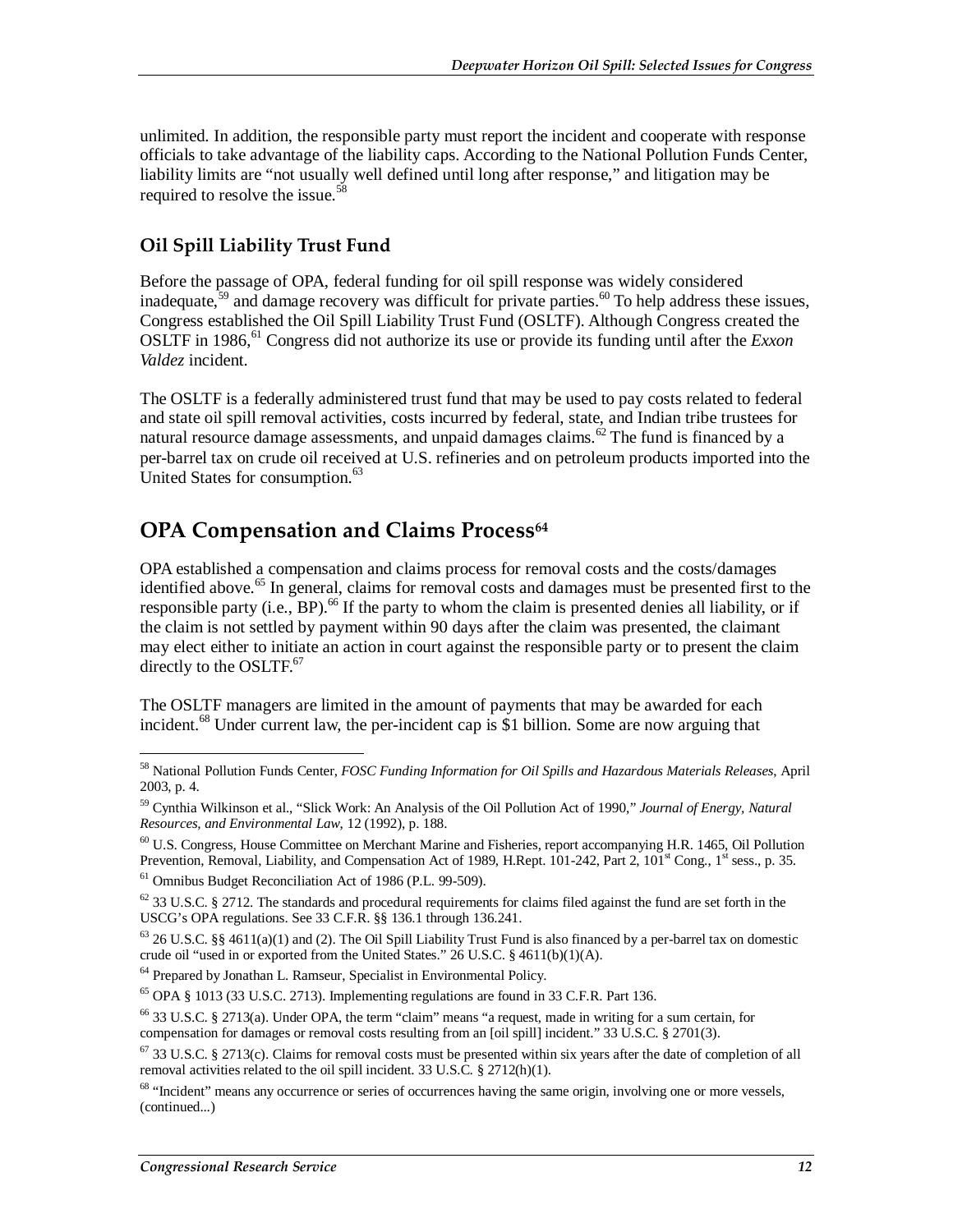increasing the per-incident cap would reduce the risk that parties (private citizens and governments) would not be fully compensated for losses associated with an oil spill. Statements from OPA's legislative history suggest that drafters intended the fund to cover "catastrophic spills."<sup>69</sup> However, \$1 billion today does not have the same value as it did in 1990, when OPA was enacted. Although OPA requires the President to issue regulations to adjust liability limits at least every three years,  $\frac{70}{2}$  an analogous provision for the per-incident cap does not exist. As a point of reference, if the \$1 billion figure had been adjusted for inflation, it would be approximately \$1.6 billion in today's dollars.

On June 16, 2010, the President announced that BP had agreed to set aside \$20 billion to pay economic damage claims to people and businesses that have been affected by the oil spill. The claims will be processed by an independent claims facility administered by Kenneth Feinberg. An accompanying factsheet stated that the facility will develop and publish standards for claims.<sup>71</sup> As of the date of this report, these standards are not yet available. It is uncertain whether these standards will mirror OPA's liability framework or to what degree they may differ. Further, it is uncertain how the independent claims facility will interact with the existing claims process or if the facility is simply a means by which BP is complying with the process.<sup>72</sup>

Although the \$20 billion fund established by BP may render the per-incident cap a moot issue for the 2010 Gulf spill, a subsequent catastrophic spill could threaten the current per-incident cap threshold. As a reference point, the 1989 *Exxon Valdez* spill tallied approximately \$2 billion in cleanup costs and \$1 billion in natural resource damages in 1990 dollars. These combined figures equate to approximately \$5 billion in today's dollars and would not include the wider array of claims for which responsible parties are now liable.

## **Federal Regulatory Framework**

Regulations to implement federal statutes are promulgated by numerous federal authorities and vastly outnumber federal statutes. The bases for relevant federal regulation in this instance are, among other statutes,  $OCSLA^{73}$  and the OPA.<sup>74</sup> The sheer number of regulations from these statutes and from other federal laws complicates the description of the regulatory framework. Frequently, case law, international measures, or other legal actions define the regulatory parameters that apply to the *Deepwater Horizon* events. The roles of the lead federal regulators, BOEMRE/MMS and the U.S. Coast Guard, are outlined below.

1

<sup>(...</sup>continued)

facilities, or any combination thereof, resulting in the discharge or substantial threat of discharge of oil. 33 U.S.C. § 2701(14).

<sup>69</sup> U.S. Congress, House Committee on Merchant Marine and Fisheries, report accompanying H.R. 1465, Oil Pollution Prevention, Removal, Liability, and Compensation Act of 1989, H.Rept. 101-242, part 2, 101<sup>st</sup> Cong., 1<sup>st</sup> sess., p. 36. <sup>70</sup> 33 U.S.C. § 2704(d)(4).

 $71$  See http://www.whitehouse.gov/the-press-office/fact-sheet-claims-and-escrow.

 $^{72}$  See http://www.bp.com/sectiongenericarticle.do?categoryId=9033791&contentId=7062345.

<sup>73 43</sup> U.S.C. § 1331 et seq.

<sup>74 33</sup> U.S.C § 2701.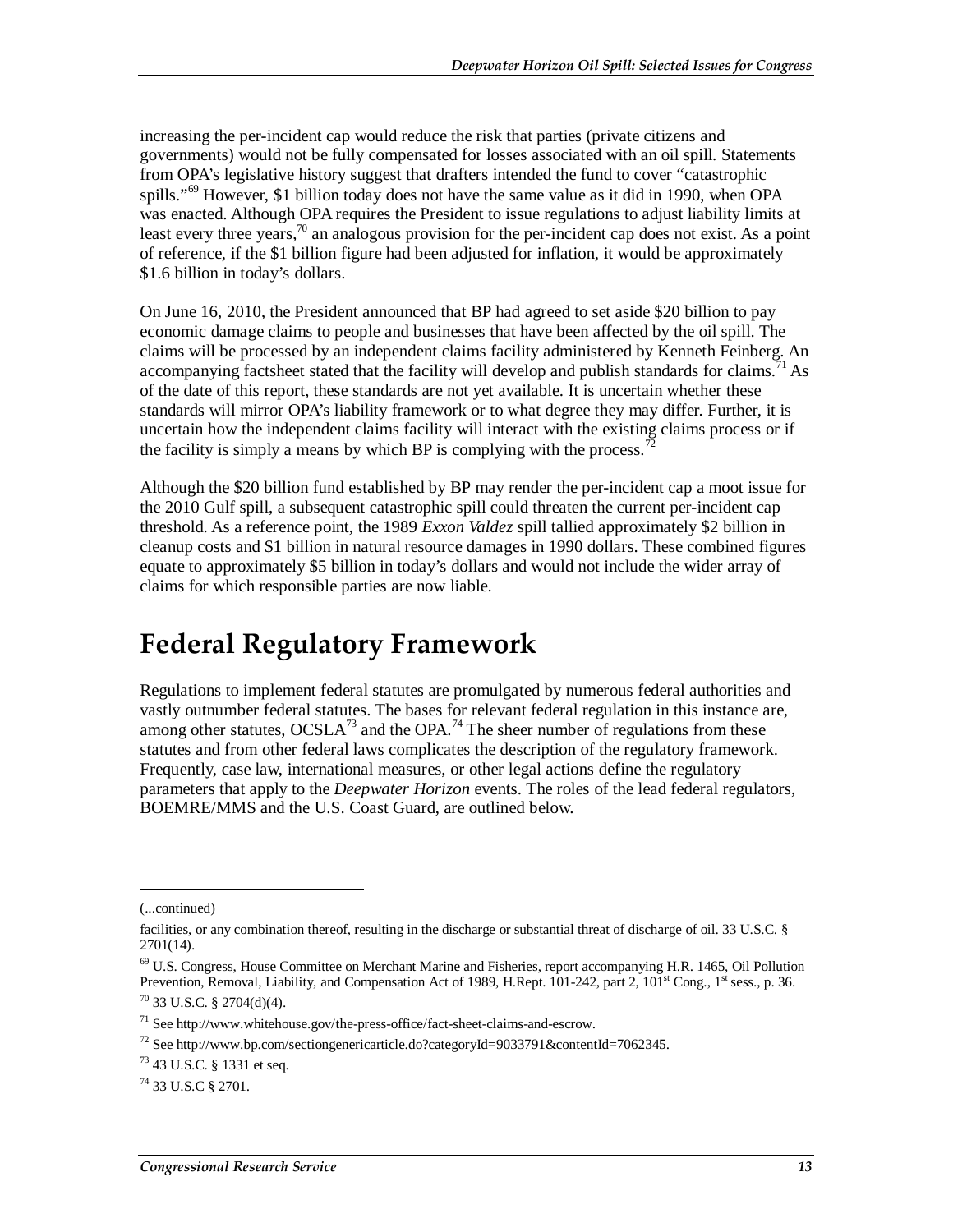## **Bureau of Ocean Energy Management, Regulation, and Enforcement (BOEMRE, Formerly MMS)75**

BOEMRE/MMS is the agency within the Department of the Interior with lead regulatory authority for offshore oil and gas leasing. Regulatory authority in the OCS encompasses resource assessment and development, operational safety, and environmental considerations. BOEMRE/MMS regulations generally require that a company with leasing obligations demonstrate that proposed oil and gas activity conforms to federal laws and regulations, is safe, prevents waste, does not unreasonably interfere with other uses of the OCS, and does not cause impermissible harm or damage to the human, marine, or coastal environments.

Three types of regulatory authority govern OCS lease obligations: prescriptive requirements generally codified in the *Code of Federal Regulations*, performance-based goals, and consensusbased technical standards. BOEMRE/MMS regulations cover a wide range of equipment, procedures, and certifications. BOEMRE/MMS lease stipulations and regulations refer to maps, communications, and contingencies such as hurricanes and other emergencies. Many of the rules governing OCS exploration, development, and production are published in the *Code of Federal Regulations*. 76 The major statutes that govern the leasing process are discussed in the "OCS Leasing" section.

Once the agency has issued a lease for oil and gas exploration and development rights, a lessee or operator may submit an application to explore for oil and gas resources. Approval of the exploration plan by the BOEMRE/MMS regional office is a prerequisite for drilling. After the exploration phase, if the lessee decides to further develop the area governed by the lease, the lessee must submit another application, typically a Development and Production Plan or a Development Operations Coordination Document, for review and approval by BOEMRE/MMS. In water depths greater than 400 meters (1,312 ft.), a lessee would also submit a Deepwater Operations Plan and a Conservation Information Document. If a lessee seeks to use nonconventional production or completion technology such as floating or subsea production systems, BOEMRE/MMS may provide a different approval process. The agency is responsible for approving applications for a permit to drill (APDs), and subsequent BOEMRE/MMS approvals are typically required for further drilling actions to sidetrack, bypass, or deepen a well.

It is difficult to determine at what stage in the BOEMRE/MMS approval process applicants typically address financial assurances, precautionary actions to control development operations, compliance with design criteria, and compliance with casing and cementing requirements. Furthermore, it is difficult to determine the agency's approval process for diverter and blowout preventer systems in various exploration and development plans. Federal risk assessments are typically conducted at numerous stages of the exploration and development planning process and typically depend on risk assessments conducted at a previous stage in the leasing process. Congress is interested in when risk assessments are conducted, and hearings are underway to focus on the various stages of the BOEMRE/MMS leasing process. How the agency enforces regulations and assesses financial penalties for violations, and how it would suspend or shut down operations under certain conditions, have been raised as concerns since April 20, 2010.

<sup>-</sup><sup>75</sup> Prepared by Curry L. Hagerty, Specialist in Energy and Natural Resources Policy.

<sup>76</sup> See *Code of Federal Regulations* (30 C.F.R. Chapter 2, Minerals Management Service, Department of the Interior; 40 C.F.R., Protection of the Environment).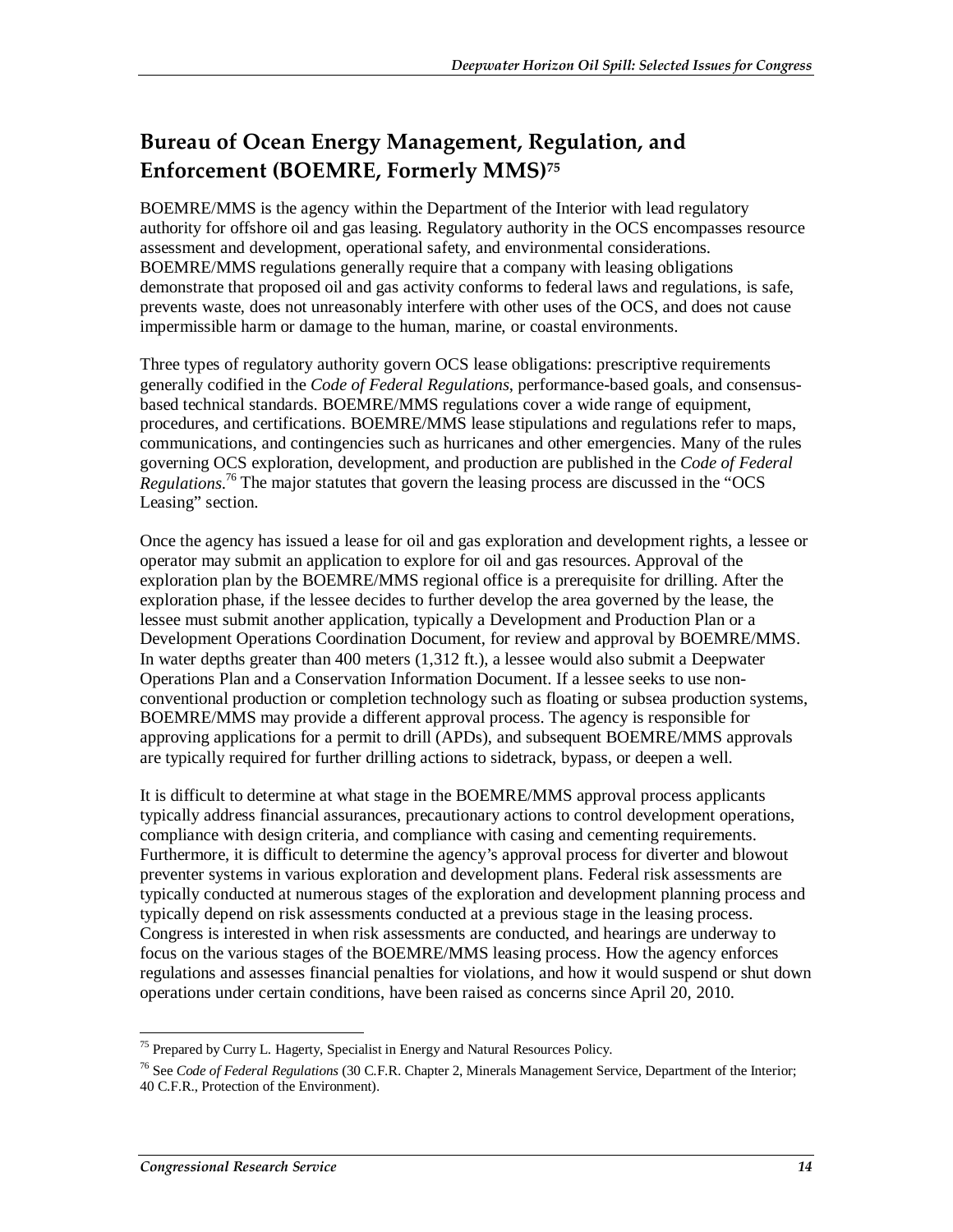Phases of the OCS leasing process undergo review under the National Environmental Policy Act  $(NEPA)$ ,<sup>77</sup> unless specifically excluded. Generally speaking, NEPA requires an agency to consider the environmental impacts of its actions and prepare a document describing its analysis. BOEMRE/MMS prepared four documents describing its environmental analysis related to the BP lease: an environmental impact statement (EIS) for the five-year plan for all OCS leasing; an EIS for the combined lease sales in the western and central Gulf of Mexico; an environmental analysis for Lease Sale 206; and a categorical exclusion for the exploration plan for activity on the Mississippi Canyon block 252.

A categorical exclusion (CE) may be used under NEPA when an agency has determined that a type of project does not have significant impacts. A CE can be used unless certain exceptions typically referred to as extraordinary circumstances—exist, such as the presence of endangered species or an archeological site. BOEMRE/MMS guidance provides that many exploration plans in the Gulf can be categorically excluded from further NEPA review. (For a more comprehensive discussion, see CRS Report R41265, *The 2010 Oil Spill: The Minerals Management Service (MMS) and the National Environmental Policy Act (NEPA)*, by Kristina Alexander.)

#### **Wells**

The operator is required, pursuant to provisions contained in 30 C.F.R. 250, to submit an APD and obtain approval for it. BOEMRE/MMS reviews applications for drilling wells. Once a permit is approved, the lessee is required to take precautions to keep all exploratory well drilling under control at all times. There is increased interest in what constitutes compliance with "best available and safest technology" (BAST) to address pressure conditions during drilling operations, and in the potential for uncontrolled well flow.<sup>78</sup> According to federal regulations, operators in the Gulf must use BAST whenever practical on all exploration, development, and production operations.<sup>79</sup> However, the regulations also state that, "[i]n general, we consider your compliance with [BOEMRE/MMS] regulations to be the use of BAST." The language of the regulation in effect defines BAST as whatever complies with the agency's regulation. Some observers question whether the regulations preclude a more effective approach to BAST.

#### **Platforms**

The lessee typically designs, fabricates, installs, uses, inspects, and maintains platforms and structures on the OCS to assure their structural integrity for the conduct of operations at specific locations.<sup>80</sup> BOEMRE/MMS program personnel typically use certified verification agents to provide third-party expertise and technical input in the verification process. After installation, platforms are required to be inspected. $81$ 

<sup>-</sup>77 42 U.S.C. § 4321 et seq.

 $78$  Specific requirements for sundry notices for well workovers, completions, and abandonments are detailed in Subparts D-G of 30 C.F.R. Chapter II.

<sup>79 30</sup> C.F.R. 250.107.

<sup>80 30</sup> C.F.R. 250.901-904.

 $81$  30 C.F.R. 250.912.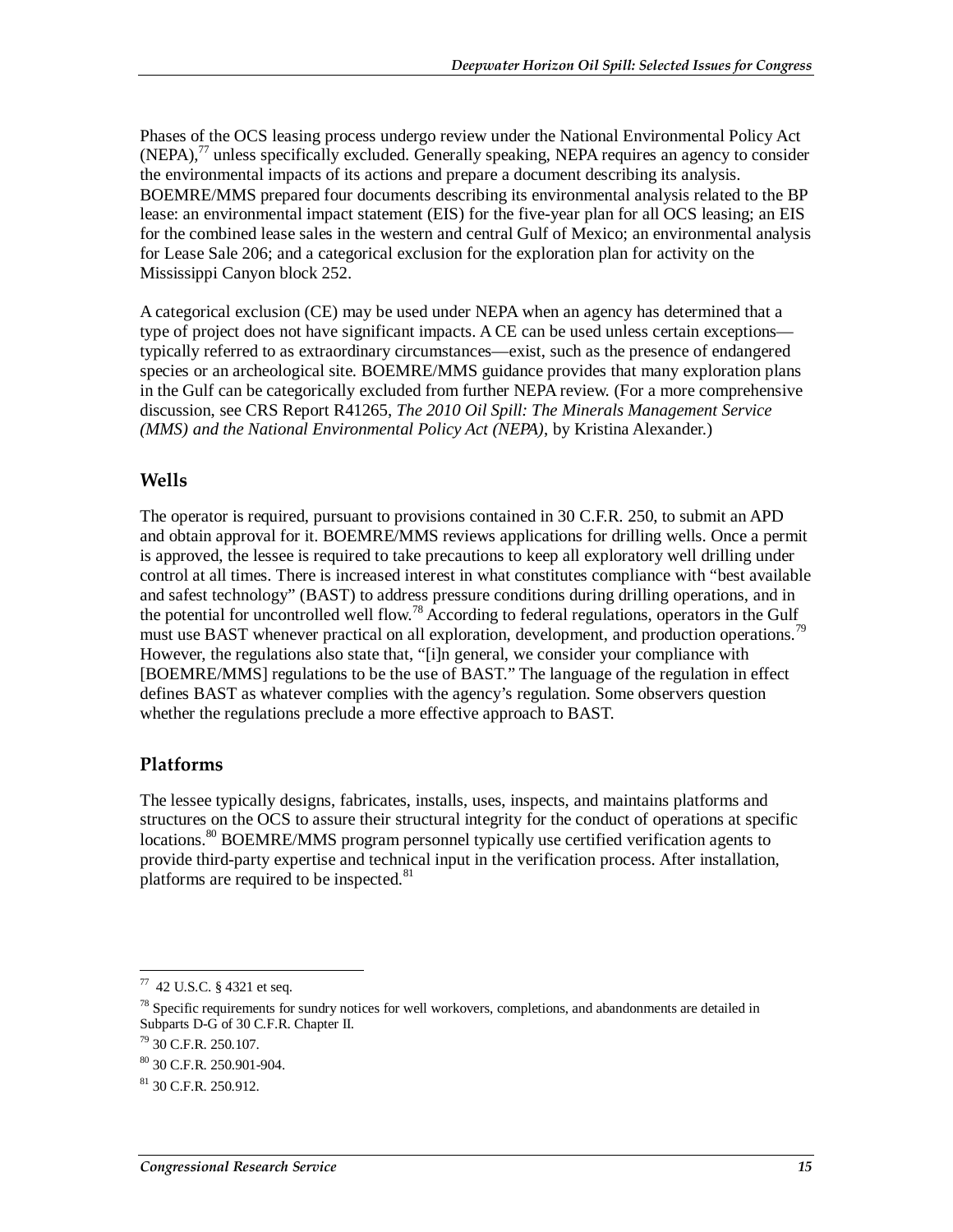#### **Equipment and Facilities**

Equipment used on the OCS is regulated to assure the safety and protection of the human, marine, and coastal environments. Surface- and subsurface-controlled safety valves and locks must conform to federal requirements. $82$  Facilities also have requirements concerning electrical systems, flow lines, engines, and firefighting systems.<sup>83</sup>

### **Role of U.S. Coast Guard84**

The Coast Guard regulates certain activities at mobile offshore drilling units (MODUs) such as the *Deepwater Horizon*. The Coast Guard generally overseas the safety of systems at the platform level of a MODU, as opposed to the sub-platform drilling systems overseen by BOEMRE/MMS. The areas of Coast Guard oversight include a MODU's hull structure, navigation equipment, lifesaving equipment, and fire protection equipment and structures; the safety of the electrical system; and the safety and health of workers as they perform their routine tasks. The Coast Guard is to conduct an initial review of a unit before it is allowed to operate. Once a MODU is operating, the Coast Guard is to conduct a full survey of the rig every two years and an interim inspection annually.

The Coast Guard's regulatory framework for MODUs resembles that for ships calling at U.S. ports. The "checklist" the Coast Guard uses when inspecting a MODU depends on its "flag" or country of registration. Like ships engaged in international trade, MODUs on the OCS can be registered in foreign countries. The *Deepwater Horizon* was registered in the Marshall Islands.<sup>85</sup> Registering a rig or ship in the Marshall Islands or another "flag of convenience" (FOC) country (Panama, Liberia, and the Bahamas are other common ones) provides tax and other economic advantages. FOCs are also referred to as "open registries" or "international registries" because they do not require that a vessel be owned or crewed by citizens of the flag state.<sup>86</sup> For these reasons, the world shipping fleet is predominantly flagged in these countries. According to the regulatory compliance manager of the *Deepwater Horizon*, since MODUs can potentially be moved around the world, international registries provide more flexibility as to where repairs can be performed, the citizenship of the crew, and the timing of inspections.<sup>87</sup> Foreign-flagged rigs either must meet the design, equipment, and operating standards of the flag state, provided the Coast Guard determines they are equivalent to or more stringent than U.S. standards (promulgated at 46 C.F.R. parts 108 and 109), or they must meet the design and equipment standards contained in the International Maritime Organization (IMO) Code for the Construction

<sup>-</sup>82 30 C.F.R. 250.801.

 $83$  The safety-system devices are tested by the lessee at specified intervals and must be in accordance with numerous certifications including API RP 14 C, Appendix D, and other measures.

<sup>84</sup> Prepared by John Frittelli, Specialist in Transportation Policy.

 $85$  This ship registry began in 1988 partly as a result of political instability in Panama and Liberia at the time. American interests were instrumental in its creation, as is the case with the Panamanian, Liberian, and other ship registries. The corporate headquarters of the Marshall Islands registry is located in Reston, VA, and the corporate headquarters of the Liberian registry is located in Vienna, VA.

<sup>86</sup> Elizabeth R. DeSombre, *Flagging Standards: Globalization and Environmental, Safety, and Labor Regulations at Sea* (Cambridge, MA: MIT Press, 2006).

<sup>&</sup>lt;sup>87</sup> Oral and written testimony of Warren Weaver, Manager of Regulatory Compliance, Transocean, Ltd. before the House Committee on Transportation and Infrastructure, Subcommittee on the Coast Guard and Maritime Transportation, hearing on *Foreign Vessel Operations in the U.S. Exclusive Economic Zones*, June 17, 2010.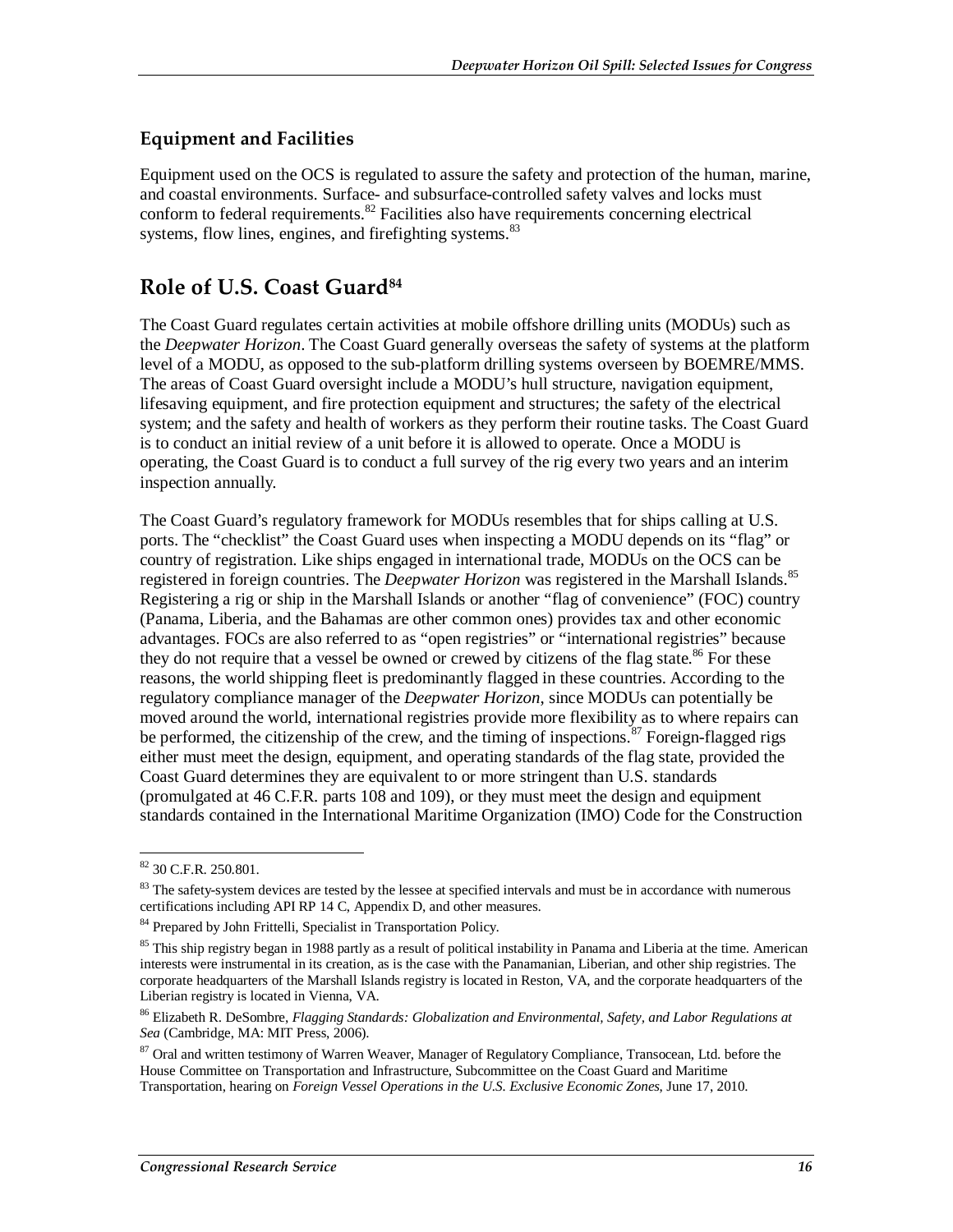and Equipment of MODUs (2009 MODU Code, adopted by Resolution A.1023(26)).<sup>88</sup> The *Deepwater Horizon* was inspected and found to be in compliance with the MODU code.<sup>89</sup>

#### **The International Maritime Organization (IMO)**

The IMO is a U.N. body that has established international standards for the safety, security, and prevention of pollution from ships. Its first convention, the International Convention for the Safety of Life at Sea (SOLAS), was adopted in response to the *Titanic* disaster.<sup>90</sup> The MODU code was developed, beginning in the 1970s, to provide for a level of safety on MODUs equivalent to that provided by SOLAS for ships. Countries must ratify IMO conventions and enforce their requirements. The United States is a signatory to most IMO conventions, including the MODU IMO convention.<sup>91</sup> Like the Coast Guard's regulatory oversight, the IMO MODU code does not address the drilling-related equipment of an oil rig.

#### **Classification Societies**

The offshore oil industry has also adopted classification societies as an institution of shipping oversight. Classification societies are independent organizations that inspect a ship or oil rig and certify that it meets the construction requirements and standards for its intended purpose. They inspect only the physical elements of a rig, not the qualifications of the crew or how it is operated. Inspections are performed during the construction phase as well as throughout the operating life of a unit and become more thorough as the unit ages. Ship and oil rig owners pursue certification from these societies for mortgage, insurance, and marketing reasons. *Deepwater Horizon* was certified mostly by the American Bureau of Shipping (ABS), but also by Det Norske Veritas (DNV).<sup>92</sup> The Coast Guard checks for certification from approved classification societies when inspecting both foreign and U.S.-flagged vessels or rigs.

Some have questioned the credibility of classification societies, because the societies are paid by vessel owners. Classification societies typically have a for-profit side of their business, selling technical expertise to vessel owners, and they compete with each other.<sup>93</sup> They date back to the mid-18<sup>th</sup> century, when insurers would hire ex-sea captains to survey ships.<sup>94</sup> Their pragmatic knowledge of ships was useful for insurers assessing risk. Eventually, ex-captains were replaced by naval engineers and technicians and standards were formalized in writing. For marketing reasons, shipbuilders found it advantageous to build their ships to these standards and therefore sought and paid for classification. Thus, from an insurer's or banker's perspective, a classification society had a conflict of interest if it was being paid by a ship's owner. In response, insurers and banks began creating a separate method of inspection as their confidence in classification societies eroded. Some of the classification societies established a trade association in 1969 to set

<sup>&</sup>lt;u>.</u> 88 See http://www.imo.org/, and search under "MODU" for a brief description.

<sup>89</sup> The *Deepwater Horizon* was built in 2001 and thus the 1989 version of the MODU code was applicable.

<sup>&</sup>lt;sup>90</sup> The convention has been updated since then.

 $91$  See http://www.imo.org/, and select "status of conventions by country."

<sup>92</sup> The *Deepwater Horizon*'s record of certification and inspection can be viewed at http://cgmix.uscg.mil/PSIX/ PSIXSearch.aspx, searching under the vessel name or its number: 8764597.

<sup>93 &</sup>quot;Quality Stem to Stern: The Changing Role of Classification Societies," *Marine Technology and SNAME News*, vol. 34, no. 3 (July 1997).

<sup>94</sup> Philippe Boisson, "Classification Societies and Safety at Sea: Back to Basics to Prepare for the Future," *Marine Policy*, vol. 18, no. 5 (1994), pp. 363-377.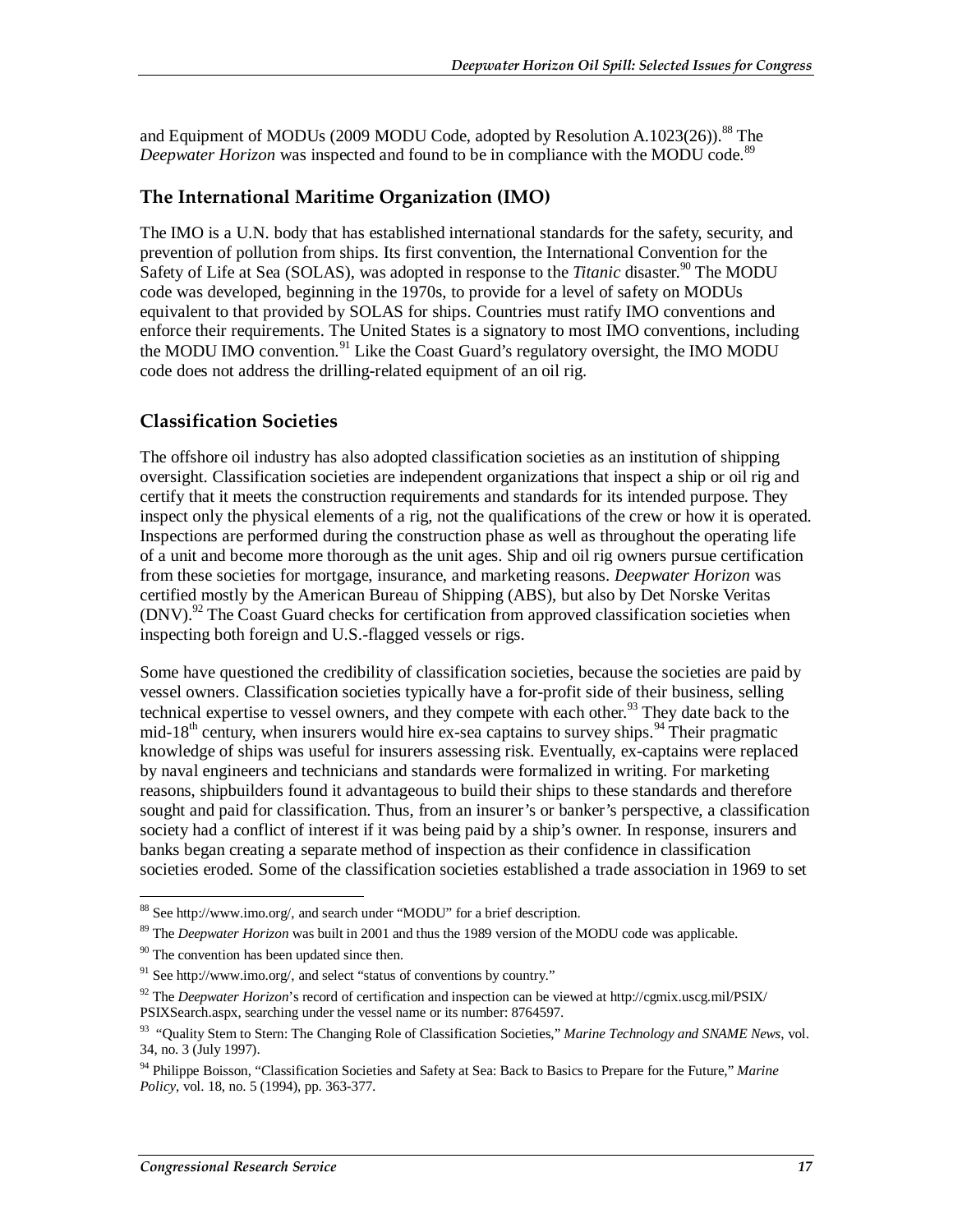industry practices to address these concerns.<sup>95</sup> In 2004, Congress required that the Coast Guard not accept certifications by classification societies that are not a member of this trade association or that have not been approved by the Coast Guard under specified criteria.<sup>96</sup>

## **Oil Spill Response Issues**

### Use of Dispersants<sup>97</sup>

Dispersants are chemical agents that include surfactants, solvents, and other compounds. By reducing the connection (referred to as an interfacial tension) between oil and water, dispersants enhance the breakup of an oil slick into small oil droplets that mix with the water column. Oil spill dispersants do not reduce the amount of oil entering the environment; instead, dispersants alter the physical properties of oil, changing its transport, fate, and potential effects.<sup>98</sup>

In general, the decision to use dispersants poses trade-offs for oil spill responders. The objective of dispersant use is to minimize the amount of surface oil that reaches shoreline habitats, where it threatens a wide range of wildlife and organisms. The downside is that dispersants increase the exposure to oil of organisms living in the water column. As stated in a 2005 National Research Council study, "[d]ispersant application thus represents a conscious decision to increase the hydrocarbon load (resulting from a spill) on one component of the ecosystem (e.g., water column) while reducing the load on another  $(e.g., \text{ coastal wetland})$ ."<sup>99</sup>

Section 311(d) of the Clean Water Act (33 U.S.C. 1251 et seq.) requires EPA, in cooperation with the states, to prepare a schedule of dispersants, other chemicals, and other spill-mitigating devices and substances. The Product Schedule<sup>100</sup> includes dispersants and other chemical or bioremediation products that may be authorized for use on oil discharges in accordance with the procedures set forth in the National Contingency Plan (NCP).

EPA may add products to the NCP Product Schedule after companies submit specific data to the agency. Data requirements include results from effectiveness and toxicity testing. Although EPA reserves the right to verify testing data (and to require additional information), the regulations do not establish a toxicity threshold for placement on the schedule. A decision that a product is eligible for listing on the Product Schedule does not constitute EPA approval of the product.

As part of their oil spill response preparations, Regional Response Teams (RRTs) and Area Committees address the desirability of using dispersants and other oil control agents in particular situations. Planners consider the potential sources and types of oil that might be spilled, the existence and location of environmentally sensitive resources that might be impacted by spilled

<sup>-</sup><sup>95</sup> The International Association of Classification Societies (IACS).

<sup>&</sup>lt;sup>96</sup> The Coast Guard and Maritime Transportation Act of 2004 (P.L. 108-293, § 413). The Coast Guard issued a notice of proposed rulemaking on April 23, 2010; 75 *Fed. Reg.* 21212.

 $97$  Prepared by Jonathan L. Ramseur, Specialist in Environmental Policy.

<sup>98</sup> For a more comprehensive discussion, see National Research Council, *Oil Spill Dispersants: Efficacy and Effects* (National Academies Press, 2005).

<sup>99</sup> Ibid.

<sup>100</sup> EPA, National Contingency Plan Product Schedule, May 2010, http://www.epa.gov/emergencies/docs/oil/ncp/ schedule.pdf.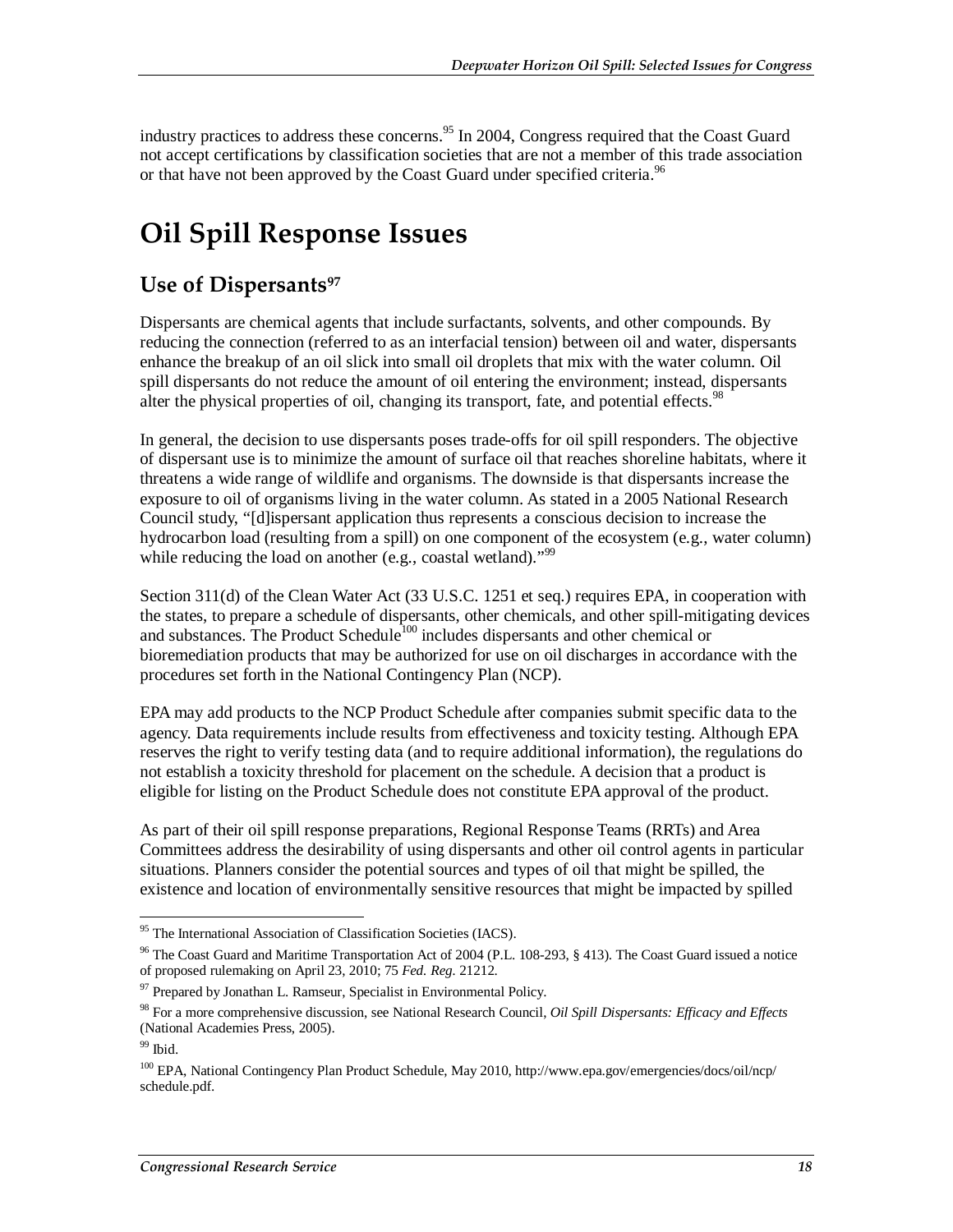oil, available product and storage locations, the availability of equipment and adequately trained operators, and the available means to monitor product application and effectiveness. Regional Contingency Plans and Area Contingency Plans may preauthorize dispersants and the specific contexts in which products should and should not be used, and many regions/areas have done so, including those in the Gulf.101 Before authorizing dispersant use in an area without a preauthorization plan, an On-Scene Coordinator must (1) seek and receive "concurrence" with the RRT representative from EPA and representatives from states with jurisdiction, and (2), when practicable, consult with trustees from the Departments of Commerce and the Interior.

An unprecedented volume of dispersants (at least for U.S. waters) has been applied to the oil spill in the Gulf. While dispersants have proven effective in breaking up the oil on the surface, numerous questions remain regarding the fate of the dispersed oil and the chemical dispersants. Moreover, the application of undersea dispersants is essentially experimental.<sup>102</sup> Many have raised questions about the toxicity of the dispersant BP has been using in the Gulf. Although it is on the NCP schedule, other dispersants are listed as both more effective and less toxic.<sup>103</sup>

On May 20, 2010, EPA and the Coast Guard directed BP to evaluate available, preapproved dispersants for toxicity and effectiveness.<sup>104</sup> On May 22, BP responded by (generally) concluding that the dispersant being used (COREXIT) continued to be the best option.<sup>105</sup> On May 26, 2010, EPA and the Coast Guard directed BP to "eliminate the surface application of dispersants. In *rare cases* when there may have to be an exemption, BP must make a request in writing to the FOSC [the Coast Guard OSC] … to justify the use of surface application. The FOSC must approve the request and volume of dispersant prior to initiating surface application" (emphasis added).<sup>106</sup>

When this directive was made, BP had applied a reported 700,000 gallons of dispersants to the surface waters. Since the directive, responders have applied an additional (approximately) 300,000 gallons on the surface, at a fairly consistent daily rate (**Figure 2**). However, as of July 16, data indicated that July 6 was the last surface application. For up-to-date information from EPA, see http://www.epa.gov/bpspill; for more current dispersant application data, see http://www.deepwaterhorizonresponse.com.

<sup>-</sup>101 See Figure 2-1 in National Research Council, *Oil Spill Dispersants: Efficacy and Effects* (National Academies Press, 2005).

<sup>&</sup>lt;sup>102</sup> Nancy Kinner (co-director of the Coastal Response Research Center), testimony before the House Committee on Transportation and Infrastructure, May 19, 2010.

<sup>&</sup>lt;sup>103</sup> More information is available at EPA's website, at http://www.epa.gov/bpspill/dispersants.html.

<sup>104</sup> See http://www.epa.gov/bpspill/dispersants/bp-hayward-dhs-epa.pdf.

<sup>105</sup> See http://www.epa.gov/bpspill/dispersants/5-21bp-response.pdf.

<sup>106</sup> See http://www.epa.gov/bpspill/dispersants/directive-addendum3.pdf.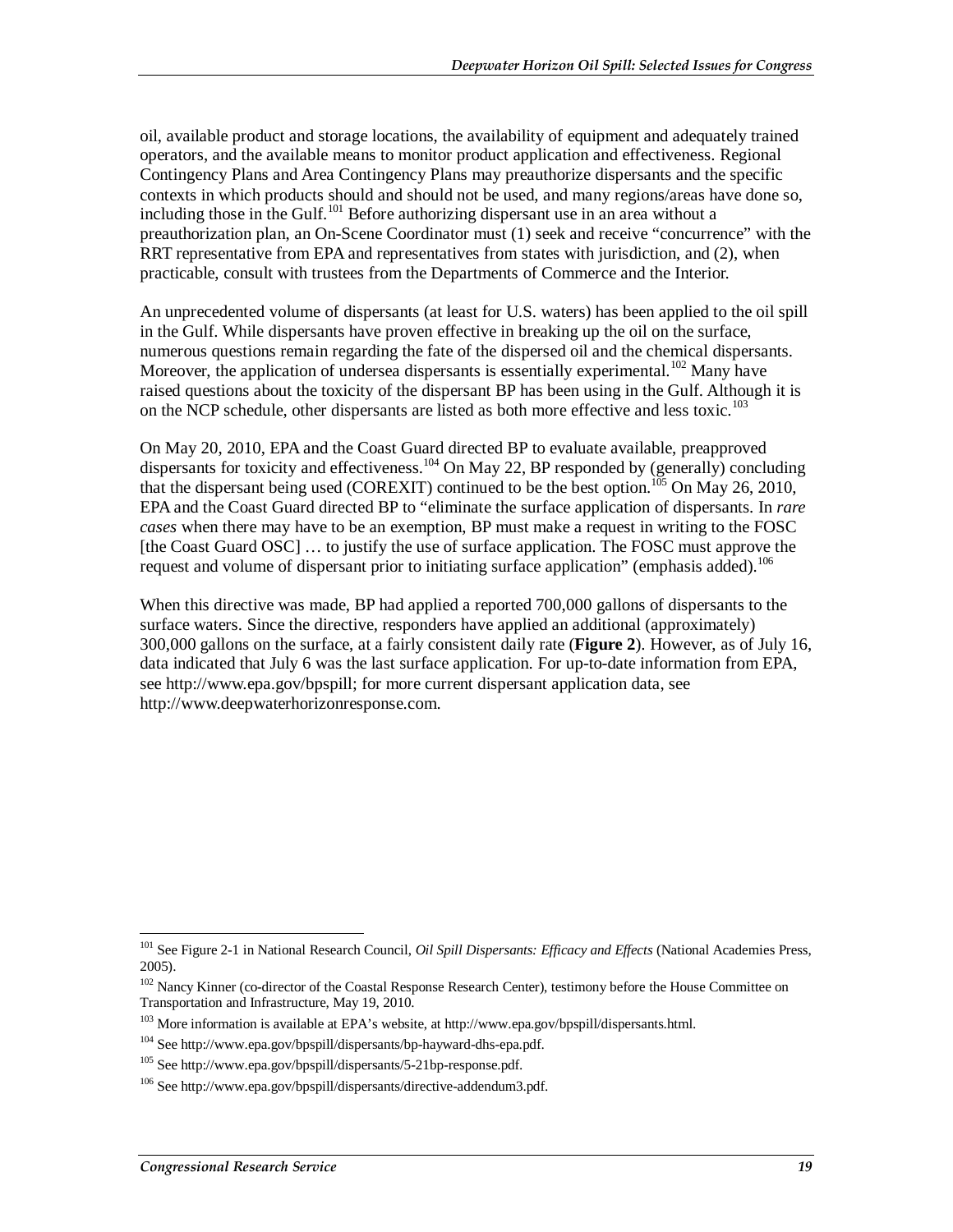

**Figure 2. Cumulative Dispersant Application in Gulf Oil Spill** 

Source: Prepared by CRS with data from daily "Current Operations" updates, available at http://www.deepwaterhorizonresponse.com.

**Notes:** Data for some days were not available. In these instances, the volume for the previous day was used.

#### Louisiana Protective Berm Project<sup>107</sup>

On May 11, 2010, the U.S. Army Corps of Engineers (Corps) received a request from the state of Louisiana's Coastal Restoration and Protection Authority (LCRPA) for an emergency permit to construct a project of approximately 86 miles of sand berms in order to protect Louisiana's barrier islands and coastal wetlands from damage by the *Deepwater Horizon* oil spill.<sup>108</sup> Supporters of the plan to construct the protective berms (including federal agencies and nongovernmental entities) argue that the project is a promising means to mitigate the effects of the oil spill in Louisiana. They note that the urgent situation associated with the oil spill requires that the project move forward with maximum speed and regulatory flexibility. These observers contend that, combined with other natural barriers in the Gulf, strategically placed berms of relatively small size and minimal cost will protect large areas of coastline and wetland habitat from oil pollution.

Some have expressed doubts regarding the barrier project. Specifically, agency and nongovernmental stakeholders have questioned the feasibility and effectiveness of the barriers.<sup>109</sup> Further, some scientists—including those from the National Oceanic and Atmospheric

 $\frac{1}{1}$ <sup>107</sup> Prepared by Charles V. Stern, Analyst in Natural Resources Policy.

<sup>&</sup>lt;sup>108</sup> Under 33 C.F.R. § 325(b), authorization (through a permit) by the Corps of Engineers is required to conduct certain regulated activities within waters of the United States. This requirement is maintained during emergencies, although the Corps has modified procedures to expedite permit processing during an emergency under 33 C.F.R. § 235.2(e)(4).

<sup>&</sup>lt;sup>109</sup> One of the main critiques associated with feasibility of the project is timing. By some estimates, even if construction is initiated immediately, it would not be complete until the end of the calendar year. Additionally, questions have been raised as to the ability of the berms to withstand tidal fluctuations and storms, including hurricanes.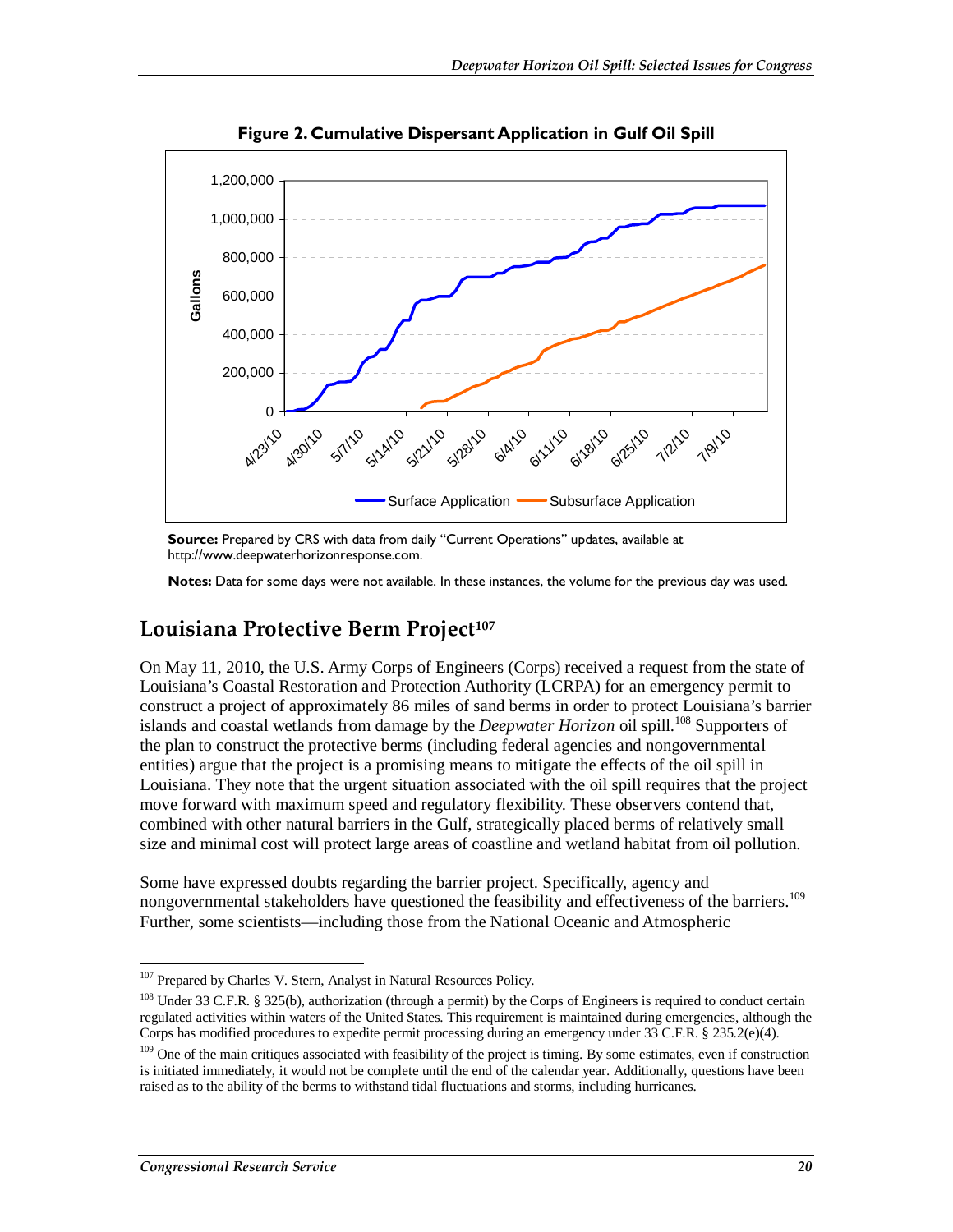Administration (NOAA), the U.S. Geological Survey (USGS), and the Fish and Wildlife Service (FWS)—have expressed preliminary concerns about the potential of the barriers to disrupt tidal currents and ocean circulation patterns, and to have other long-term environmental impacts.<sup>110</sup> These observers note the unprecedented nature of large-scale berm construction of this type, and advocate for a significant degree of caution moving forward on this project.

The original request by LCPRA proposed to construct 86 miles of berms standing 6 feet above the mean high water line in and around areas near Louisiana barrier islands in the Gulf. The plan called for the berms to be built largely from dredge and fill materials taken from nearby areas (including some barrier islands), and to leave open certain deepwater channels for tidal influx. The State of Louisiana estimated the preliminary cost of this plan to be \$350 million. After subsequent discussions between LCPRA and the Corps, the state submitted a new permit request that revised the location from which certain borrowed materials would be taken, as well as the coverage areas of the berms themselves. The revised request was submitted on May 14, 2010, and circulated by the Corps for interagency comment on May 17, 2010.<sup>111</sup> This revised version of the plan requested 128 miles of barriers over 19 separate areas (also known as reaches). Construction of the revised plan was estimated to take six to nine months, and no cost estimate was provided for this version of the plan.

Following interagency coordination and submission of comments, the Corps partially approved the LCPRA request on May 27, 2010. The Corps permit noted that approval of the project did not eliminate the need for a number of other associated requirements, including an FWS Special Use Permit, a Louisiana Coastal Use Permit, and approval from BOEMRE/MMS to dredge certain offshore borrow sites.

The Corps approved six reaches (four reaches to the west of the Mississippi River Delta, and two reaches to the east) of the revised request by the state.<sup>112</sup> The final Corps environmental analysis noted that the state's proposal was not selected in its entirety because of its potential to increase tidal circulation and reduce pathways for the oil to be flushed back out to sea.<sup>113</sup> Additionally, the Corps highlighted concerns with the longevity of the structures and the timing of construction. The Corps concluded that the selected six reaches would offer the greatest immediate benefits without adverse environmental impact. The Corps noted that subsequent construction decisions may be based on monitoring of the initial structures.

Responsibility for financing and construction of the approved reaches of berm is an ongoing concern. In early June, National Incident Commander Thad Allen announced that the federal government would direct BP to pay for all six reaches approved by the Corps.<sup>114</sup> BP announced support for this decision and estimated the cost for construction of the approved plan to be \$360

<sup>-</sup> $110$  Concerns with the barriers are noted in the final permitting documents at http://155.76.147.200/news/ Emergency%20Permit%20Documents%20Compressed%20FINAL.pdf. Additionally, Admiral Allen noted the initial concerns of Dr. Jane Lubchenco, NOAA Administrator, with the barriers at a press conference on June 2, 2010. See http://www.deepwaterhorizonresponse.com/go/doc/2931/581707/.

<sup>&</sup>lt;sup>111</sup> The request was revised in part because the original proposal for a coastal restoration project did not qualify under Corps emergency authorization procedures.

<sup>&</sup>lt;sup>112</sup> The original request's 19 reaches of berm included 15 reaches to the west of the Mississippi River Delta and four reaches to the east.

<sup>113</sup> See environmental analysis by the Corps at http://155.76.147.200/news/ Emergency%20Permit%20Documents%20Compressed%20FINAL.pdf, pp. 88-89.

<sup>114</sup> See http://www.deepwaterhorizonresponse.com/go/doc/2931/585863/.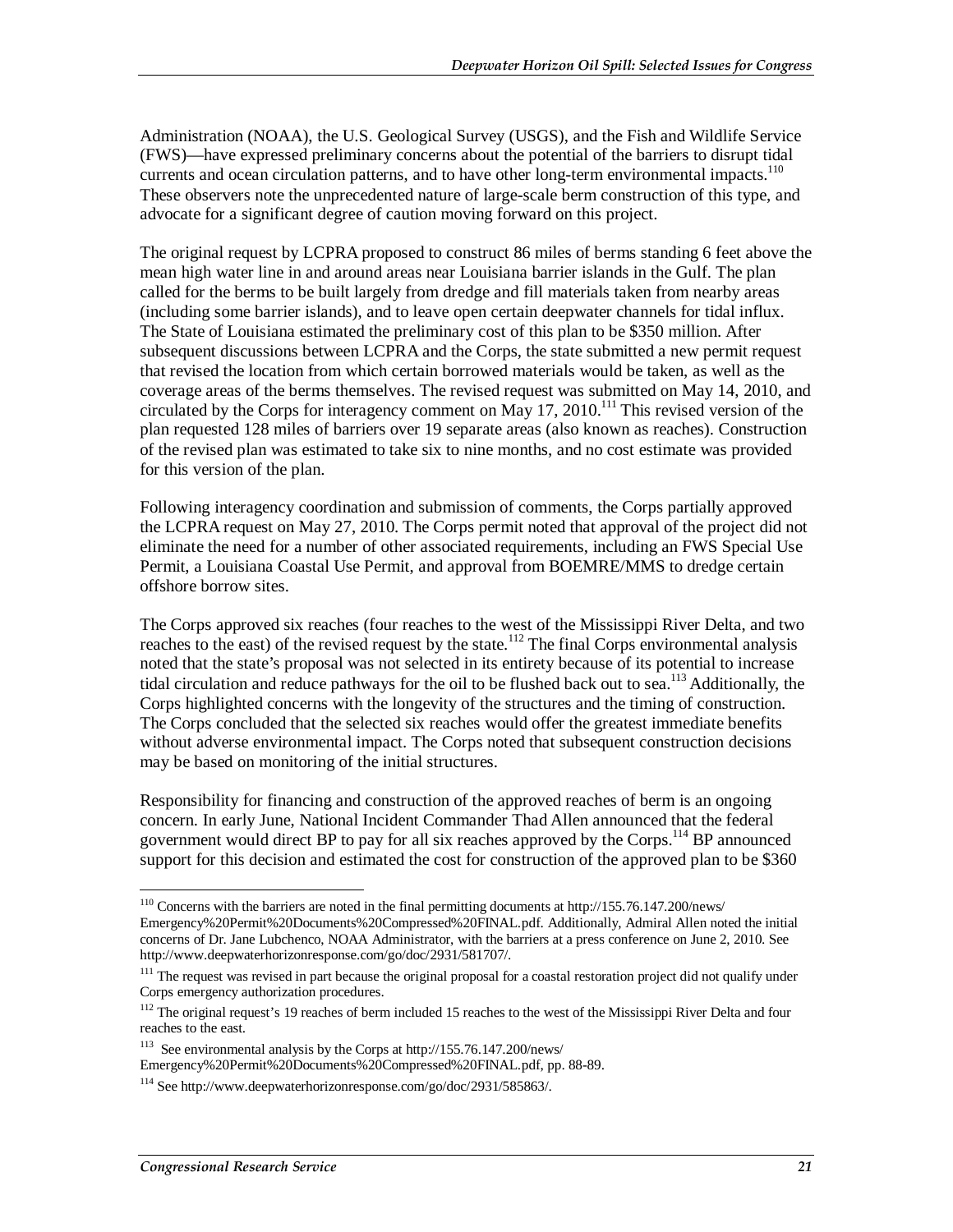million.<sup>115</sup> Notably, while BP has agreed to make payments based on project milestones, it has also stated that it will not manage project construction or assume any liability associated with the project. $116$ 

Congress may consider what role, if any, the federal government should play in construction, upkeep, and monitoring of the Barrier Island Project. Responsibility for management of the barriers' construction has not been formalized, although National Incident Commander Thad Allen has previously asserted that the state will have primary responsibility.<sup>117</sup> Additionally, it is unclear who will assume ownership and liability of the barriers after they are constructed, and over what period of time the barriers will be maintained. Maintenance and monitoring requirements could result in additional costs beyond the original construction estimates, and BP has not indicated whether it will accept any additional responsibility for these elements. Finally, it is unclear whether other states in the Gulf region intend to pursue similar barrier strategies in response to the oil spill, and whether federal decisions on the Louisiana project would apply to these and other future efforts.

### **Relief Wells118**

On May 2, 2010, 12 days after the *Deepwater Horizon* drill rig exploded and caught fire, BP began drilling the first of two relief wells, with the goal of intersecting the *Deepwater Horizon* well near the bottom and plugging it with heavy mud and cement. At the request of the Obama Administration, BP began drilling a second relief well on May 16 to provide a second chance at plugging the well if the first relief well failed. Both wells are being drilled vertically and then turned at an angle to intercept the *Deepwater Horizon* well just above the oil- and gas-producing reservoir at about 18,000 below sea level. (See **Figure 3**.) As of June 13, 2010, the first relief well had reached 13,973 feet and had begun to drill at an angle of 35 degrees; the second relief well had reached 9,022 feet and was still drilling vertically. BP and the Administration estimate that it will take several months, possibly until August, for the first relief well to reach the target area.<sup>119</sup>

#### **What Are Relief Wells?**

A relief well is drilled and constructed similarly to an exploration well but for a different purpose. Instead of drilling to intersect a petroleum-bearing horizon and to produce oil and gas, a relief well is drilled to intersect an out-of-control well that suffered a blowout. The relief well is guided to the blown-out well and drilled into the existing well casing, and then heavy drilling mud and cement are injected into the well to form a permanent plug. The plug is intended to prevent oil and gas from flowing from the petroleum-bearing reservoir into the wellbore of the blown-out well and up to the surface.

<sup>-</sup><sup>115</sup> In light of questions raised about the original cost estimate by the state of Louisiana for the larger project during the interagency comment period, BP appears to have used a more conservative estimate for the six reaches approved by the Corps.

<sup>116</sup> See http://www.bp.com/genericarticle.do?categoryId=2012968&contentId=7062613.

<sup>&</sup>lt;sup>117</sup> See, for example, June 2 press briefing by Admiral Thad Allen, at http://www.deepwaterhorizonresponse.com/go/ doc/2931/581707/.

<sup>&</sup>lt;sup>118</sup> Prepared by Peter Folger, Specialist in Energy and Natural Resources.

<sup>119</sup> *Deepwater Horizon* Response site, *Ongoing Response Timeline*, at http://www.deepwaterhorizonresponse.com/ posted/2931/updated\_timeline\_June\_10.594723.pdf. Greg Bluestein and Jason Dearen, "Spill Relief Well Draws Scrutiny," *Associated Press*, June 13, 2010., at http://news.yahoo.com/s/ap/20100613/ap\_on\_bi\_ge/ us\_gulf\_oil\_spill\_relief\_wells.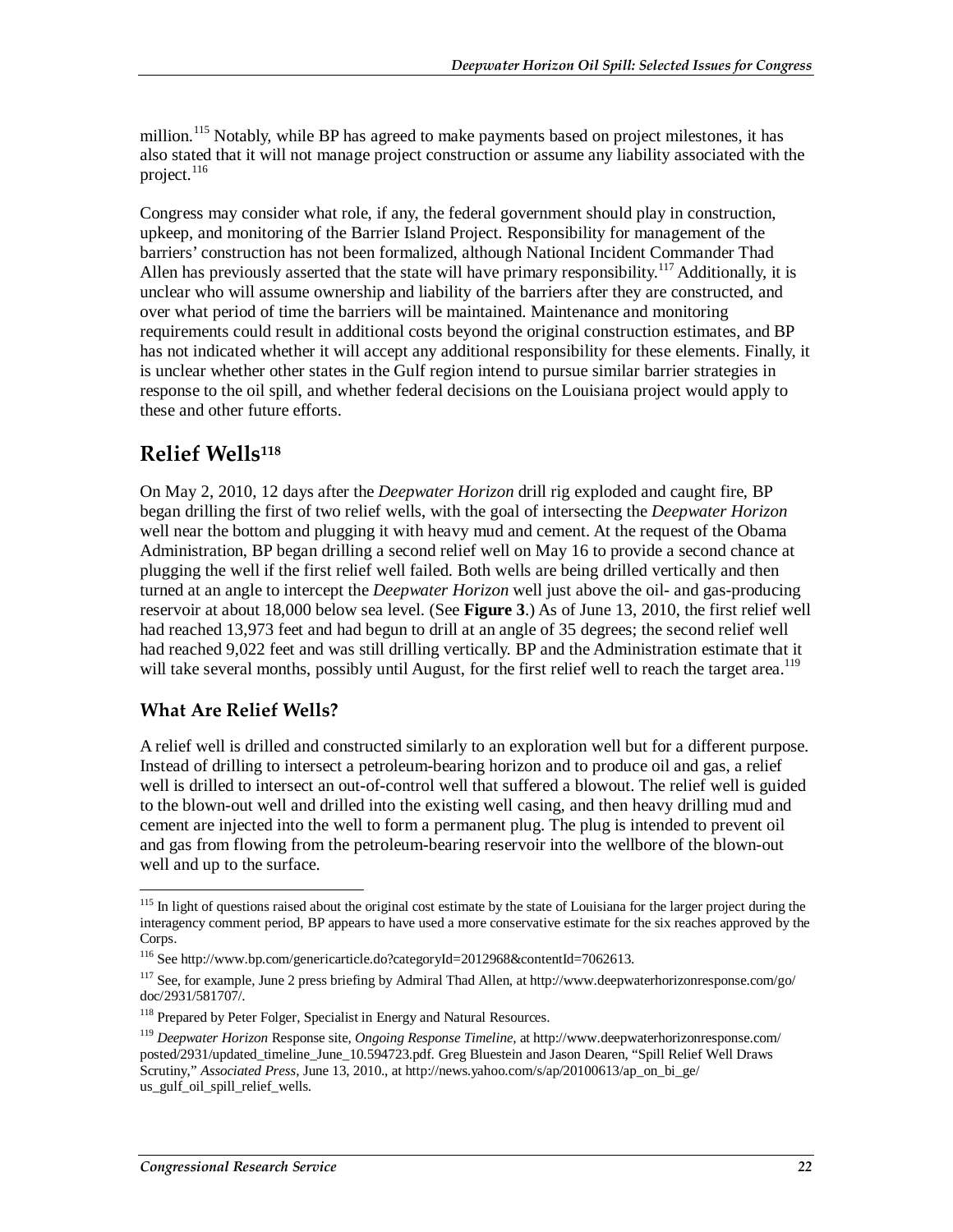

**Figure 3. Image of Two Relief Wells Being Drilled by BP to Plug the**  *Deepwater Horizon* **Well** 

**Source:** BP, modified by CRS.

**Notes:** Relief well 1 had reached a depth of 13,973 feet below sea level and relief well 2 had reached 9,022 feet as of June 13, 2010. Numbers listed next to the trace of the relief well locations indicate the diameter of casing at that point (e.g., CSG-36 indicates 36-inch diameter casing).

#### **Examples of Relief Wells Being Used to Stop Blowouts**

On June 3, 1979, more than 30 years prior to the *Deepwater Horizon* disaster, the *Ixtoc I* exploration well blew out in the Bay of Campeche, Mexico, resulting in a rig fire and subsequent sinking of the rig into 167 feet of water in the southern Gulf of Mexico. According to NOAA, the blowout resulted in the release of 10,000 to 30,000 barrels of oil per day until the leak was stopped on March 23, 1980, 290 days later.<sup>120</sup> According to reports, two relief wells were drilled to intersect the well near the petroleum-bearing reservoir after other attempts to cap the well on the seafloor failed. Relief well *Ixtoc 1A* was spudded<sup>121</sup> in the middle of June and relief well *Ixtoc 1B* was spudded in the middle of July.<sup>122</sup> *Ixtoc 1A* reached the petroleum-bearing reservoir in the

<sup>-</sup><sup>120</sup> National Oceanic and Atmospheric Administration, National Ocean Service, Office of Response and Restoration, *Incident News*, at http://www.incidentnews.gov/incident/6250.

 $121$  To "spud" a well means to start drilling into the sediments and rock.

<sup>122</sup> Arne Jernelöv and Olof Lindén, "Ixtoc I: A Case Study of the World's Largest Oil Spill," *Ambio*, vol. 10, no. 6 (1981).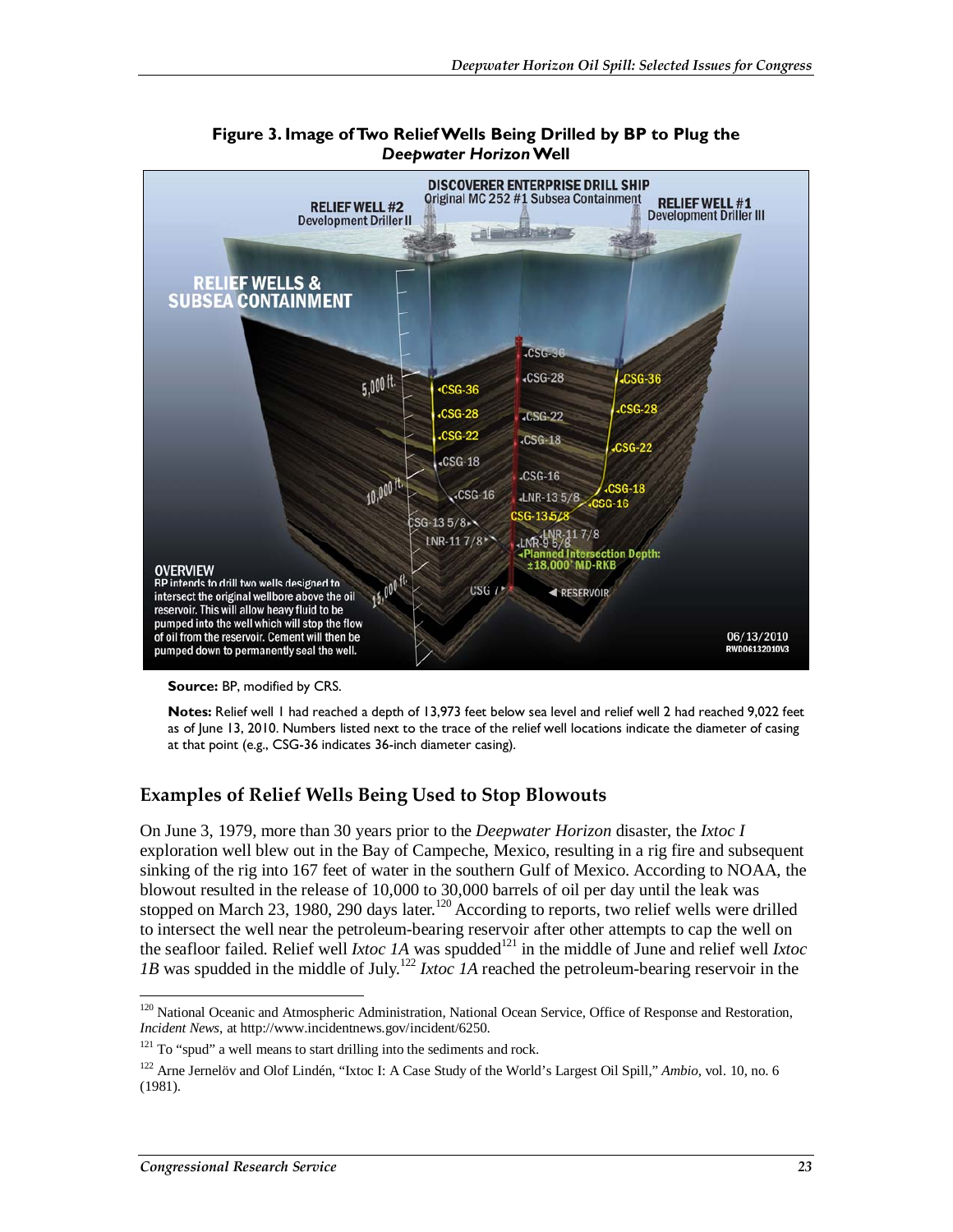second week of February, approximately eight months after relief well drilling began. Mud pumped through the relief wells finally stopped the uncontrolled leak in *Ixtoc 1* five weeks  $\bar{l}$ ater. $\bar{l}^{123}$ 

On August 21, 2009, a drill rig operating in the Montara oil field about 140 miles northwest of the northern Australian coastline suffered a blowout and uncontrolled release of oil on the seafloor in water approximately 240 feet deep. It is still unclear how much oil was leaking per day, although the rig operator initially estimated that about 400 barrels per day were being released into the ocean. Other reports indicate that as many as 2,000 barrels per day were leaking.<sup>124</sup> A relief well was drilled to intersect the original well near the petroleum-bearing reservoir approximately 13,000 feet below the ocean bottom. After multiple attempts, mud injected into the leaking well finally stopped the leak on November 3, about 10 weeks after the initial blowout.<sup>125</sup> A commission appointed by the Australian Minister for Resources and Energy is investigating the blowout, and is expected to release a report soon.<sup>126</sup>

#### **Relief Well Policies**

Relief wells are mentioned in several places in federal regulations that govern offshore oil and gas development for the U.S. OCS, which includes the U.S. Gulf of Mexico.<sup>127</sup> Under 30 C.F.R. § 250.213, an exploration plan (EP) approved by BOEMRE/MMS for oil and gas operations in the OCS must show that a company has or will have the financial capability to drill a relief well or conduct other emergency well control operations. The EP must also indicate the availability of a rig to drill a relief well, and an estimate of the time it would take to drill a relief well. Under 30 C.F.R. § 250.243, a company's development and production plan, or development operations coordination documents, must also contain the same information: financial capability, rig availability, and estimated time to drill a relief well. The current regulations do not indicate that a drill rig must be on-site and ready to drill a relief well if a blowout occurs.

An exhaustive review of regulations governing relief wells in other countries is beyond the scope of this report. However, news reports have frequently cited Canadian policies regarding relief wells.<sup>128</sup> An issue for Canada that is not pertinent to the Gulf of Mexico is offshore drilling in regions where sea ice covers the ocean surface during the colder months, and the possible need to drill a relief well during the months when the sea is ice-free (a so-called "same-season" relief well). For example, if an offshore well suffers a blowout and uncontrolled leak at the end of the drilling season, a relief well drilled to curtail the blowout may not have sufficient time to reach the well and inject mud and cement before the winter ice forms and causes drilling operations to cease. The "same-season" relief well issue is of concern to offshore drilling in the Beaufort Sea (which also borders parts of Alaska), but may not necessarily be an issue for offshore drilling off the coasts of Newfoundland, Labrador, or Nova Scotia.

<sup>-</sup> $123$  Ibid.

<sup>124</sup> Keith Bradsher, "Relief Well Was Used to Halt Australian Spill," *New York Times*, May 2, 2010.

 $125$  Ibid.

<sup>&</sup>lt;sup>126</sup> See http://www.montarainquiry.gov.au/index.html for more information on the Montara oil spill.

 $127$  See 30 C.F.R. § 250 for the regulations covering oil and gas operations in the OCS.

<sup>128</sup> See, for example, Greg Bluestein and Jason Dearen, "Spill Relief Well Draws Scrutiny," *Associated Press*, June 13, 2010; and Peter Overby, "BP Sought to Ease Canada's Policy on Relief Wells," *NPR*, June 3, 2010, at http://www.npr.org/templates/story/story.php?storyId=127381814.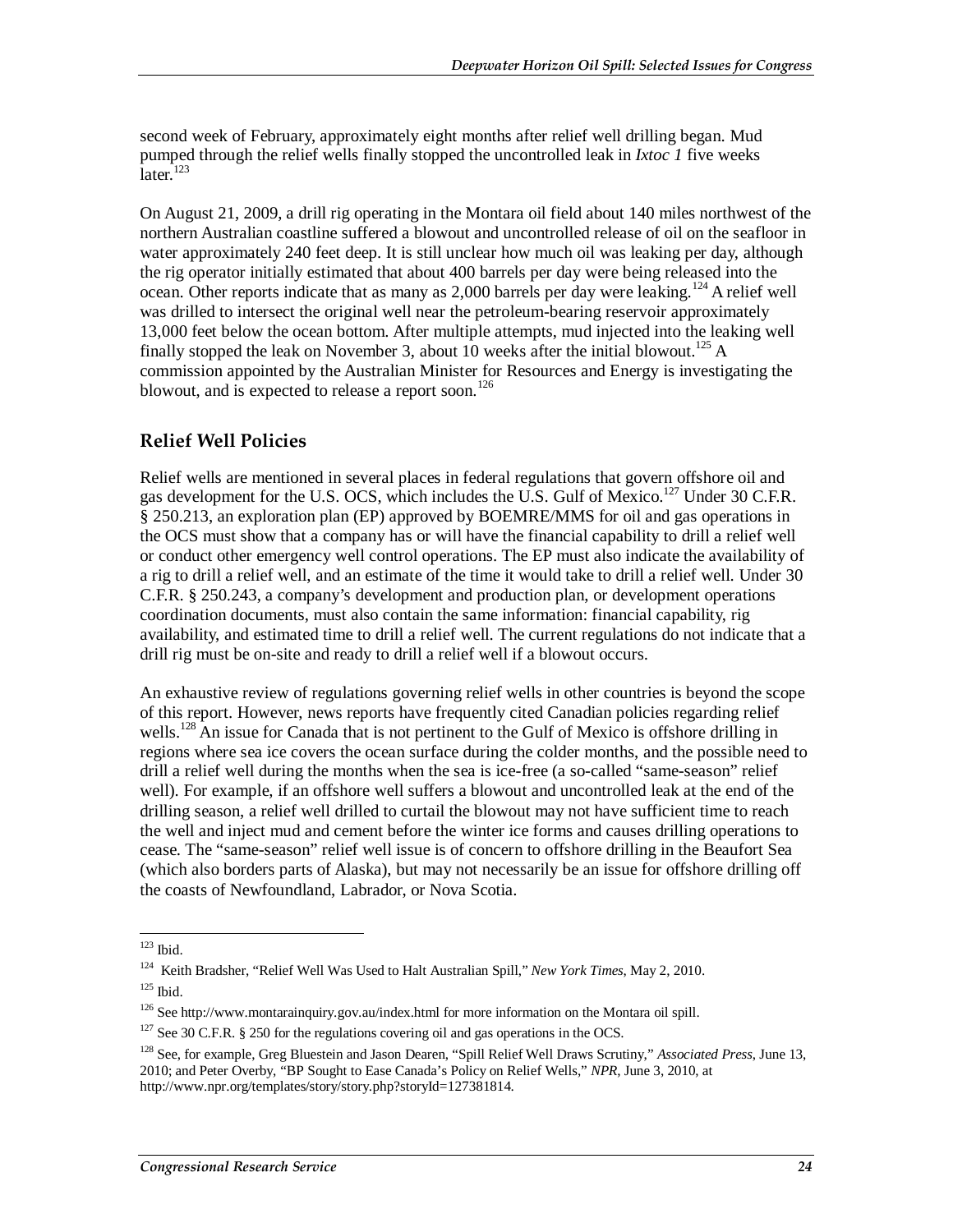According to the Canadian National Energy Board, which governs offshore drilling in the Beaufort Sea, the regulations require project-specific contingency plans that must include all measures to respond to an emergency situation with an offshore well.<sup>129</sup> The Beaufort Sea regulations contain a definition for relief well ("a well drilled to assist in controlling a blow-out in an existing well"), but do not contain language specifically requiring a relief well as part of the contingency plan.<sup>130</sup> Offshore drilling in Canada is also governed regionally by joint federalprovincial agreements, and regulated under the Canada-Newfoundland and Labrador Offshore Petroleum Board and the Canada-Nova Scotia Offshore Petroleum Board.<sup>131</sup> In a letter to the editor of the *Ottawa Citizen*, the chairs of the Canada-Newfoundland and Labrador Offshore Petroleum Board, the Canada-Nova Scotia Offshore Petroleum Board, and the National Energy Board wrote:

The new drilling and production regulations state that companies are required to provide contingency plans describing how they plan to mitigate the effects of any reasonably foreseeable event that might compromise safety or environmental protection, which absolutely would include mitigating the effects of a blowout. Relief wells are a proven method of regaining well control and none of the regulatory boards would authorize companies to conduct any drilling or production activities if the contingency plans did not adequately address the drilling of a relief well. $^{132}$ 

In response to some statements that relief well regulations have been relaxed under the current Canadian government, Christian Paradis, Minister of Natural Resources for Canada, wrote:

Drilling program guidelines pertaining to relief wells have remained the same since 1990. These guidelines specifically address the issue of relief wells, and explicitly state that "operators are expected to identify an alternate drilling installation for relief well purposes and provide a description of its operating capability, its location, contractual commitments, and state of readiness." The adequacy of these arrangements constitutes a crucial aspect of the board's decision of whether or not to issue an authorization to drill in the first place.<sup>133</sup>

#### **Issues for Further Consideration**

Establishing a new policy for relief wells has captured the interest of the Administration and Congress. In response to a question about requiring oil companies to drill relief wells simultaneously to the production of oil, National Incident Commander Thad Allen stated that it would be a legitimate point to be raised and put in front of the national commission on the BP oil spill established by President Obama.<sup>134</sup> On June 15, 2010, Senator Lautenberg introduced S. 3492, the Emergency Relief Well Act, that would require the concurrent drilling of at least one

<sup>-</sup><sup>129</sup> E-mail from Sarah Kiley, Communications Officer, National Energy Board (Canada), June 11, 2010.

<sup>&</sup>lt;sup>130</sup> Under the Canada Oil and Gas Drilling and Production Regulations, Part 2—Management System, Application for Authorization and Well Approvals, Application for Authorization, the application for authorization "shall be accompanied by … contingency plans, including emergency response procedures, to mitigate the effects of any reasonably foreseeable event that might compromise safety or environmental protection." See http://laws.justice.gc.ca/ PDF/Regulation/S/SOR-2009-315.pdf.

<sup>&</sup>lt;sup>131</sup> E-mail from Sarah Kiley, Communications Officer, National Energy Board (Canada), June 11, 2010.

<sup>132</sup> Max Ruelokke, Diana Dalton, and Gaétan Carron, "Address Relief Wells," *Ottawa Citizen*, June 11, 2010.

<sup>133</sup> Christian Paradis, "Drilling Guidelines on Relief Wells the Same," *Ottawa Citizen*, June 14, 2010.

<sup>&</sup>lt;sup>134</sup> White House Press Briefing by Press Secretary Robert Gibbs and National Incident Commander Admiral Thad Allen, June 7, 2010, at http://www.whitehouse.gov/the-press-office/press-briefing-press-secretary-robert-gibbs-andnational-incident-commander-admiral.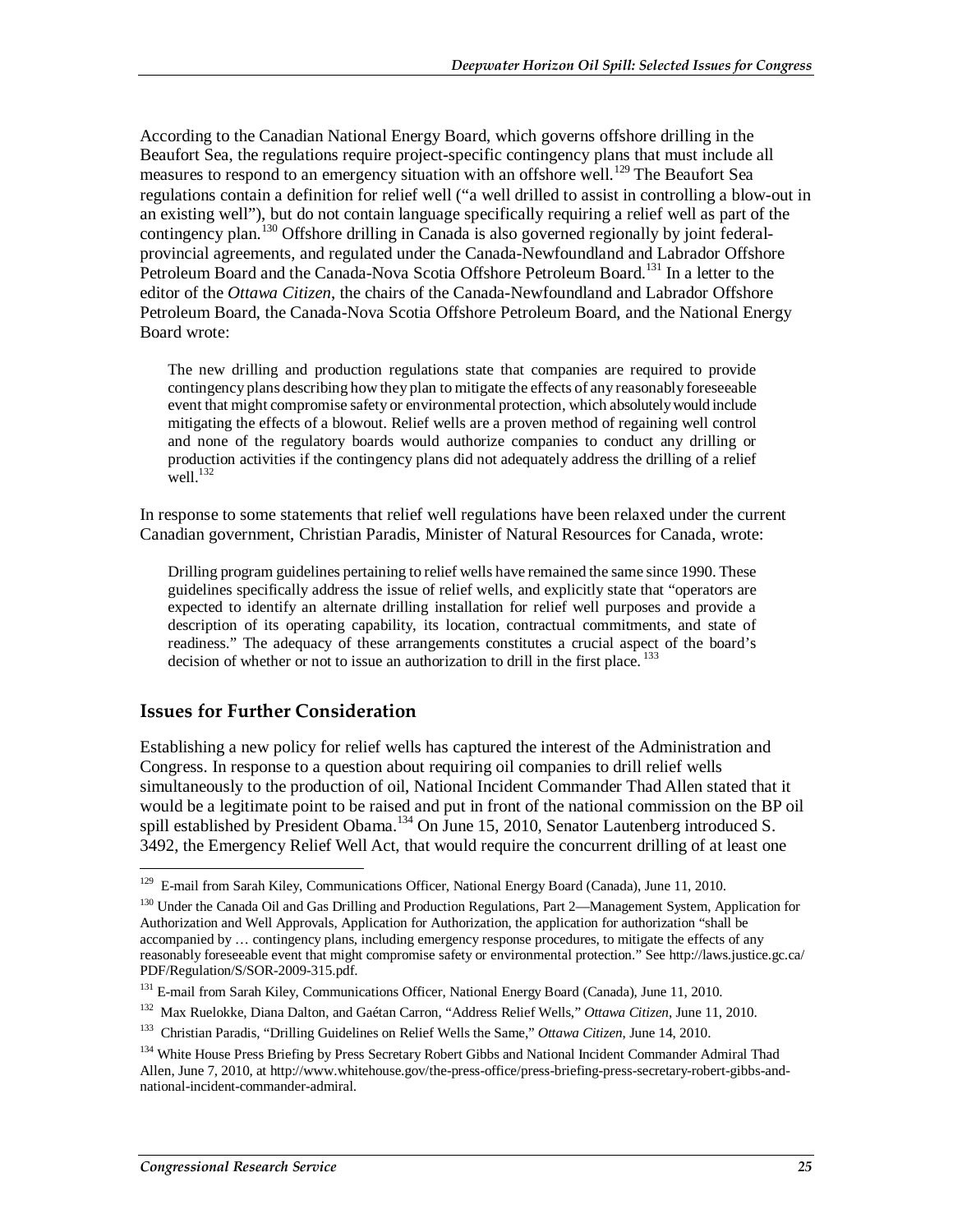relief well whenever a new exploratory or development well is drilled. A requirement to drill a relief well concurrently with a new exploratory or development well would raise a number of safety and economic issues for offshore drilling.

A rationale for drilling a relief well concurrently with drilling and exploration or development well would be to shorten the time, possibly by months for deep wells, between a blowout and when a leak is plugged. For example, the two relief wells now being drilled to intercept the *Deepwater Horizon* well are expected to take several months to reach the target zone. Plugging a well in days or weeks instead of months could prevent large quantities of oil and gas from leaking from a blown-out well that otherwise would leak over the time it takes to drill a relief well. The actual drilling and completion of a relief well, however, would likely require the same or even greater attention to safety so as not to experience a similar blowout while drilling into the same geological formation. Thus drilling a relief well is not a risk-free proposal, and a possibility would still exist for anomalous gas "kicks"<sup>135</sup> in the well and for a blowout if the gas kicks are not prevented or controlled.

Drilling a relief well with the same equipment needed for an exploration and development well, such as semi-submersible drilling platforms, marine risers, casing, cement, and blowout preventers, would likely mean that the cost to drill an exploration or development well would rise significantly compared to current practices. Whether costs would double—twice the wells required compared to current practices—is unclear, and might depend on whether a simultaneously drilled relief well could ultimately also be used for exploration, development, or production in the same oil and gas field.

For deepwater and ultra-deepwater drilling requiring semisubmersible rigs or drill ships capable of drilling 4,000 feet or more below the seabed, the average daily rate for the drill rigs exceeds  $$400,000$  per day.<sup>136</sup> The time to drill and complete a well depends on water depth and how deep the petroleum-bearing reservoir lies beneath the seabed. Deeper water and deeper reservoirs require more time to drill. For example, BP began drilling the *Deepwater Horizon* well in 5,000 feet of water on October 21, 2009. BP halted operations on November 28 because of damage to the rig caused by Hurricane Ida, resumed drilling on February 3, 2010, and was nearing completion of the well at a depth of 18,000 below sea level on April 20 when the blowout and fire occurred. Total time drilling until the disaster was approximately 114 days. Assuming drill rig costs of \$400,000 per day, the *Deepwater Horizon* well rig costs were approximately \$45 million when the April 20 accident occurred. Presumably, costs to drill a concurrent relief well would be approximately the same. Currently there are 31 drill rigs operating in 5,000 feet or deeper waters in the U.S. Gulf of Mexico. $137$ 

An option to have a drill rig "standing by" but not actually drilling a relief well unless the exploration or development well experienced a blowout might be less costly than drilling two concurrent wells. If a blowout occurred, then the relief well would be positioned to begin drilling immediately. During the *Deepwater Horizon* incident, 12 days elapsed before the first relief well was spudded. Nevertheless, the *Deepwater Horizon* relief wells will take months to drill, so

<sup>-</sup> $135$  A "kick" is the flow of reservoir fluids into the wellbore during drilling operations.

<sup>136</sup> Rigzone, *Offshore Rig Day Rates*, at http://www.rigzone.com/data/dayrates/.

<sup>137</sup> As reported by Rigzone, *Offshore Rig Search*, at http://www.rigzone.com/data/advanced\_search.asp, as of June 17, 2010.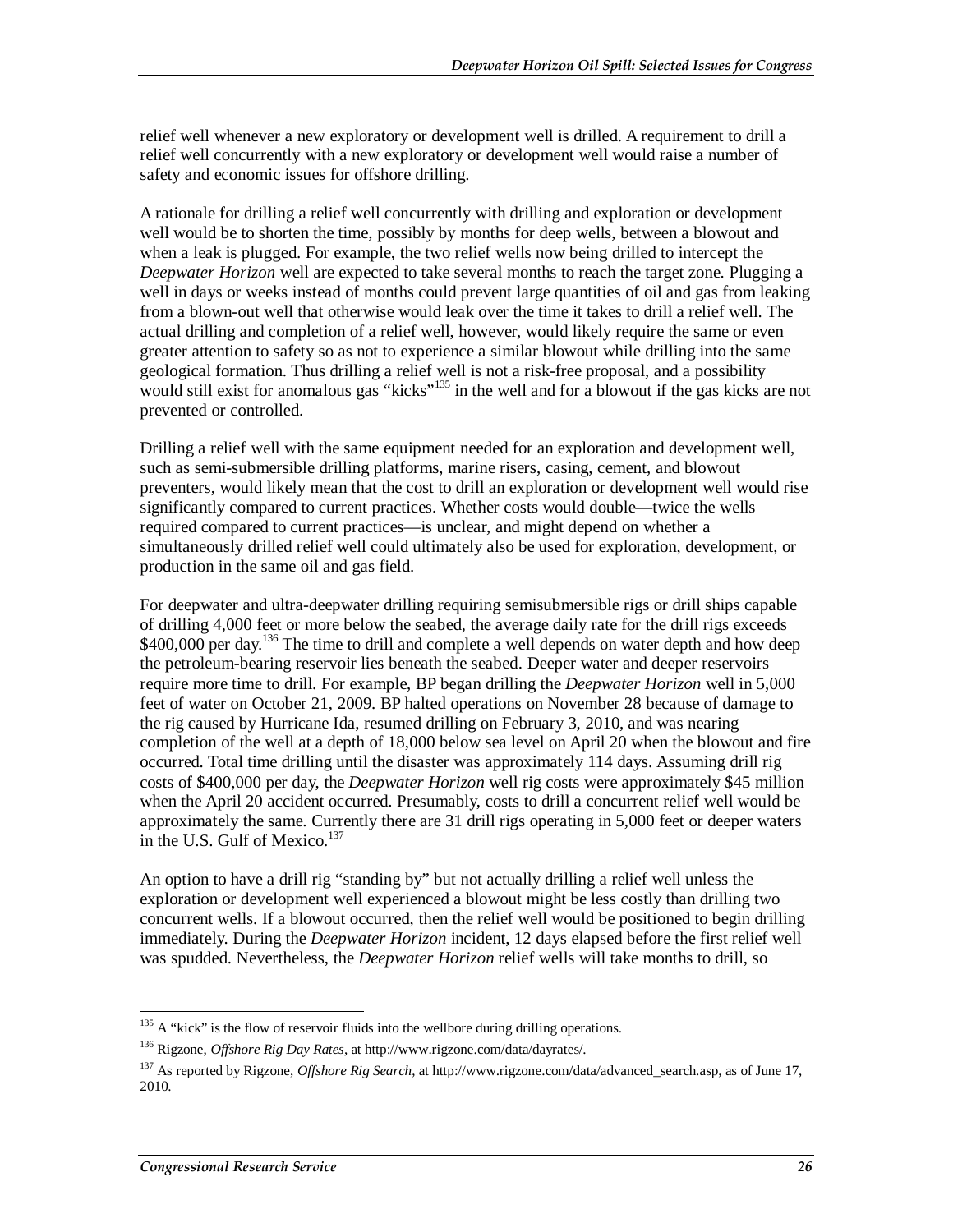whether the time saved—and quantity of oil leaked—would be worth the expense of keeping a drilling operation on "stand-by" is another challenging policy issue.

### **Response Vessels and the Jones Act138**

A law commonly known as the Jones Act requires that cargo transported between any two U.S. points be transported by a U.S.-built, -owned, and -documented vessel (requiring a U.S. crew).<sup>139</sup> This law applies to oil spill response vessels, such as skimmers, operating within 3 miles of the U.S. coastline. The law does not apply to response vessels outside the 3-mile limit, and as of June 15, 2010, 15 foreign-flagged vessels were engaged in oil spill cleanup activities.140 Within the 3-mile limit, foreign oil spill response vessels can be used if there is an inadequate supply of U.S. oil spill response vessels and the foreign country has a reciprocal agreement with the United States.<sup>141</sup> The U.S. Maritime Administration is responsible for checking on the availability of U.S. vessels if a waiver is requested and in one instance with regard to the current spill found that U.S. vessels were available to perform the task.<sup>142</sup> Some contend that the Jones Act is hindering cleanup efforts by delaying or preventing foreign offers of assistance, while others contend that many U.S. oil spill response vessels are sitting idle. The National Incident Command Center has stated that no offers of foreign assistance have been declined because of the Jones Act.<sup>143</sup>

Dredging must also be performed by U.S. vessels, and thus this requirement would be applicable to the Louisiana Protective Berm Project.<sup>144</sup> For vessels not considered to be oil spill response vessels, a Jones Act waiver could be obtained pursuant to 46 U.S.C. § 501, which also requires a determination that not enough U.S. vessels are available.

## **Investigations and Commissions145**

Several investigations and commissions have been initiated to look into various issues surrounding the *Deepwater Horizon* incident. For the most part, these examinations are still in their early stages.

• The President directed the Secretary of the Interior to provide a study of current safety measures for OCS activities. Made available on May  $27$ ,  $2010$ ,  $146$  the study—*Increased Safety Measures for Energy Development on the Outer* 

<sup>-</sup><sup>138</sup> Prepared by John Frittelli, Specialist in Transportation Policy.

<sup>139 46</sup> U.S.C. § 55102*.*

<sup>140</sup> Coast Guard press release dated June 15, 2010, at http://www.deepwaterhorizonresponse.com/go/doc/2931/660195. 141 46 U.S.C. § 55113.

<sup>&</sup>lt;sup>142</sup> Written testimony of David T. Matsuda, Acting Maritime Administrator, before the Subcommittee on the Coast Guard and Maritime Transportation, House Committee on Transportation and Infrastructure, hearing on Foreign Vessel Operations in the U.S. Exclusive Economic Zones, June 17, 2010.

<sup>&</sup>lt;sup>143</sup> National Incident Command, "Jones Act Fact Sheet," June 18, 2010, at http://www.deepwaterhorizonresponse.com/ posted/2931/MARAD\_revised\_Jones\_Act\_Fact\_Sheet.670991.pdf.

<sup>144 46</sup> U.S.C. §§ 55109, 55110.

<sup>&</sup>lt;sup>145</sup> Prepared by Jonathan L. Ramseur, Specialist in Environmental Policy.

<sup>&</sup>lt;sup>146</sup> The May 27 study is available at http://www.doi.gov/deepwaterhorizon/loader.cfm?csModule=security/getfile& PageID=33598.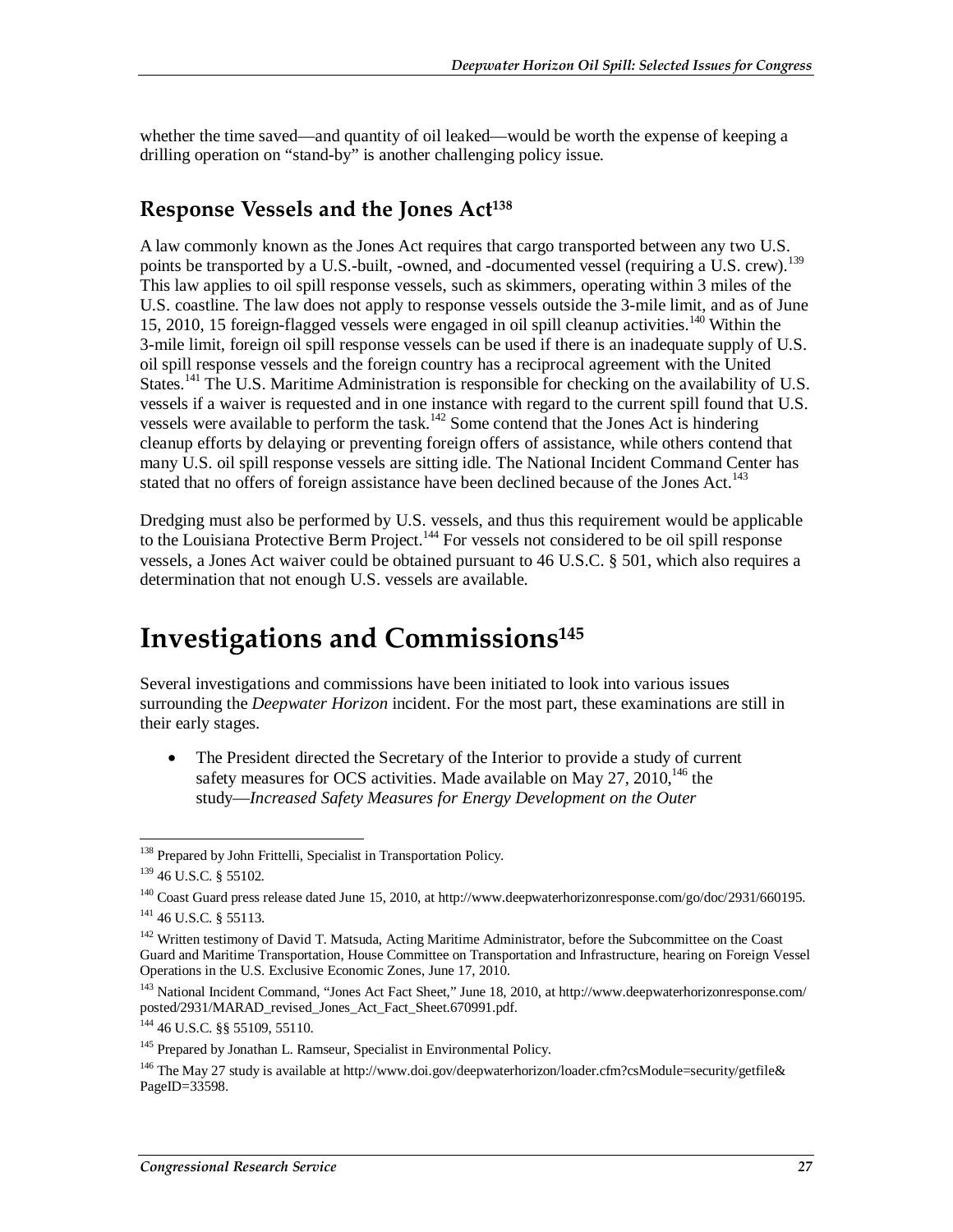*Continental Shelf*—was the first of several formal investigatory measures related to the *Deepwater Horizon* accident and oil spill.

- The Secretaries from the Departments of the Interior and Homeland Security directed the Coast Guard and BOEMRE/MMS to conduct a joint investigation. The objective of the investigation is to develop conclusions and recommendations as they relate to the *Deepwater Horizon* explosion and loss of life on April 20, 2010. $147$
- President Obama established the Bipartisan National Commission on the BP *Deepwater Horizon* Oil Spill and Offshore Drilling. The commission is tasked with providing recommendations on how to prevent—and mitigate the impact of—any future spills that result from offshore drilling. The commission's first meeting was on July 12.

Many companies (including BP), trade groups, and industry standards organizations are conducting internal reviews. The focus of private-sector investigations tends to include testing the use of blowout preventers and other procedures, as well as testing other safety, communications, and operational procedures.

## **Environmental and Economic Impacts**

Oil spills can cause significant harm to living organisms that inhabit ocean and coastal areas and may result in significant costs to businesses and the public. Coastal areas may be especially vulnerable because of oil stranding in wetlands and other coastal ecosystems. Oil coating, and absorption or ingestion of oil, result in direct mortality and sublethal effects that reduce the fitness of organisms. For example, oil can coat small animals and plants that inhabit shoreline areas and suffocate them. The uptake of dissolved components of oil may be toxic for fish, shellfish, and other invertebrates and plankton. Birds and fur-bearing marine mammals are among the most vulnerable species. When coated by oil, they lose protection and body heat maintained by their feathers and fur, and they may also ingest oil when preening. Coastal habitats may require years or decades to recover from lethal levels of oil exposure.<sup>148</sup>

### **Environmental Impacts149**

When natural resources are affected by oil spills, services that benefit the public may be damaged. Services can be divided into different categories, depending on the nature of the benefits they provide:<sup>150</sup>

• **Supporting services**—processes that provide the foundation for all ecosystem services, such as nutrient cycling and primary production.

<sup>-</sup> $147$  More information is available at http://www.restorethegulf.gov/investigation.shtm.

<sup>148</sup> CRS Report R41311, *The Deepwater Horizon Oil Spill: Coastal Wetland and Wildlife Impacts and Response*, by M. Lynne Corn and Claudia Copeland.

<sup>&</sup>lt;sup>149</sup> Prepared by Harold F. Upton, Analyst in Natural Resources Policy.

<sup>150</sup> Walter Reid et al., *Millennium Ecosystem Assessment: Ecosystems and Human Well-being* (Washington, DC: Island Press, 2005).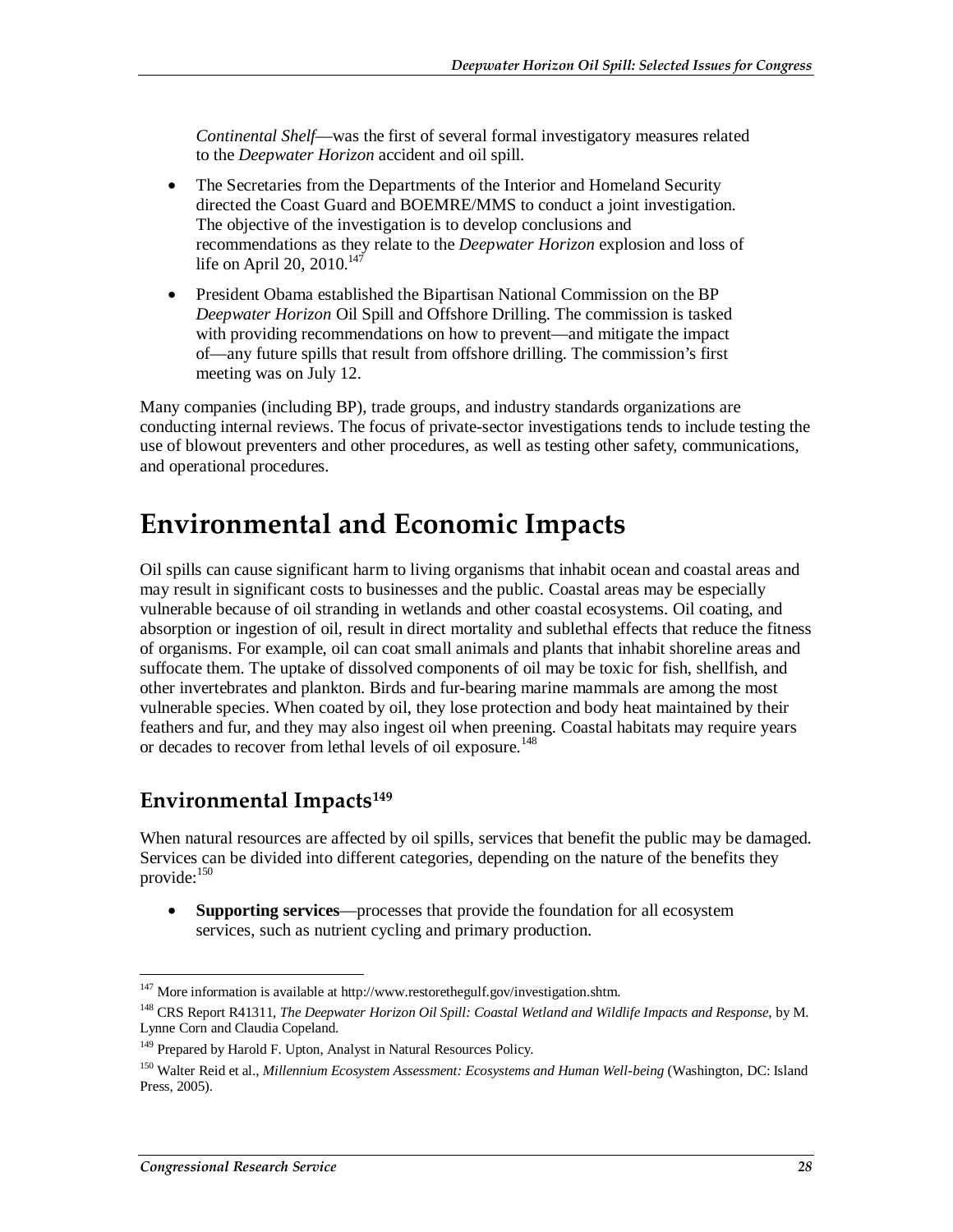- **Provisioning services**—direct material benefits that humans receive from the products of ecosystems, such as food (fisheries), timber, and genetic resources.
- **Regulating services**—indirect benefits provided by natural systems, such as retaining and purifying of water in wetlands or mitigation of natural hazards (e.g., storms) by coastal marshes and mangrove forests.
- **Cultural services**—a broad category that includes the general values humans place on natural areas. Benefits may be gained through direct use, such as recreational activities (recreational fishing and swimming), or through the value placed by the public on the continued existence of natural resources, including aesthetic values, bequest or generational values, and community and spiritual connections to natural resources.

#### **Natural Resource Damage Assessment and Compensation**

OPA addresses natural resource damages and the restoration of resources that are injured and services that are lost as the result of an oil spill. Designated federal, state, tribal, and sometimes foreign trust agencies are responsible to act on behalf of the public. OPA directs trustees to undertake two main actions: (1) return injured natural resources to their baseline condition (the condition that existed prior to the spill), and (2) recover compensation for interim losses. Restoration actions focus on returning natural resources to the baseline level with as much certainty and as quickly as possible. Compensation includes actions to address interim losses of natural resources and services until resources have recovered. Compensatory actions provide services of the same type and quality and of comparable value as those lost or injured. Damage assessment is required to quantify the extent of injuries to natural resources and to determine the type and amount of restoration and compensatory actions needed. The process of recovery can be broken down into three main phases:<sup>151</sup>

- **Pre-assessment phase**—determines whether natural resource injuries have occurred or are expected and whether to continue to the next phase.
- **Restoration planning phase**—evaluates potential injuries to natural resources. This phase includes an assessment of the nature and extent of natural resource injuries and development of plans for restoring the resource and compensating the public for interim losses.
- **Restoration phase**—the final restoration plan is presented to responsible parties to implement or fund the plan. This provides the opportunity for settlement of damages claims without litigation. However, OPA authorizes trustees to bring civil action for damages.

In addition, natural resource impacts may disrupt business activity, especially sectors that depend directly (or indirectly) on natural resources and the environment. Direct economic losses may accrue from the closure of fishing grounds, effects on port operations, or the loss of tourist-related business. Unlike natural resource damages, which are considered by the appropriate natural resources trustees, costs to businesses are submitted as claims by the third parties that suffer the loss (as discussed above in "OPA Compensation and Claims Process").

<sup>151</sup> Department of Commerce, "Natural Resource Damage Assessments; Final Rule," 61 *Fed. Reg.* 441-442, January 5, 1996.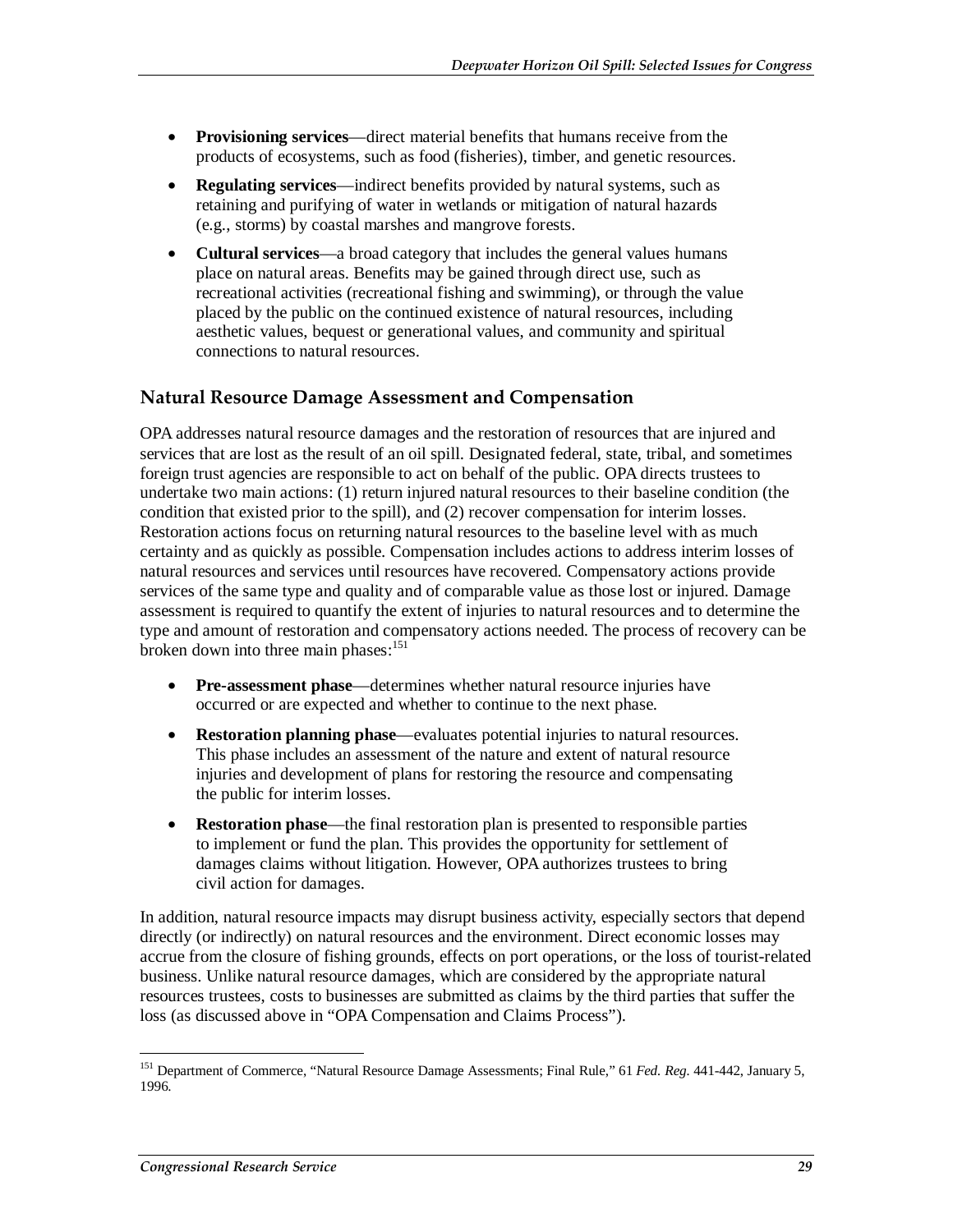#### **Environmental Recovery**

NOAA regulations state that recovery means the return of injured natural resources and services to baseline.<sup>152</sup> Defining the baseline condition of the ecosystem is often hindered by limited scientific understanding of physical and biological processes in coastal and marine areas, natural variability of marine systems, and a paucity of related scientific data. These factors are coupled with uncertainties about acute and chronic effects of oil on marine organisms. In the face of these uncertainties, it is likely that many questions related to restoration and compensation will arise, including basic questions about what constitutes ecosystem recovery and when it has occurred.

### **Economic Impacts**

#### **Natural Resources and Related Economic Activity153**

Natural resource-dependent sectors of the Gulf coastal economy that have been affected by the oil spill include commercial and recreational fisheries and the tourist industry. In 2008, the Gulf fishing industry landed 1.274 billion pounds of fish and shellfish with a dockside value of \$659 million.<sup>154</sup> When related processor, wholesale, and retail businesses are included, the Gulf seafood industry supports over 200,000 jobs with related income impacts of \$5.5 billion.<sup>155</sup> The top commercial species in terms of value are shrimp (\$367 million), menhaden (\$64 million), oysters (\$59 million), and blue crab (\$38 million).<sup>156</sup> Recreational fisheries also make significant contributions to the region's economy. In 2008, recreational anglers took 25.4 million fishing trips and spent over \$12 billion on equipment and trips in the Gulf region.<sup>157</sup> Some of the most popular recreational species include snappers, several types of drum, sheepshead, and Spanish mackerel. Recreational fisheries support businesses such as charters and bait and tackle shops, and services such as restaurants and hotels. In 2000, 21.9 million people visited Gulf beaches and accounted for 177.2 million beach days.<sup>158</sup> The tourist industry contributed 620,000 jobs and over \$9 billion in wages to the Gulf region. On the other hand, jobs related to cleanup activities could mitigate some of the losses in the fishing and tourism industry.

Immediate economic injuries of the oil spill have been incurred by the Gulf of Mexico fishing industry. As of July 14, 2010, NOAA had closed 83,927 square miles of the Gulf to commercial and recreational fishing (Figure 4).<sup>159</sup> This is approximately 35% of the federally managed waters of the Gulf exclusive economic zone.<sup>160</sup> Portions of Louisiana, Alabama, Mississippi, and Florida state waters have also been closed. These areas are some of the richest fishing grounds in the Gulf for major commercial species such as shrimp, blue crab, and oysters. Fishermen have filed claims

<u>.</u>

<sup>152</sup> Ibid., p. 441.

<sup>&</sup>lt;sup>153</sup> Prepared by Harold F. Upton, Analyst in Natural Resources Policy.

<sup>154</sup> National Marine Fisheries Service, U.S. Department of Commerce, *Fisheries Economics of the United States*, Silver Spring, MD, 2008, http://www.st.nmfs.noaa.gov/st5/publication/econ/2008/FEUS%202008%20ALL.pdf. 155 Ibid.

<sup>156</sup> Ibid.

 $157$  Ibid.

<sup>158</sup> Brent Ache, David Bylsma, and Kristen Crossett, et al., *The Gulf of Mexico at a Glance*, National Ocean Service, NOAA, A Tool for the Gulf of Mexico Alliance and the American Public, Washington, DC, 2008, http://gulfofmexicoalliance.org/pdfs/gulf\_glance\_1008.pdf.

<sup>&</sup>lt;sup>159</sup> See http://sero.nmfs.noaa.gov/deepwater\_horizon\_oil\_spill.htm.

<sup>&</sup>lt;sup>160</sup> The exclusive economic zone includes the area between 3 and 200 nautical miles from shore.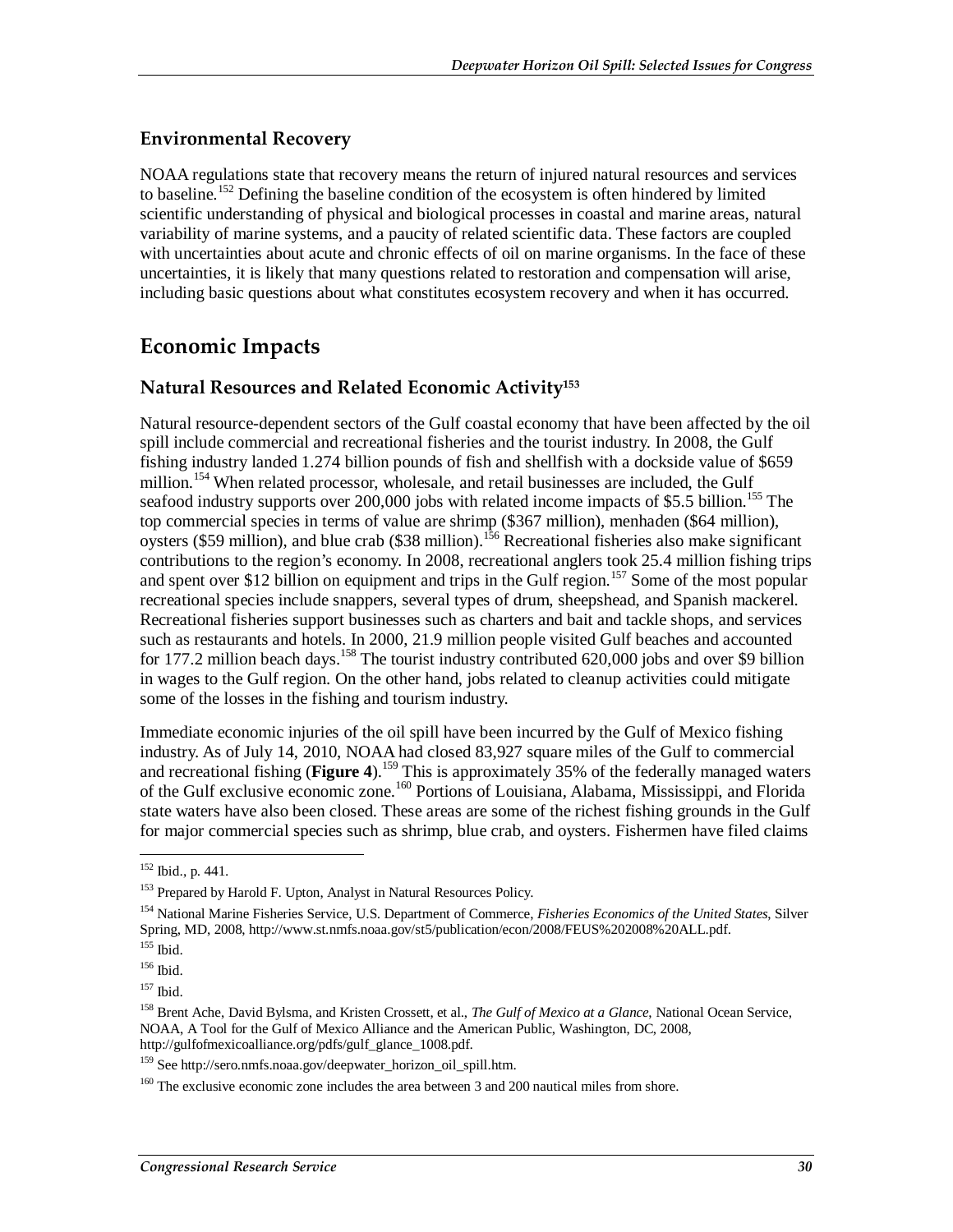with BP for economic injuries, and claims are being paid out to individuals on a monthly basis. As the supplies of Gulf oysters, shrimp, and crabs have decreased, prices for these items have increased. Imports of shrimp are likely to increase to substitute for lost domestic production.<sup>161</sup> The seafood industry is also very concerned with consumers' perceptions of Gulf seafood and potential effects on demand for Gulf seafood products. To ensure seafood safety, NOAA and FDA are monitoring fish caught just outside closed areas and testing them for oil compounds. Bookings and trips for recreational fishing charters have decreased, especially in Louisiana, and sportfishing tournaments have been cancelled.



**Figure 4. Gulf of Mexico Fishery Closure**  (as of July 14, 2010, unchanged from July 12, 2010))

**Source:** NOAA, http://sero.nmfs.noaa.gov/deepwater horizon oil spill.htm.

**Notes**: For more recent closing announcements, see NOAA's website, at http://sero.nmfs.noaa.gov/ deepwater\_horizon\_oil\_spill.htm.

Oil has reached many central Gulf of Mexico beaches, and visits to these areas have decreased significantly. Cancellations have also been reported for areas that are still clear of oil. Tourism officials are concerned that reporting on the spill has contributed to negative perceptions of the entire Gulf region. To counter these perceptions, BP has funded tourism promotion programs in Alabama, Mississippi, and Florida. Fishing and tourism have already been harmed by the

<sup>-</sup><sup>161</sup> The United States imports 90% of the shrimp it consumes.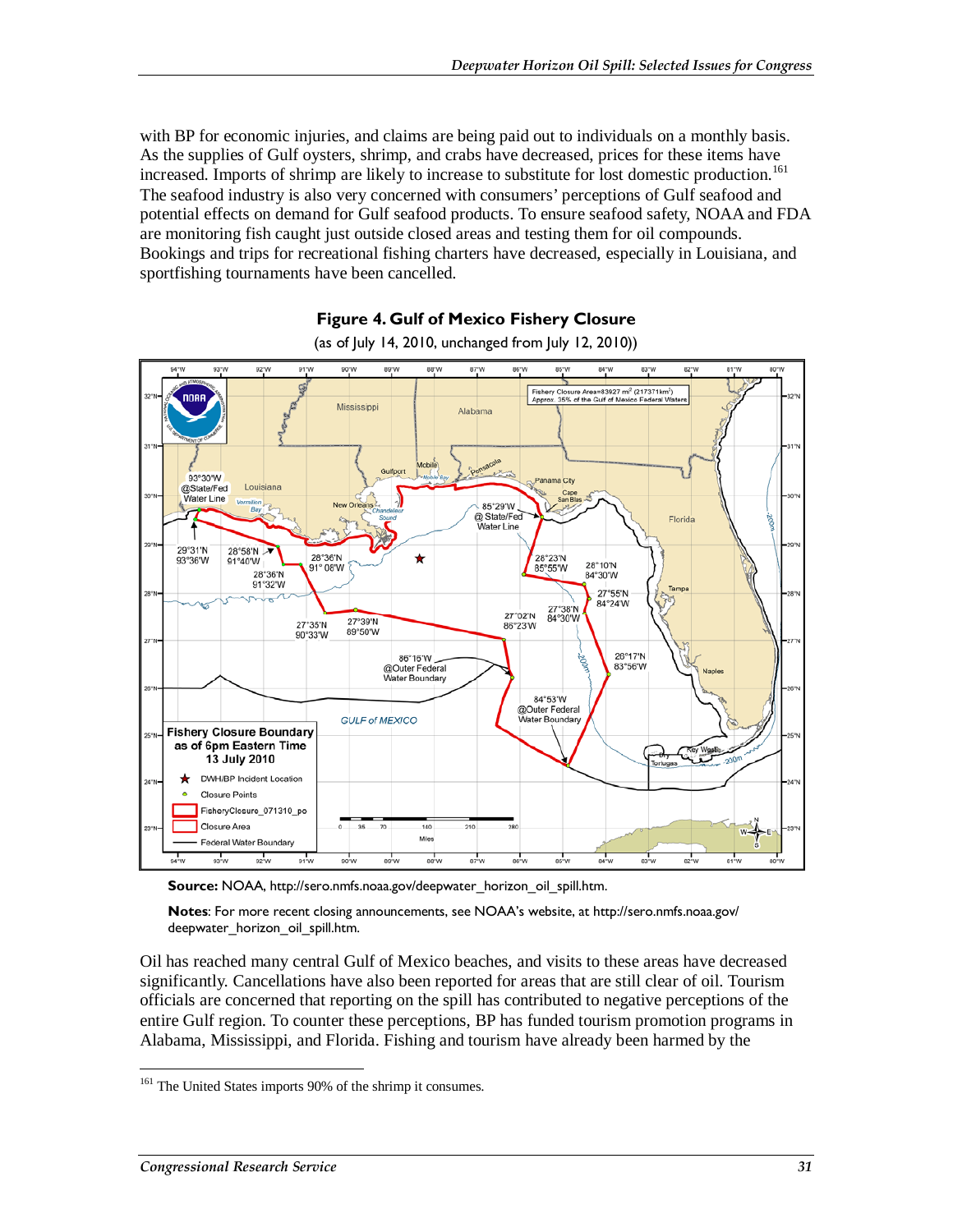*Deepwater Horizon* spill, but it is likely that the largest impacts have not yet surfaced and may occur over years.

#### **Impact on Oil and Natural Gas Prices162**

The *Deepwater Horizon* incident has had limited immediate impact on oil and natural gas supply and prices because production has not been significantly disrupted.<sup>163</sup> Longer-term impacts are uncertain and depend at least in part on policy and regulatory responses, which may affect the production of offshore oil and natural gas.

At the time of the incident, the oil and gas formation was still being explored, and was not yet in the production phase of the project.<sup>164</sup> Stopping production activity near the spill location for safety reasons has so far resulted in a relatively small reduction in energy supply. MMS reported that five offshore platforms were evacuated, halting—at least temporarily—approximately 2,300 barrels a day (0.14% of the Gulf's oil production) and 1.2 million cubic feet of natural gas (0.02% of the Gulf's natural gas production).<sup>165</sup>

Further, currently high commercial oil inventories and the availability of the Strategic Petroleum Reserve would likely help insulate the domestic oil market against short-term disruptions.<sup>166</sup> After the incident, the price for West Texas Intermediate crude oil fell as low as \$64.78/barrel (May 25, 2010), versus \$81.52/barrel on April 19, the day before the spill. Prices have recovered somewhat, closing at \$74.05/barrel on July 7, but remain below their level prior to the incident.<sup>167</sup> Other oil market drivers softened prices, offsetting near-term support to prices from spill-related uncertainty about adequate supply. Natural gas prices have climbed since the incident, from \$3.94/million btu to \$4.57/million btu,<sup>168</sup> but this too is likely primarily due to other drivers, such as stronger weather-related natural gas demand in parts of the United States and concerns about potential hurricane-related production disruptions in coming months.<sup>169</sup>

Longer-term impacts on U.S. oil production are uncertain and depend at least in part on the response to the spill from Congress, federal regulators, and state governments. The Energy Information Administration projects that the six-month moratorium on deepwater drilling announced May 27 could reduce Gulf production by roughly 31,000 barrels per day in the fourth

<sup>&</sup>lt;sup>162</sup> Prepared by Neelesh Nerurkar, Specialist in Energy Policy.

<sup>163</sup> Energy Information Administration, U.S. Department of Energy, "*Deepwater Horizon* Oil Spill, This Week In Petroleum," Washington, DC, May 19, 2010, http://tonto.eia.doe.gov/oog/info/twip/twip.asp.

<sup>&</sup>lt;sup>164</sup> The *Wall Street Journal* cited an anonymous source who claimed that before the spill, BP had been days away from announcing the discovery was "commercially attractive," and that the Macondo Prospect held "tens of millions of barrels" in potentially recoverable oil reserves (Russell Gold, Ben Casselman, and Guy Chazan, "Missing Workers Feared Dead as Gulf Rig Sinks—One of the Industry's Worst Disasters in Decades Occurred Days Before BP Was Going to Disclose Significant Oil Find at Site," *Wall Street Journal*, April 23, 2010). However, it would have taken some years to develop the project into a producing facility.

<sup>&</sup>lt;sup>165</sup> See http://www.deepwaterhorizonresponse.com/go/doc/2931/550055/.

<sup>166</sup> Energy Information Administration, U.S. Department of Energy, "Deepwater Horizon Oil Spill," *This Week In Petroleum*, Washington, DC, May 19, 2010, http://tonto.eia.doe.gov/oog/info/twip/twiparch/100519/twipprint.html.

<sup>167</sup> Energy Information Administration, U.S. Department of Energy, *Petroleum Navigator*, Washington, DC, July 8, 2010, http://www.eia.doe.gov/dnav/pet/pet\_pri\_spt\_s1\_d.htm.

<sup>168</sup> Energy Information Administration, U.S. Department of Energy, *Natural Gas Navigator*, Washington, DC, June 15, 2010, http://www.eia.doe.gov/dnav/ng/hist/rngc1d.htm.

<sup>169</sup> Eileen Moustakis, "US Henry Hub gas at 4-mth high, other prices slip," *Reuters*, June 16, 2010.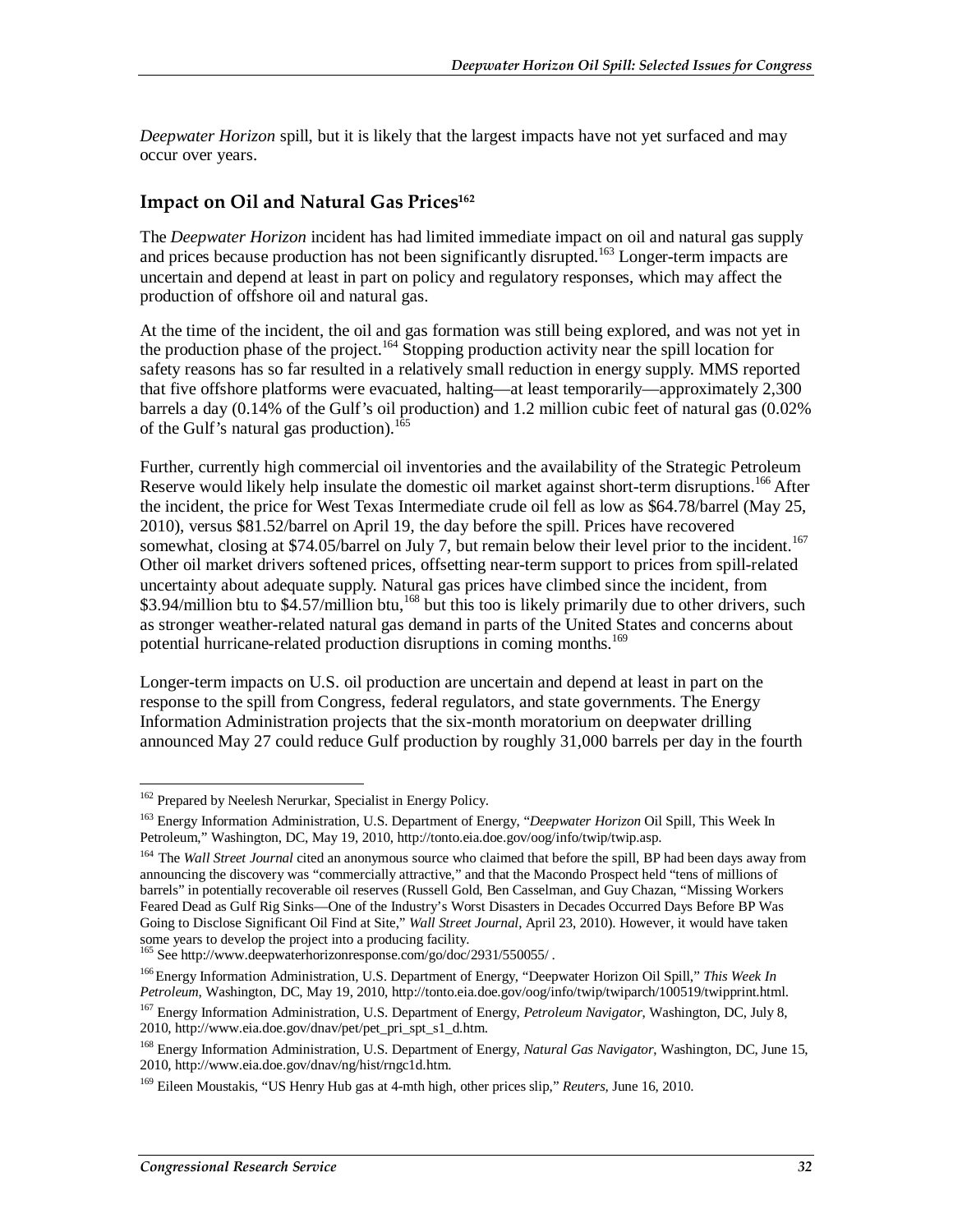quarter of 2010 and 82,000 barrels a day in  $2011$ .<sup>170</sup> Some experts suggest that reactions from government and industry that limit investment or slow new project development could impact potential domestic oil and natural gas production. Employment and taxes from the oil and gas industry may be negatively impacted.<sup>171</sup> Concerns about the environmental risks of offshore drilling in the wake of the *Deepwater Horizon* incident may also affect how much acreage is offered for offshore exploration and development in the future.

The longer-term impact on oil prices or U.S. oil imports is also uncertain. Any policy changes that would affect U.S. oil supply would have to be factored into the context of the global oil market, where oil prices are determined. U.S. offshore crude oil production in 2009 was 1.7 million barrels a day, of which 1.6 million barrels a day came from the U.S. section of the Gulf of Mexico (including state and federal areas). This is about 2% of the roughly 84 million barrel-perday global oil market in 2009 (of which the United States consumed about 19 million barrels daily).172 However, the *Deepwater Horizon* incident is also influencing policy and practices abroad. Around 26 million barrels per day are produced offshore around the world.<sup>173</sup> Regulators and oil companies in other countries are likely to learn from this incident and make changes in their offshore sectors as well, which could potentially impact a broader portion of global oil supply and oil prices.

As with oil, measures affecting the pace, cost, and scope of offshore drilling can affect the supply and price of natural gas. EIA projects that the six-month deepwater drilling moratorium could reduce U.S. gas production by 0.05 billion cubic feet per day in the second half of 2010 and 0.25 billion cubic feet per day in 2011.<sup>174</sup> Unlike the global oil market, natural gas markets are generally more regional. (Global liquefied natural gas trade is growing and interlinking regions but remains relatively small.) North America has a continent-wide market that is integrated through a pipeline network connecting the lower 48 states, the most populous provinces of Canada, and parts of Mexico.175 The United States produces 2.8 trillion cubic feet per year from offshore sources, of which 2.7 trillion cubic feet come from the U.S. section of the offshore Gulf of Mexico. The total North American natural gas market was 28.5 trillion cubic feet per day in 2008, of which U.S. consumption was 23.2 trillion cubic feet.<sup>176</sup> Because U.S. offshore natural gas supply has a higher share of a smaller market, there is potential for lower offshore supplies to have a greater impact on U.S. natural gas prices than on oil prices. However, there are again a number of uncertainties involved, such as to what degree unconventional onshore natural gas production can compensate for losses in offshore production.<sup>177</sup>

173 International Energy Agency, *Monthly Oil Market Report*, Paris, June 23, 2010.

<sup>-</sup>170 Energy Information Administration, U.S. Department of Energy, *Short-Term Energy Outlook*, Washington, DC, July 7, 2010, http://www.eia.doe.gov/emeu/steo/pub/contents.html.

<sup>171</sup> Julie Wilson et al., *Deepwater Horizon Tragedy: Near-Term and Long-Term Implications in the Gulf of Mexico*, Wood Mackenzie, Upstream Insights, Houston, TX, May 11, 2010.

<sup>172</sup> Energy Information Administration, U.S. Department of Energy, http://www.eia.gov/oog/special/gulf/ gulf\_fact\_sheet.html?featureclicked=5& and http://www.eia.doe.gov/oil\_gas/petroleum/info\_glance/petroleum.html.

<sup>&</sup>lt;sup>174</sup> Energy Information Administration, *Short-Term Energy Outlook*, U.S. Department of Energy, Washington, DC, July 7, 2010, http://www.eia.doe.gov/emeu/steo/pub/contents.html.

<sup>&</sup>lt;sup>175</sup> CRS Report R40487, *Natural Gas Markets: An Overview of 2008*, by Robert Pirog.

<sup>176</sup> Energy Information Administration, U.S. Department of Energy, *International Energy Statistics*, Washington, DC, http://tonto.eia.doe.gov/cfapps/ipdbproject/IEDIndex3.cfm.

<sup>177</sup> For further reading on offshore production and oil and natural gas prices, see CRS Report R40645, *U.S. Offshore Oil and Gas Resources: Prospects and Processes*, by Marc Humphries, Robert Pirog, and Gene Whitney.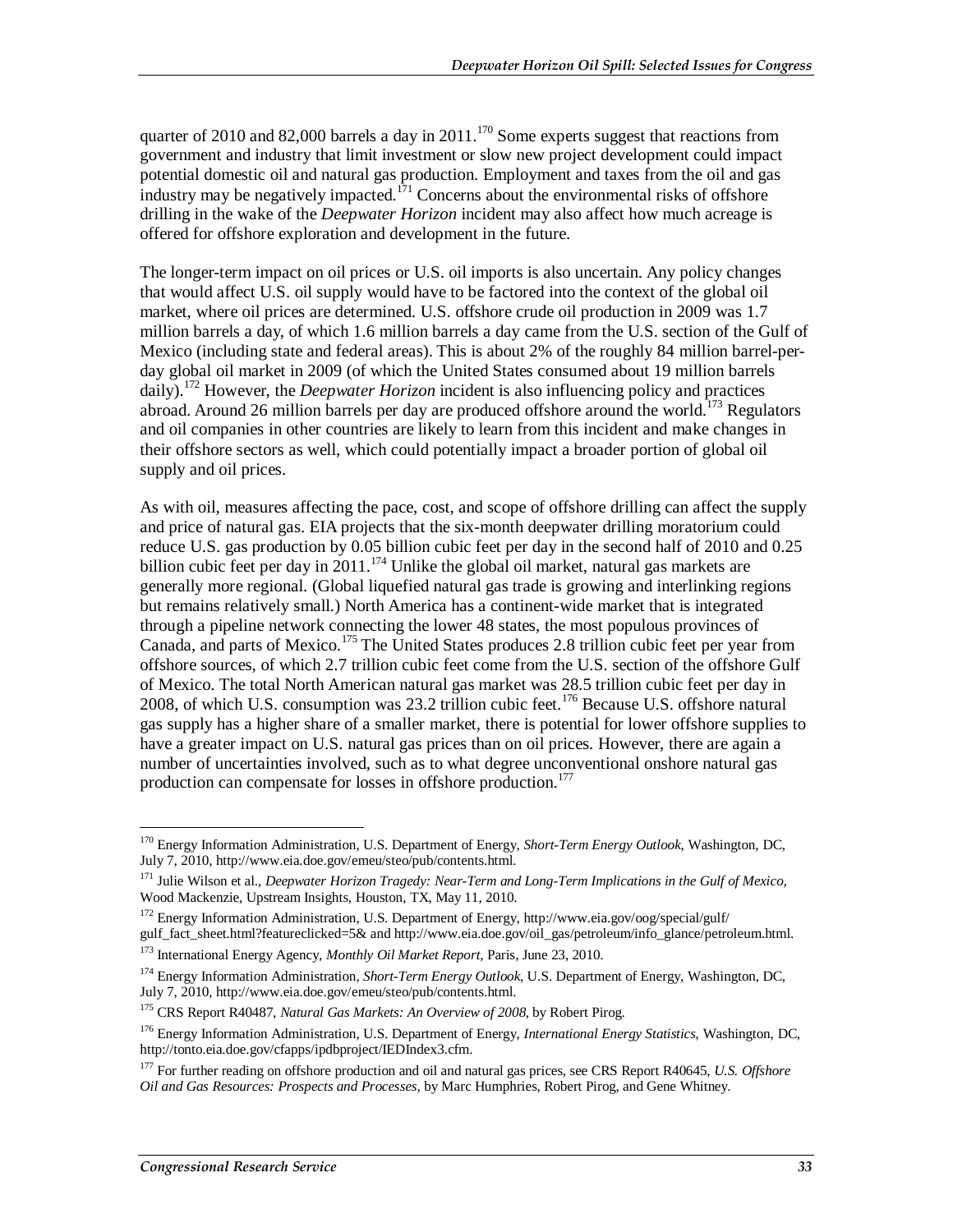#### **Possible Impacts on Shipping178**

The Lower Mississippi River is one of the busiest waterways in the country in terms of commercial ship traffic. Ports along the river serve as the major gateway for U.S. exports of agricultural commodities, whose peak season generally begins in late summer, and imports of a wide variety of commodities. During past oil spills, the Coast Guard has closed ports or severely restricted ship traffic to prevent vessel traffic from spreading the oil. This oil spill has thus far not affected ship traffic, as most of the oil has stayed east of the major shipping lanes. The Coast Guard has set up cleaning stations at various points to clean hulls before vessels enter the river, but only one ship has had to be cleaned so far.

## **Labor Issues**

National attention to the 11 worker fatalities is reflected in Congress's interest in federal agency jurisdiction over worker safety at oil drilling rigs on the OCS, and the prevalence of accidents, injuries, and fatalities at these locations.

### **Safety and Health of OCS Workers179**

The Occupational Safety and Health Act (OSH Act) provides for the establishment of workplace safety standards for most private employers, including those that operate offshore oil and gas facilities.<sup>180</sup> Section 4(a) of the OSH Act indicates explicitly that the statute applies to employment performed on OCS lands.<sup>181</sup> Section  $4(b)(1)$  of the OSH Act, however, clarifies that the statute shall not apply when workplace safety standards have been established by other federal agencies that have been granted the authority to promulgate such standards: "Nothing in this Act shall apply to working conditions of employees with respect to which other Federal agencies ... exercise statutory authority to prescribe or enforce standards or regulations affecting occupational safety or health."<sup>182</sup>

In two sections of the Outer Continental Shelf Lands Act (OCSLA), the "Secretary of the Department in which the Coast Guard is operating" (currently, the Secretary of the Department of Homeland Security) has been authorized to promulgate regulations or standards involving workplace safety. Section  $4(d)(1)$  authorizes the Secretary to promulgate and enforce regulations with respect to lights and other warning devices, safety equipment, and "other matters relating to the promotion of safety of life and property on the artificial islands, installations, and other devices" attached to the seabed of the OCS or on adjacent waters.<sup>183</sup> In addition, Section 21(c) authorizes the Secretary to promulgate regulations or standards "applying to unregulated

<sup>-</sup><sup>178</sup> Prepared by John Frittelli, Specialist in Transportation Policy.

<sup>&</sup>lt;sup>179</sup> Prepared by Linda Levine, Specialist in Labor Economics.

 $180$  29 U.S.C. § 651 et seq.

<sup>181 29</sup> U.S.C. § 653(a).

 $182$  29 U.S.C. § 653(b)(1).

 $183$  43 U.S.C. § 1333(d)(1).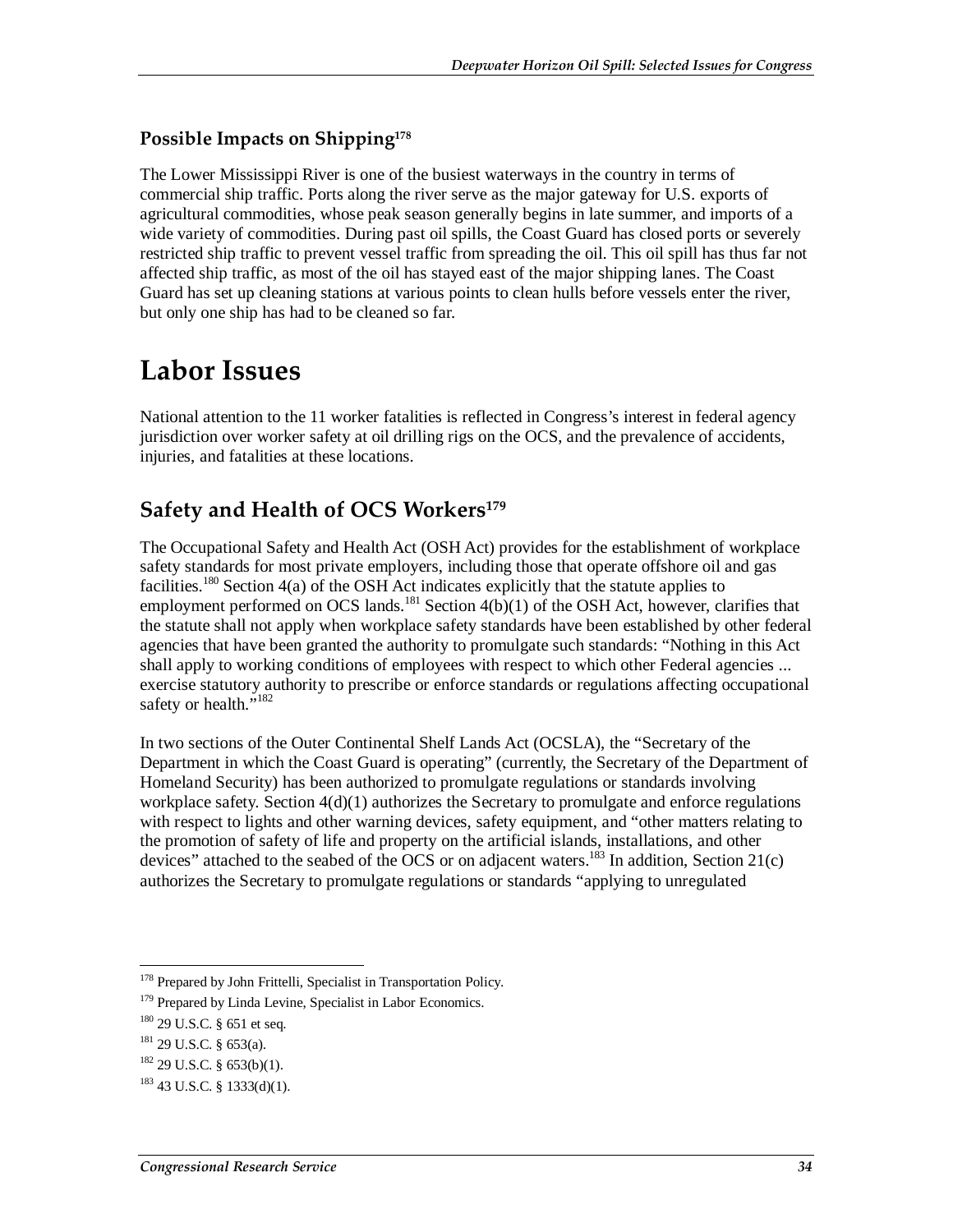hazardous working conditions related to activities on the outer Continental Shelf when he determines such regulations or standards are necessary."184

In 1979, the Coast Guard and the Occupational Safety and Health Administration (OSHA) signed a memorandum of understanding (MOU) to establish procedures for increasing consultation and coordination between the two agencies.<sup>185</sup> The MOU appears to elaborate on the relationship between the Coast Guard and OSHA in light of the authority granted by the OCSLA:

The Coast Guard will develop and promulgate necessary regulations to assure safe and healthful working conditions on the OCS. OSHA will continue to promulgate general standards, which may apply to working conditions on the OCS not being regulated by the Coast Guard. In developing regulations and standards, the two agencies will cooperate to the maximum extent possible.<sup>186</sup>

Since the signing of the MOU, the Coast Guard has issued various regulations with regard to OCS activities.187 Part 142 of Title 33, *Code of Federal Regulations*, includes regulations relating to workplace safety and health on the OCS.

DOI is also involved in workplace safety. Under Section 22(a) of the OCSLA, the Secretary of the Interior, the Secretary of Homeland Security, and the Secretary of the Army are authorized to enforce safety and environmental regulations promulgated pursuant to the statute.<sup>188</sup> Regulations that address the inspection of OCS facilities have been issued by the Coast Guard. Section 140.101(b) of Title 33, *Code of Federal Regulations*, states: "On behalf of the Coast Guard, each fixed OCS facility engaged in OCS activities is subject to inspection by the Minerals Management Service (MMS)."<sup>189</sup>

### **Oil and Gas Industry Safety Statistics190**

Data from the U.S. Bureau of Labor Statistics' (BLS's) Census of Fatal Occupational Injuries (CFO) indicates that, in 2008, the latest year for which CFO data are available, 18 of the 174 fatalities at all U.S. workplaces that resulted from fires and explosions occurred in the oil and gas industry. The oil and gas industry is defined in the CFO to include oil and gas extraction (NAICS 211), contract drilling of oil and gas wells (NAICS 213111), and support activities for oil and gas operations (NAICS 213112), and includes both onshore and offshore activities.<sup>191</sup> Data are not

<sup>-</sup><sup>184</sup> 43 U.S.C. § 1347(c).

<sup>&</sup>lt;sup>185</sup> Memorandum of Understanding Between the U.S. Coast Guard and OSHA Concerning Occupational Safety and Health on the Outer Continental Shelf (OCS) (December 19, 1979), available at http://www.osha.gov/pls/oshaweb/ owadisp.show\_document?p\_table=MOU&p\_id=223.

<sup>186</sup> Ibid.

<sup>187</sup> See 33 C.F.R. subchapter N.

<sup>188 43</sup> U.S.C. § 1348(a).

<sup>&</sup>lt;sup>189</sup> On May 19, 2010, the Secretary of the Interior issued Order No. 3299, which reassigned the safety and environmental enforcement functions of the Minerals Management Service to a new Bureau of Safety and Environmental Enforcement. See U.S. Dept. of the Interior, Order No. 3299, available at http://www.mms.gov/ooc/ pdfs/DOI\_pressrelease/SecretaryOrder3299.pdf.

<sup>&</sup>lt;sup>190</sup> Prepared by Linda Levine, Specialist in Labor Economics.

<sup>&</sup>lt;sup>191</sup> NAICS stands for the North American Industry Classification System, which federal statistical agencies use to categorize establishments into industries. Establishments primarily engaged in oil and gas extraction as well as those chiefly providing support services for oil and gas operations are categorized in the mining sector (NAICS 21). The oil (continued...)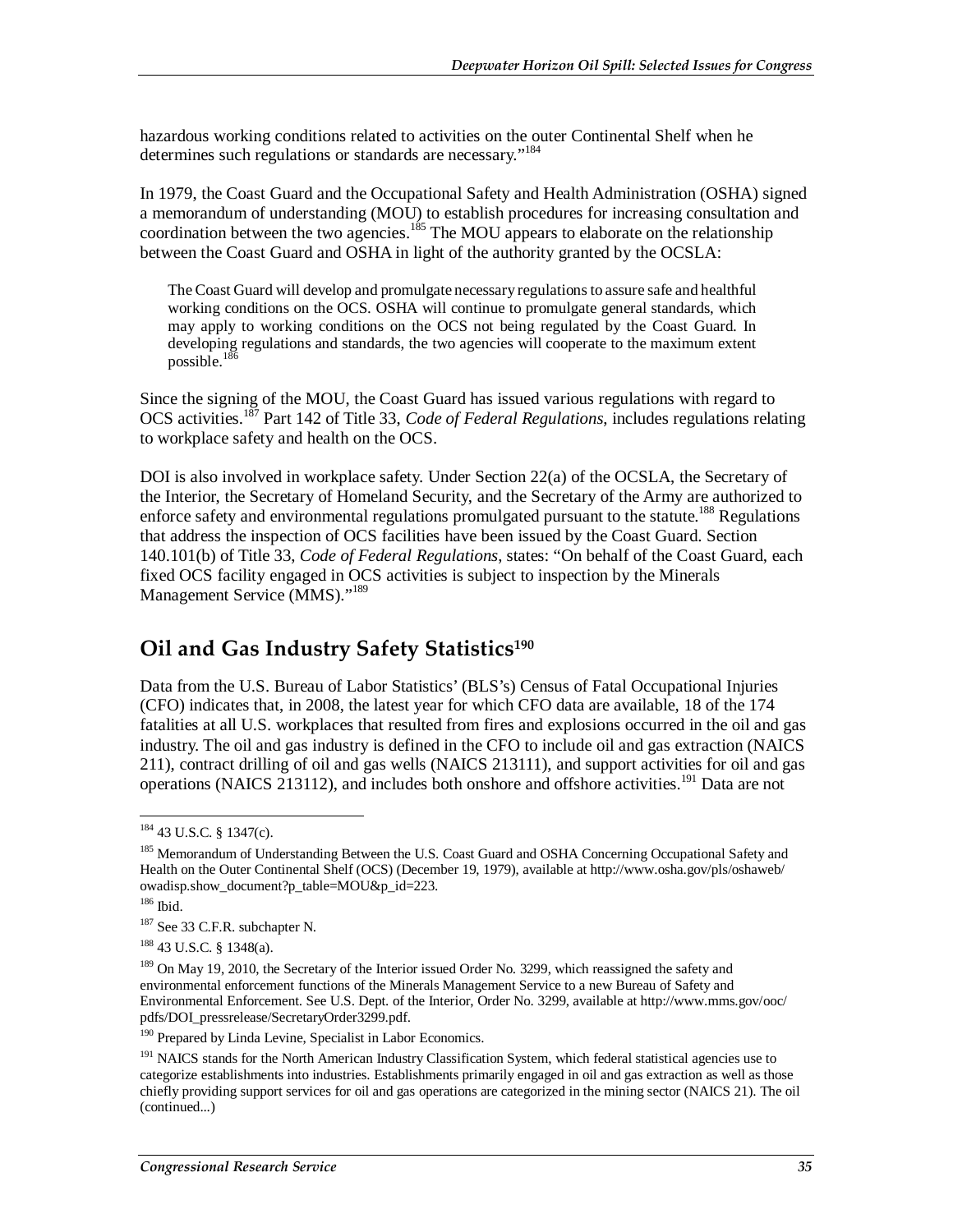currently available for offshore operations alone. Of the 18 deaths reported, 11 (61%) occurred at firms performing support activities for oil and gas operations; 4 (22%) at establishments engaged in oil and gas extraction; and 3 (17%) at contract oil and gas well drillers. Looked at in a different way, it appears that 15%, or 18, of the oil and gas industry's 120 fatalities in 2008 were due to fires and explosions. Among the 120 deaths, almost three out of five (69) took place in the support activities for oil and gas operations industry. Another one out of four (30) fatalities were in the contract oil and gas well drilling industry. Fewer than one in five (21) fatalities caused by fire and explosions took place in the oil and gas extraction industry.<sup>192</sup>

Injury rates in two of the three industries were below average in 2007, according BLS's annual Survey of Occupational Injuries and Illnesses.<sup>193</sup> In 2007, when there were 4.0 cases of nonfatal injuries per 100 full-time workers, the injury rate in the oil and gas extraction industry was 1.6; in support activities for oil and gas operations, it was 2.6. In contrast, the injury rate among contract oil and gas drillers was 4.5 cases per 100 full-time workers. 194 With regard specifically to injuries and illnesses associated with fires and explosions, there were 1,870 such cases in 2007, of which 50 occurred in the oil and gas extraction industry; the other two industries had no reported cases.<sup>195</sup>

BOEMRE/MMS requires firms operating on the OCS to report on the occurrence of unsafe incidents. Firms must report on incidents involving fatalities; injuries that require evacuation of persons for medical treatment or that result in one or more days away from work, restricted work, or job transfers; fires and explosions; and uncontrolled flows, among other types of incidents. In 2009, according to BOEMRE/MMS's database, there were four incidents on facilities in the Gulf of Mexico associated with deaths. There were 290 incidents in the Gulf and 16 in the Pacific OCS region linked to injuries. The 145 incidents of fires/explosions reported to BOEMRE/MMS in 2009 may or may not have caused fatalities or injuries.<sup>196</sup>

<u>.</u>

<sup>(...</sup>continued)

and gas extraction subsector (NAICS 211) includes firms that explore, develop, and produce oil or gas wells that they operate for themselves or under contract to others. The support activities for mining subsector (NAICS 213) includes companies that primarily drill oil and gas wells for others on a contract or fee basis (NAICS 213111) and perform other support services on a contract or fee basis for oil and gas operations (NAICS 213112) such as cementing and shooting wells.

 $^{192}$  CFO data at http://stats.bls.gov/iif/oshwc/cfoi/cftb0232.pdf.

<sup>&</sup>lt;sup>193</sup> Data are from 2007 because statistics are not available separately in 2008 for the oil and gas drilling industry.

<sup>&</sup>lt;sup>194</sup> The Survey of Occupational Injuries and Illnesses' data chiefly is from the occupational safety and health logs that OSHA requires employers to maintain. Total recordable cases are the sum of cases with days away from work, job transfer, or restriction and other cases. Survey of Occupational Injuries and Illnesses data at http://stats.bls.gov/iif/ oshwc/osh/os/ostb1909.pdf.

<sup>&</sup>lt;sup>195</sup> These cases are limited to those involving days away from work, which are regarded as the most serious nonfatal injuries and illnesses. Survey of Occupational Injuries and Illnesses data at http://stats.bls.gov/iif/oshwc/osh/case/ ostb1946.pdf.

<sup>196</sup> BOEMRE/MMS incident statistics at http://www.boemre.gov/incidents/IncidentStatisticsSummaries.htm.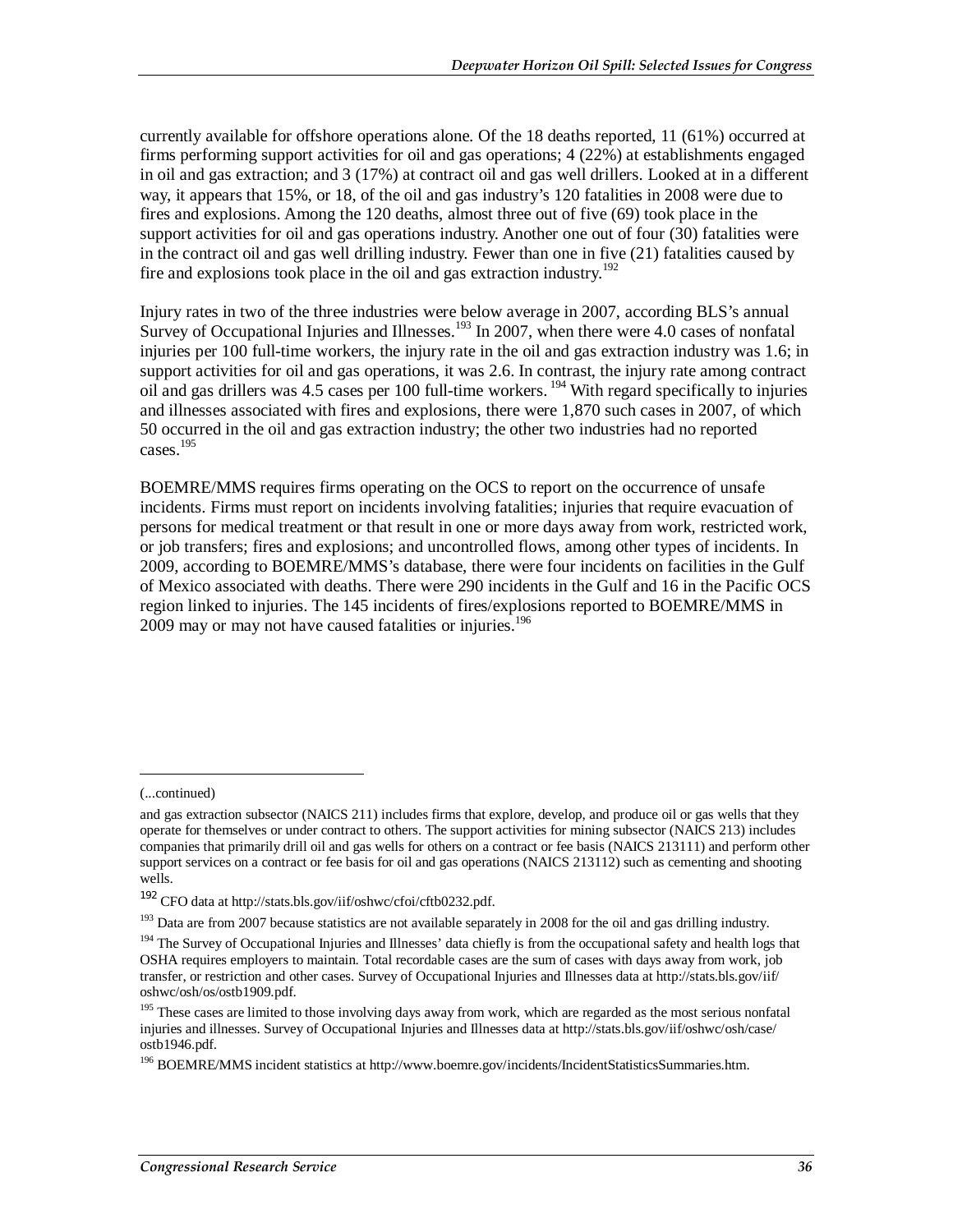## **Coast Guard Oversight of OCS Safety197**

#### **Technical Competence**

The Coast Guard's technical expertise in providing effective safety oversight of certain maritime operations has been a recent congressional concern.198 Some have asserted that the Coast Guard's practice of regularly rotating staff geographically or by activity, as military organizations typically do, has hindered the agency's ability to develop a cadre of staff with the technical expertise that certain segments of the maritime industry require. The offshore industry appears to be one of those segments. In addition to moving farther from shore and into deeper water, this industry is designing new "hybrid systems" with "novel configurations" that no longer fit into a single vessel category, requiring the classification societies to amend their rules.<sup>199</sup> Some have suggested that a separate, civilian agency be created to oversee maritime safety matters. The Coast Guard recently revamped its safety program. Among other things, it created additional civilian safety positions, converted military positions into civilian ones, and developed a longterm career path for civilian safety inspectors and investigators.

#### **Regulatory Issues**

In testimony before the Coast Guard and MMS joint investigation hearing, a Coast Guard official from the local district that oversees the Gulf of Mexico testified that "regulations governing Coast Guard inspections of mobile drilling rigs date to 1978" and that the regulations do not cover some rig equipment because that equipment was not in use when these regulations were written.<sup>200</sup> Some of the regulatory sections specific to MODUs in 46 C.F.R. Parts 107-109 cite a rulemaking from 1978. In 1999, the Coast Guard issued a notice of proposed rulemaking (NPRM) regarding updating regulations under 33 C.F.R. Parts 140-147, which implement the Coast Guard's authority under OCSLA. In this NPRM, the Coast Guard stated that the last major revision of these regulations had occurred in 1982 and noted that offshore facilities had moved much farther offshore (127 miles) and into much deeper water (7,500 feet) since then, and therefore it needed to update its safety regulations.<sup>201</sup> The Coast Guard also stated that one intent in updating the regulations was to align the requirements of foreign OCS units with those of U.S. OCS units, and it indicated that dramatic changes to the nature of the work and the technology used in OCS units had made its current regulations deficient. The comment period has been repeatedly extended. The Coast Guard plans on issuing a supplemental notice of proposed rulemaking on OCS activities in November  $2010^{202}$ 

The foreign flagging of the *Deepwater Horizon* is an issue raised by some Members of Congress, who cite safety concerns, among other reasons, for their preference for U.S. flagging of offshore

<sup>-</sup><sup>197</sup> Prepared by John Frittelli, Specialist in Transportation Policy.

<sup>&</sup>lt;sup>198</sup> House Committee on Transportation and Infrastructure, Subcommittee on Coast Guard and Maritime Transportation, *Challenges Facing the Coast Guard's Marine Safety Program*, hearing, July 27, 2007.

<sup>199 &</sup>quot;Hurricane Lessons Bring New Rules, Floating System Designs," *Offshore,* June 2007, pp. 84-87.

<sup>200</sup> Brett Clanton, "Federal Testing of Rigs Can Have Limits," *Houston Chronicle*, May 13, 2010. The website of the joint investigation states that transcripts of hearing testimony will not be available until January 2011; http://www.deepwaterinvestigation.com/go/page/3043/46731/.

<sup>201 64</sup> *Fed. Reg.* 68416, December 7, 1999. Comments can be viewed under ID # USCG-1998-3868 at http://www.regulations.gov.

 $202$  OMB, Spring 2010 Unified Agenda, RIN: 1625-AA18.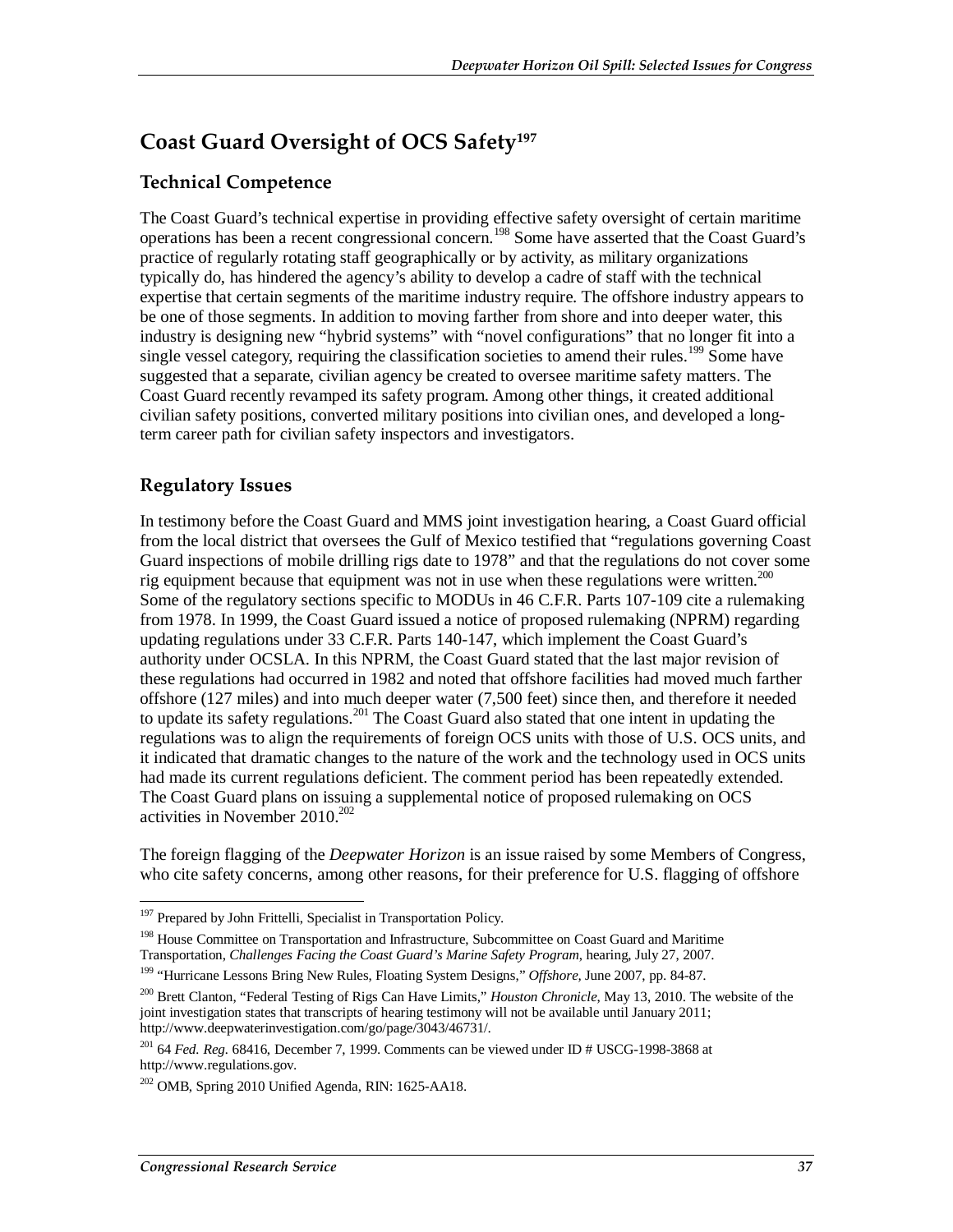rigs.<sup>203</sup> The Coast Guard contends that foreign-flagged and U.S.-flagged rigs are held to the same level of safety oversight.<sup>204</sup> While the oversight is considered substantively equivalent, the Coast Guard relies more on classification societies (see "Classification Societies" section) to perform inspections in the case of foreign-flagged rigs than it does for U.S.-flagged rigs.<sup>205</sup> In the past, lower safety standards were associated with ships registered in "flag of convenience" (FOC) countries, but long-established FOC countries have raised their standards. IMO conventions and better enforcement by coastal states that share the results of boarding inspections are also credited with raising standards. The Coast Guard has included the Marshall Islands (the flag state of the *Deepwater Horizon*) on the list of 16 flag states it recognizes as having high standards based on the results of its boarding inspections.206 This list, as well as the Coast Guard's list of the 20 worst performers,  $207$  is roughly evenly divided between FOC countries and traditional maritime powers, suggesting that FOC designation in and of itself is not an indicator of safety performance. As mentioned earlier, the Coast Guard, the flag state, IMO conventions, and classification societies are primarily concerned with the seaworthiness of a floating rig, not the drilling aspects of a rig.

#### **IMO Convention Issues**

In addition to the IMO MODU code, other IMO conventions have at least some applicability to foreign-flagged offshore drilling rigs. The International Convention on Oil Pollution Preparedness, Response and Co-operation, 1990 (OPRC 1990), requires that both fixed and floating structures engaged in exploration, production, loading, and unloading of oil (in addition to ships more generally) prepare oil pollution emergency response plans.<sup>208</sup> This convention contains very specific and detailed provisions that one observer describes as "probably the most important international legal document that regulates pollution of the marine environment resulting from offshore oil and gas activities."<sup>209</sup> Other IMO conventions, while providing a comprehensive set of detailed and specific safety and pollution prevention requirements for ships, either do not mention oil rigs or mention them only briefly and under vague pronouncements.<sup>210</sup>

Congress might consider whether a comprehensive international regime is warranted, considering plans for oil exploration in especially life-threatening and environmentally sensitive areas like the Arctic. While drafts of conventions have been issued and other nations support a comprehensive IMO regime for oil rigs, the United States is opposed.<sup>211</sup> It can be argued that the IMO, whose

<u>.</u>

<sup>&</sup>lt;sup>203</sup> U.S. Congress, House Committee on Transportation and Infrastructure, Subcommittee on Coast Guard and Maritime Transportation, *Foreign Vessel Operations in the U.S. Exclusive Economic Zone*, hearing, 111<sup>th</sup> Cong., 2<sup>nd</sup> sess., June 17, 2010.

<sup>&</sup>lt;sup>204</sup> Oral and written testimony of Kevin Cook, Coast Guard Director of Prevention Policy, U.S. Congress, House Committee on Transportation and Infrastructure, Subcommittee on Coast Guard and Maritime Transportation, *Foreign Vessel Operations in the U.S. Exclusive Economic Zone*, hearing, 111<sup>th</sup> Cong., 2<sup>nd</sup> sess., June 17, 2010.  $205$  Ibid.

<sup>206</sup> The Coast Guard's "Qualship 21 Initiative."

<sup>&</sup>lt;sup>207</sup> The Coast Guard's "Annual Targeted Flag List."

<sup>208</sup> The United States is a party to this convention.

<sup>209</sup> Hossein Esmaeili, *The Legal Regime of Offshore Oil Rigs in International Law* (Aldershot, UK: Ashgate Dartmouth, 2001), pp. 157-158.

<sup>&</sup>lt;sup>210</sup> The only other detailed conventions regarding offshore rigs are one seeking to prevent ships from colliding with them and one to prevent terrorist acts against them.

<sup>&</sup>lt;sup>211</sup> Mikhail Kashubsky, "Marine Pollution from the Offshore Oil and Gas Industry: Review of Major Conventions and Russian Law (Part 1), *Maritime Studies*, November-December 2006, pp. 6 and 8, at

http://www.customscentre.canberra.edu.au/librarymanager/libs/17/Marine\_Pollution\_part1.pdf.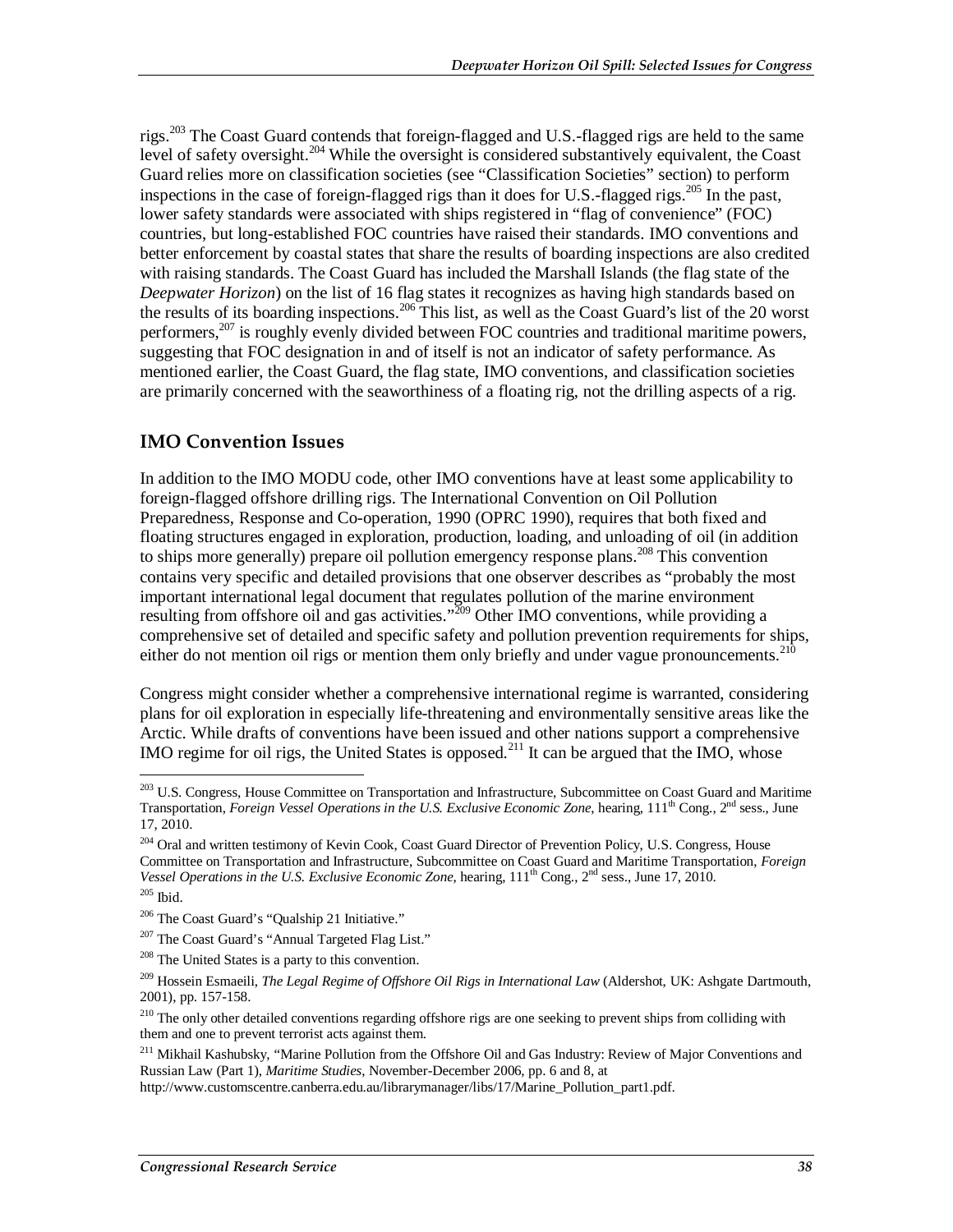primary concern has been cargo and cruise ships, does not have the expertise to prescribe technical standards for offshore oil rigs.<sup>212</sup> Detailed standards do exist on a regional basis (examples include the Mediterranean Sea, the Baltic Sea, and the Persian Gulf), and one could argue that different environments dictate different requirements.<sup>213</sup> However, the global nature of the oil industry raises the question of whether an international convention on offshore rigs of all types would enhance their safety.

## **Reorganization of BOEMRE/MMS214**

Some observers and government officials have raised concerns about management shortcomings and mission conflicts at BOEMRE/MMS and, in some instances, perceived capture of portions of the agency by the industry it has regulated. Such concerns have been raised in a number of oversight hearings,<sup>215</sup> for example, as well as the reports and testimony of the DOI inspector general<sup>216</sup> and the Government Accountability Office.<sup>217</sup> President Obama gave voice to these concerns during oil spill-related remarks he delivered on May 14, 2010:

For too long, for a decade or more, there has been a cozy relationship between the oil companies and the federal agency that permits them to drill. It seems as if permits were too often issued based on little more than assurances of safety from the oil companies. That cannot and will not happen anymore. To borrow an old phrase, we will trust but we will verify.<sup>218</sup>

<sup>-</sup><sup>212</sup> Canadian Maritime Law Association, "Discussion Paper on the Need for an International Legal Regime for Offshore Units, Artificial Islands and Related Structures Used in Exploration for and Exploitation of Petroleum and Seabed Resources," 1996, at http://www.cmla.org/papers/MAR96.htm.

<sup>213</sup> Maria Gavouneli, *Pollution from Offshore Installations* (London: Graham and Trotman Ltd., 1995).

<sup>&</sup>lt;sup>214</sup> Prepared by Henry B. Hogue, Analyst in American National Government.

<sup>215</sup> See, for example, U.S. Congress, Senate Committee on Energy and Natural Resources, *Oil and Gas Royalty Management at DOI*, 110<sup>th</sup> Cong., 1<sup>st</sup> sess., January 18, 2007, S.Hrg. 110-7 (Washington: GPO, 2007); U.S. Congress, House Committee on Natural Resources, Subcommittee on Energy and Mineral Resources, *Getting Royalties Right: Recent Recommendations for Improving the Federal Oil and Gas Royalty System*,  $110^{th}$  Cong., 2<sup>nd</sup> sess., March 11, 2008, Serial No. 110-64 (Washington: GPO, 2008); U.S. Congress, House Committee on Appropriations, Subcommittee on Interior, Environment, and Related Agencies, *Minerals Management Service Oversight*, 111<sup>th</sup> Cong., 1st sess., April 2, 2009, transcript available at http://appropriations.house.gov/images/stories/pdf/ienv/ Hearing\_Volumes/Interior-FY10-Pt5.pdf#page=307; U.S. Congress, House Committee on Natural Resources, Subcommittee on Energy and Mineral Resources, *Leasing and Development of Oil and Gas Resources on the Outer Continental Shelf*, 111<sup>th</sup> Cong., 1<sup>st</sup> sess., March 17, 2009; and U.S. Congress, House Committee on Oversight and Government Reform, *Offshore Drilling: Will Interior's Reforms Change Its History of Failed Oversight*, 111th Cong.,  $2<sup>nd</sup>$  sess., July 22, 2010, webcast available at http://oversight.house.gov/index.php?option=com\_content&task=view& id=5038&Itemid=2.

<sup>216</sup> See, for example, U.S. Department of the Interior, Office of Inspector General, *Evaluation Report: Minerals Management Service Royalty-In-Kind Oil Sales Process*, Report No. C-EV-MMS-0001-2008, Washington, DC, May 2008, http://www.doioig.gov/images/stories/reports/pdf//2008-G-00212.pdf; U.S. Department of the Interior, Office of Inspector General, *Investigative Report: Island Operating Company et al*, Case No. PI-GA-09-0102-I, Washington, DC, March 31, 2010, http://www.doioig.gov/images/stories/reports/pdf//IslandOperatingCo.pdf; and U.S. Department of the Interior, Office of Inspector General, *Investigative Report: MMS Oil Marketing Group - Lakewood*, Washington, DC, August 19, 2008, http://www.doioig.gov/images/stories/reports/pdf//RIKinvestigation.pdf.

<sup>217</sup> GAO has summarized its recent work in this area in U.S. Government Accountability Office, *Oil and Gas Management: Past Work Offers Insights to Consider in Restructuring Interior's Oversight*, GAO-10-888T, July 22, 2010, http://www.gao.gov/new.items/d10888t.pdf.

<sup>218</sup> U.S. President (Obama), "Remarks on the Oil Spill in the Gulf of Mexico," *Daily Compilation of Presidential Documents*, 2010 DCPD No. 201000384 (May 14, 2010), p. 2.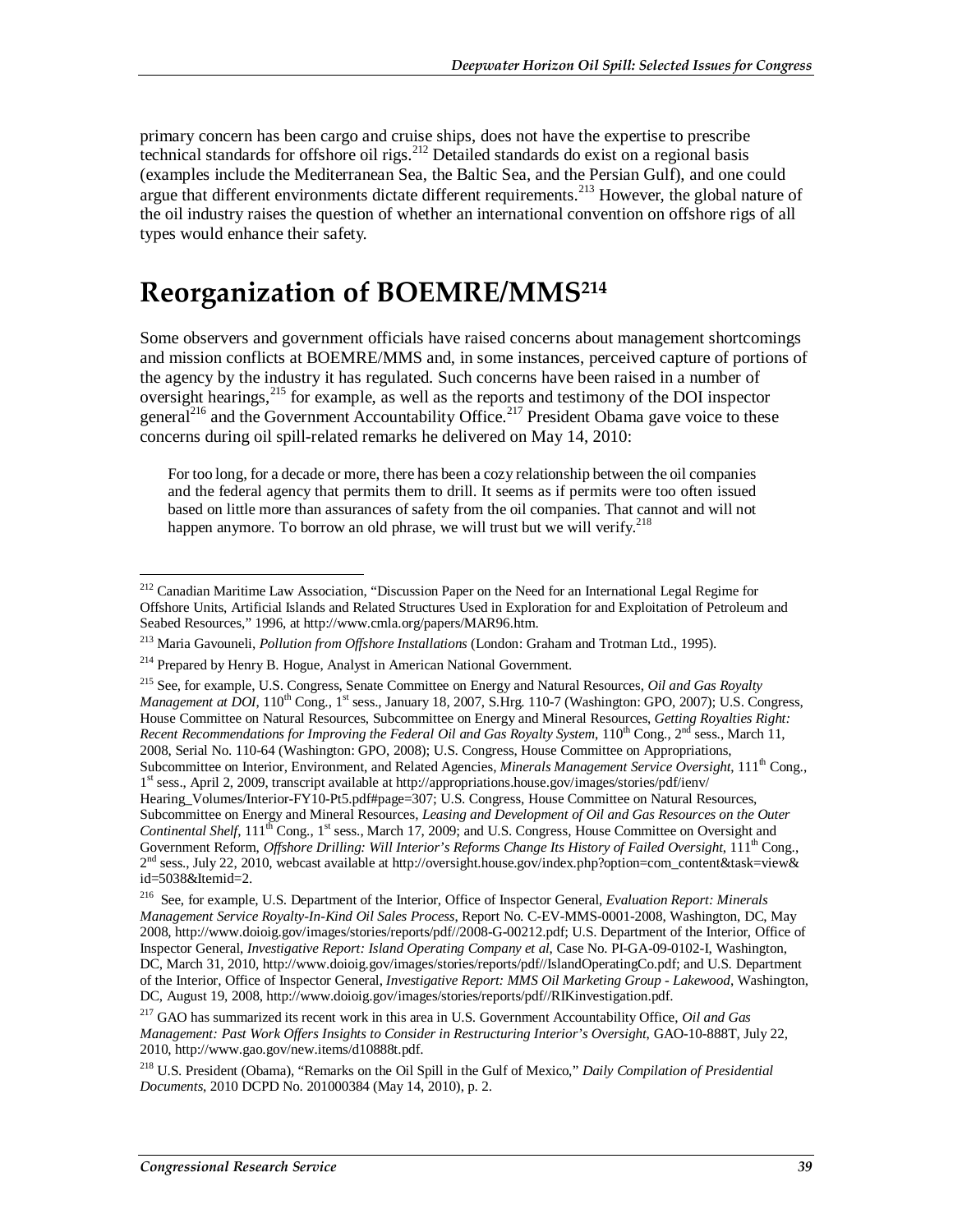During the unfolding of the Deepwater Horizon oil spill, both the Administration and Members of Congress have sought to address this issue, in part, through a reorganization that would divide BOEMRE/MMS into multiple units and distribute the agency's functions among them.

This section provides background and context on the organization of BOEMRE/MMS, discusses Secretary Salazar's use of his administrative reorganization authority to address perceived conflicts among the agency's missions, and identifies legislation under consideration in Congress that would similarly reorganize BOEMRE/MMS.

### **Establishment of the Minerals Management Service**

MMS was established in 1982 after congressional committees held a number of hearings in 1981 documenting persistent systemic problems with management of OCS leasing programs.<sup>219</sup> These hearings built on the findings of the General Accounting Office  $(GAO)^{220}$  and the inspector general of DOI (OIG), among others. On July 8, 1981, Secretary of the Interior James Watt established a commission charged with looking into allegations of failures and advising him on potential remedies. In particular, the commission focused on underpayment and inadequate collection of royalties owed to the United States and on inadequate protection against physical theft of resources in the field. The commission recommended, among other things, that leasingrelated functions be consolidated into a new agency within the department.<sup>221</sup> On January 19, 1982, two days prior to the public release of the commission's report, Secretary Watt issued a secretarial order establishing MMS.<sup>222</sup> A series of other secretarial orders transferred certain functions to it from other organizational units within  $DOL^{223}$ 

Congress appropriated funds for this new entity for the following fiscal year.<sup>224</sup> The conference report did not specifically address the reorganization, but the House report stated, with reference to MMS, the following:

This organization was established by Secretarial Order 3071 which transferred resources from the Geological Survey, the Bureau of Land Management, and the Office of the Secretary. The reorganization was the result of the underreporting of oil and gas production from Federal and Indian lands, theft of oil from those lands, and underpayment and inadequate collection of royalties owed to the United States.... The bulk of the appropriation ... is associated with the Outer Continental Shelf Leasing program, evaluation of resources, regulations, and activities associated with Federal and Indian lands. These are functions formerly divided between the Geological Survey and the Bureau of Land Management. That division of function often caused problems of neglect, duplication, and turf wars. The Committee agrees with the consolidation. This consolidation places the responsibility and accountability for the off-shore mineral leasing program in one spot, thus making oversight easier. The Committee will be looking carefully at

<sup>-</sup>219 United States Commission on Fiscal Accountability of the Nation's Energy Resources, *Fiscal Accountability of the Nation's Energy Resources* (Washington, GPO, 1982).

<sup>&</sup>lt;sup>220</sup> Now the Government Accountability Office.

<sup>221</sup> United States Commission on Fiscal Accountability of the Nation's Energy Resources, *Fiscal Accountability of the Nation's Energy Resources* (Washington, GPO, 1982).

 $222$  Secretarial Order No. 3071, January 19, 1982. Amendment No. 1 to this order was issued on May 10, 1982. Copies of these documents are available from Henry B. Hogue, Analyst in American National Government.

<sup>223</sup> The organization and functions of the Minerals Management Service are identified in Part 118 of the *Department of the Interior Departmental Manual*, available at http://elips.doi.gov/app\_DM/index.cfm?fuseaction=home.

 $224$  P.L. 97-394, 96 Stat. 1973.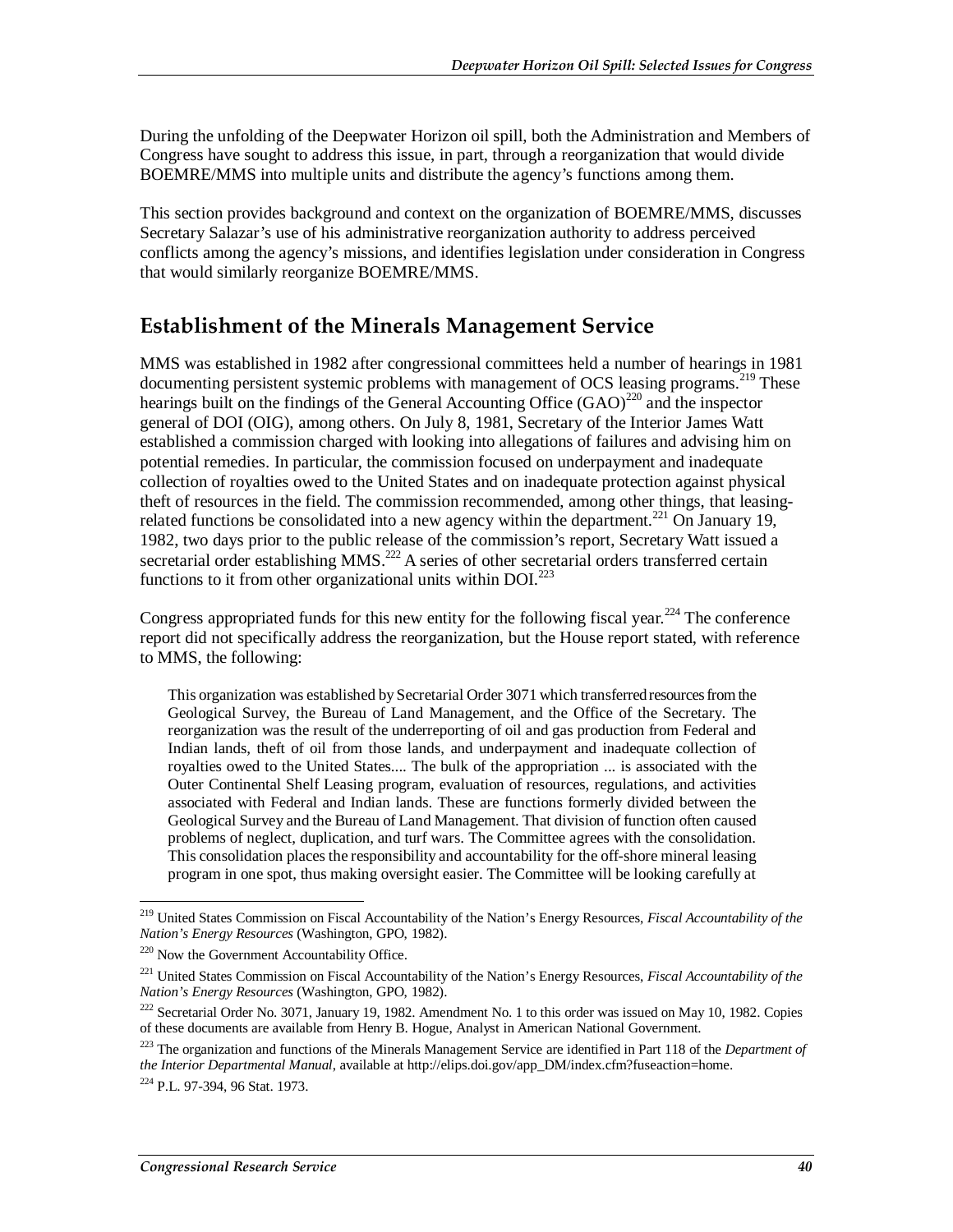the progress this organization makes to make sure that the people of the United States get the maximum protection of their resources, including a proper return on their ownership.<sup>22</sup>

Organizationally, BOEMRE/MMS has been located under the Assistant Secretary for Land and Minerals Management. The leaders of the Bureau of Land Management and the Office of Surface Mining Reclamation and Enforcement have also reported to this assistant secretary. Whereas these two leaders are appointed by the President, by and with the advice and consent of the Senate, BOEMRE/MMS has been led by a director who is appointed by the Secretary. The BOEMRE/MMS directorship has been a non-career (political) Senior Executive Service (SES) position.

### **Administrative Reorganization by Secretary Salazar**

On May 13, 2010, the Department of the Interior announced that Secretary Salazar had initiated the process of reorganizing the Minerals Management Service administratively.<sup>226</sup> The announcement indicated that the reorganization would be overseen by Assistant Secretary for Policy, Management, and Budget Rhea Suh and Senior Advisor Chris Henderson. The Secretary reportedly sent a letter to congressional leaders seeking input on the reorganization. The prospective organizational changes were to "achieve the following principles: Independent safety enforcement function; Full enforcement authority; Priority attention to safety and environmental values; and Application of best technology and cutting edge science."<sup>227</sup>

On May 19, 2010, Secretary Salazar issued Order No. 3299, which divided MMS into three new offices.<sup>228</sup> At the time, he noted that the reorganization was intended to address the perceived problem of conflicting missions at the agency:

The Minerals Management Service has three distinct and conflicting missions that—for the benefit of effective enforcement, energy development, and revenue collection—must be divided.... The reorganization I am ordering ... will enable us to carry out these three separate and equally-important missions with greater effectiveness and transparency. These reforms will strengthen oversight of offshore energy operations, improve the structure for revenue and royalty collections on behalf of the American people, and help our country build the clean energy future we need.<sup>229</sup>

Under the provisions of the order, two of the new organizations, the Bureau of Ocean Energy Management and the Bureau of Safety and Environmental Enforcement, were to be

<u>.</u>

<sup>225</sup> U.S. Congress, House Committee on Appropriations, *Department of the Interior and Related Agencies Appropriation Bill, 1983*, report to accompany H.R. 7356,  $97^{th}$  Cong.,  $2^{nd}$  sess. (Washington: GPO, 1982), p. 40.

<sup>&</sup>lt;sup>226</sup> U.S. Department of the Interior, "Salazar Names Senior Interior Officials to Lead Minerals Management Service Restructuring," press release, May 13, 2010, http://www.doi.gov/news/pressreleases/Salazar-Names-Senior-Interior-Officials-to-Lead-Minerals-Management-Service-Restructuring.cfm#.

 $227$  Ibid.

<sup>228</sup> U.S. Department of the Interior, Secretarial Order 3299, "Establishment of the Bureau of Ocean Energy Management, the Bureau of Safety and Environmental Enforcement, and the Office of Natural Resources Revenue," issued May 19, 2010. This order was amended, on June 18, 2010, to extend the deadline for development of a schedule for implementing the reorganization from "within thirty (30) days," or by June 19, 2010, to "by July 9, 2010." This amended order, numbered 3299A1, is available at http://elips.doi.gov/app\_so/act\_getfiles.cfm?order\_number=3299A1.

<sup>&</sup>lt;sup>229</sup> U.S. Department of the Interior, "Salazar Divides MMS's Three Conflicting Missions: Establishes Independent Agency to Police Offshore Energy Operations," press release, May 19, 2010, http://www.doi.gov/news/pressreleases/ Salazar-Divides-MMSs-Three-Conflicting-Missions.cfm.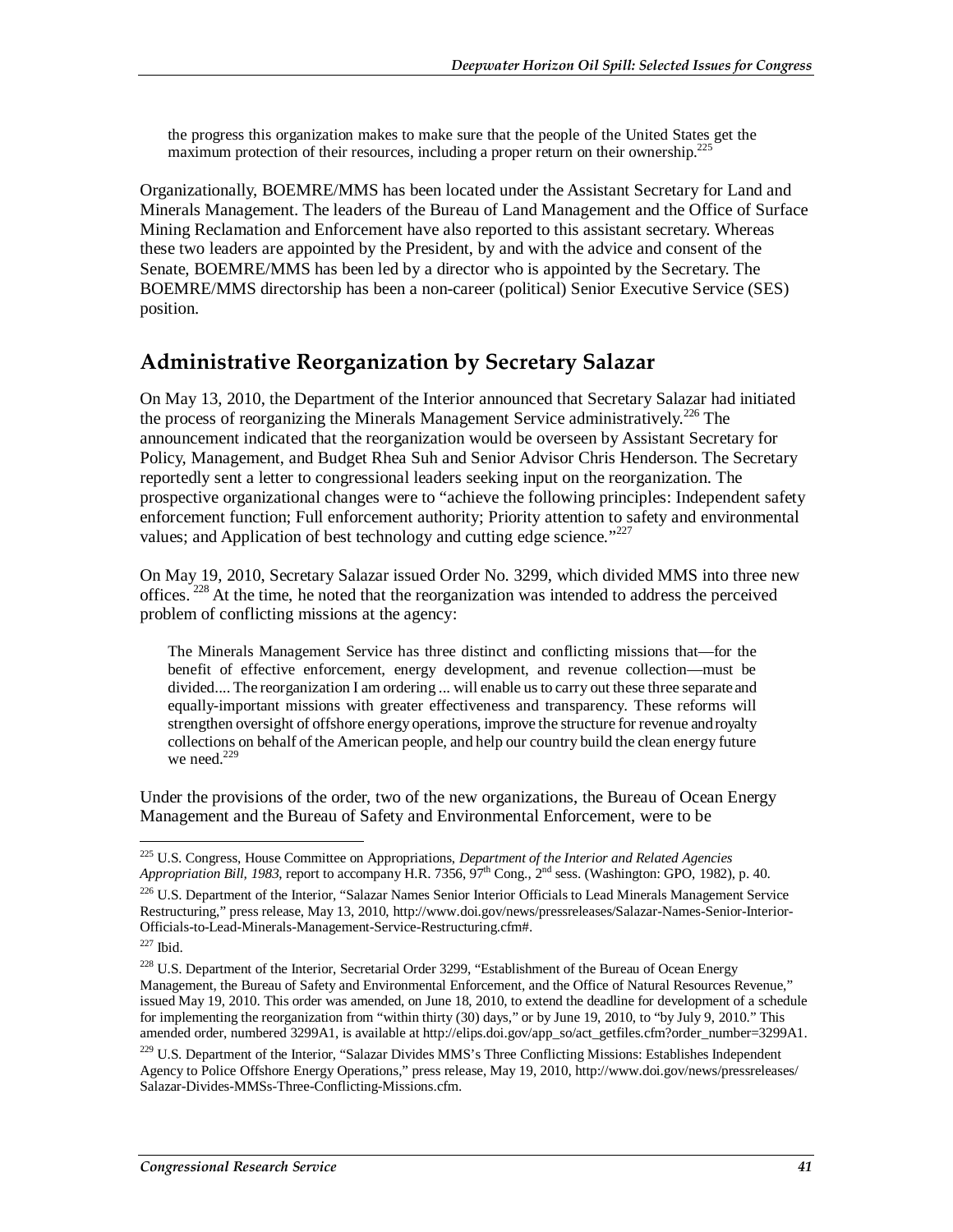organizationally housed under the Assistant Secretary for Land and Minerals Management, which has been the location of BOEMRE/MMS. The third unit, the Office of Natural Resources Revenue, was to be under the Assistant Secretary for Policy, Management, and Budget.

According to the order, the Bureau of Ocean Energy Management was to "exercise the conventional (e.g., oil and gas) and renewable energy-related management functions of [BOEMRE/MMS] not otherwise transferred [by the order] including ... activities involving resource evaluation, planning, and leasing."

The Bureau of Safety and Environmental Enforcement was to carry out the functions of BOEMRE/MMS related to safety and environmental enforcement, including "the authority to inspect, investigate, summon witnesses and produce evidence, levy penalties, cancel or suspend activities, and oversee safety, response, and removal preparedness."

The Office of Natural Resources Revenue was to be responsible for royalty and revenue management functions of BOEMRE/MMS, including "royalty and revenue collection, distribution, auditing and compliance, investigation and enforcement, and asset management for both onshore and offshore activities."

The order also provided that the two Assistant Secretaries mentioned above were to "ensure that this reorganization will provide that agency decisions are made in compliance with all applicable safety, environmental, and conservation laws and regulations, and that all reviews and consultations are conducted in an independent, comprehensive, and scientifically-sound manner."

The two Assistant Secretaries were charged with developing the implementation details and reporting those details to the Secretary. Initially, they were to "develop a schedule within [30] days for the implementation" of the order in consultation with the Office of Management and Budget and relevant congressional committees. The order was later amended to change the deadline to July 9, 2010.

The implementation plan for the reorganization of BOEMRE/MMS was submitted to Secretary Salazar on July 14, 2010, and the plan was also sent to congressional leaders.<sup>230</sup> Noting that the "reorganization of MMS is a substantial endeavor that will pose significant challenges," the plan envisioned a phased implementation schedule.<sup>231</sup> The transfer of "the largely intact Minerals" Revenue Management function" to the newly created Office of Natural Resources Revenue, under the Assistant Secretary for Policy, Management, and Budget, would be carried out first, with an effective date of October 1, 2010.<sup>232</sup> The report indicated that the other "two Bureaus will be created from a single bureau in which functions and process are tightly interconnected, making the separation complicated and demanding."233 Consequently, implementation of this part of reorganization was expected to take longer and require more resources. The plan called for "6 months of employee engagement and communication, detailed analysis, and planning … with a

<sup>&</sup>lt;sup>230</sup> U.S. Department of the Interior, "Salazar Receives Implementation Plan for Restructuring the Department's Offshore Energy Missions," press release, July 14, 2010, http://www.doi.gov/news/pressreleases/Salazar-Receives-Implementation-Plan-for-Restructuring-the-Departments-Offshore-Energy-Missions.cfm#.

<sup>&</sup>lt;sup>231</sup> U.S. Department of the Interior, "Implementation Report: Reorganization of the Minerals Management Service," issued July 14, 2010, p. 2. Available at http://www.doi.gov/deepwaterhorizon/loader.cfm?csModule=security/getfile& PageID=38543.

<sup>232</sup> Ibid., p. 4.

<sup>233</sup> Ibid., p. 6.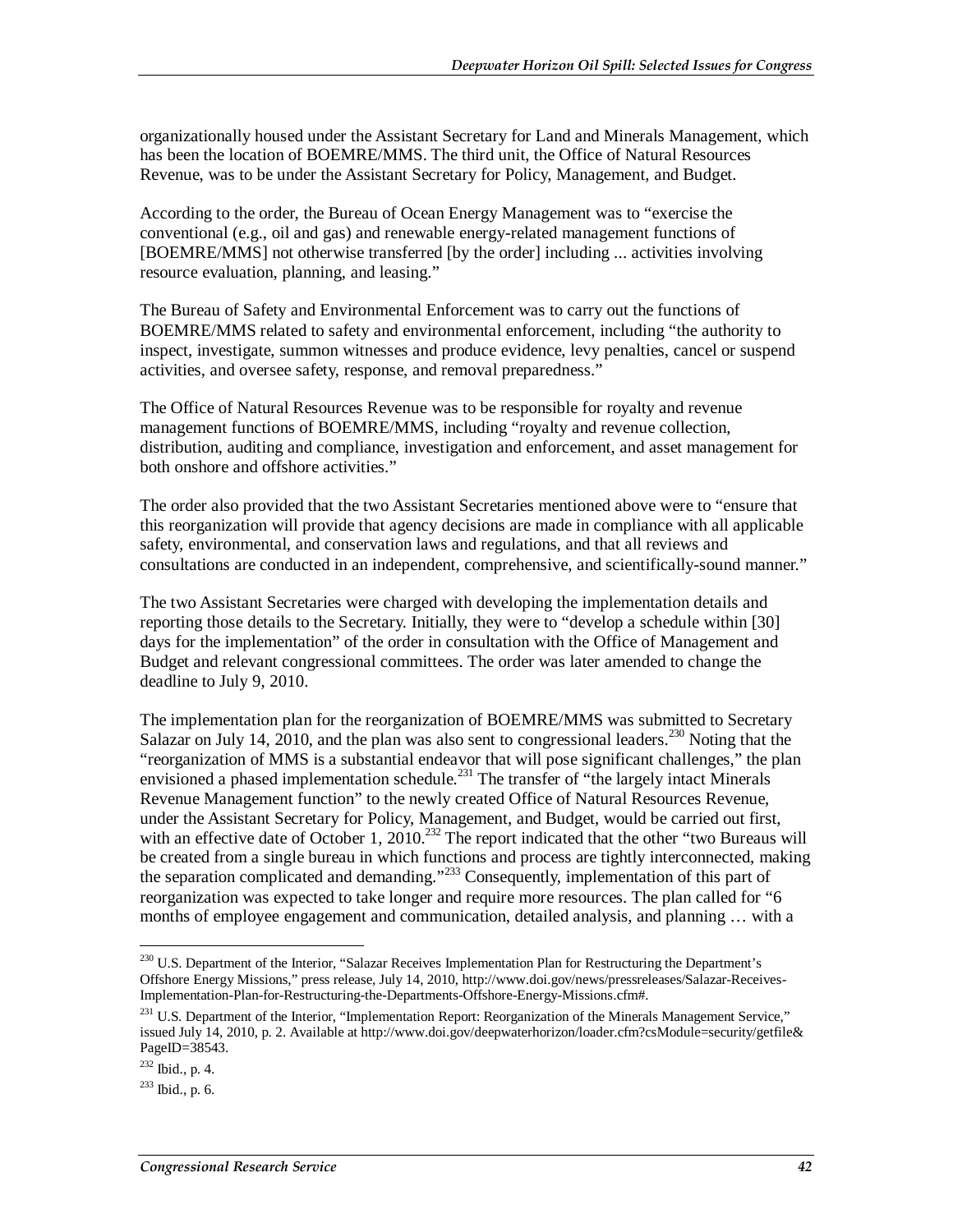phased implementation beginning in January 2011 and continuing for at least the following 12 months." $^{234}$ 

As previously noted, a month after issuing the reorganization order, the Secretary ordered the name of the Minerals Management Service (MMS) changed to the Bureau of Ocean Energy Management, Regulation, and Enforcement (BOEMRE).<sup>235</sup> The name change was effective immediately.

## **Call for Organic Legislation**

Secretary Salazar has also called for Congress to enact organic legislation for BOEMRE/MMS. During his testimony before the Senate Committee on Energy and Natural Resources, the day before he issued the reorganization order, Salazar stated:

[T]he Department of Interior has its responsibility. But I would say this Congress also has its responsibility. And I was proud to be a member of the Senate with, I think, everyone who is currently sitting in this committee today. From this Congress I would expect that we would move forward, and we would see thoughtfully crafted, organic legislation for the Minerals Management Service. Some of you, Senator Wyden, have pushed that effort for a while. I have supported that effort. It should be something that gets done. An agency the size of the Minerals Management Service that collects, on average, \$13 billion a year, that has these responsibilities for the Outer Continental Shelf in terms of the energy production and future of the United States of America, should not exist by fiat of a secretarial order that was signed almost 30 years ago. It is important that there be thoughtfully crafted, organic legislation for the new agency to be created. I will do— I will continue to do the efforts that I can do within the authority that I have as secretary to redo the Minerals Management Service. But at the end of the day, it's going to be important that Congress take up that responsibility.<sup>236</sup>

### **Agency Reorganization Legislation During the 111th Congress**

During the 111<sup>th</sup> Congress, both prior to and after the *Deepwater Horizon* oil spill, bills were introduced that would reorganize BOEMRE/MMS and its functions. On September 9, 2009, Representative Nick J. Rahall introduced H.R. 3534, the Consolidated Land, Energy, and Aquatic Resources Act of 2009. The bill was referred to the House Committee on Natural Resources. Hearings were held on the bill and a markup session was held on July 14 and 15, 2010. An amendment in the nature of a substitute, as amended, was agreed to and the bill was ordered to be favorably reported. The bill, as ordered reported, would, among other effects, abolish MMS and establish three new units within DOI. A Bureau of Energy and Resource Management would "manage the leasing and permitting for renewable energy, non-renewable energy, and mineral resources on all onshore and offshore Federal lands in the United States," except for Indian

<u>.</u>

 $^{234}$  Ibid., p. 6.

<sup>&</sup>lt;sup>235</sup> U.S. Department of the Interior, Secretarial Order 3302, "Change of the Name of the Minerals Management Service to the Bureau of Ocean Energy Management, Regulation, and Enforcement," issued June 18, 2010. Available at http://elips.doi.gov/app\_so/act\_getfiles.cfm?order\_number=3302.

<sup>&</sup>lt;sup>236</sup> U.S. Congress, Senate Committee on Energy and Natural Resources, hearing on issues involving offshore oil and gas exploration including the *Deepwater Horizon* accident,  $111<sup>th</sup>$  Cong.,  $2<sup>nd</sup>$  sess., May 18, 2010, archive webcast available at http://energy.senate.gov/public/index.cfm?Fuseaction=Hearings.LiveStream&Hearing\_id=69f3a508-9c1aa3d4-ffa5-fd397b02c93b. Excerpted comments at approximately 35:30.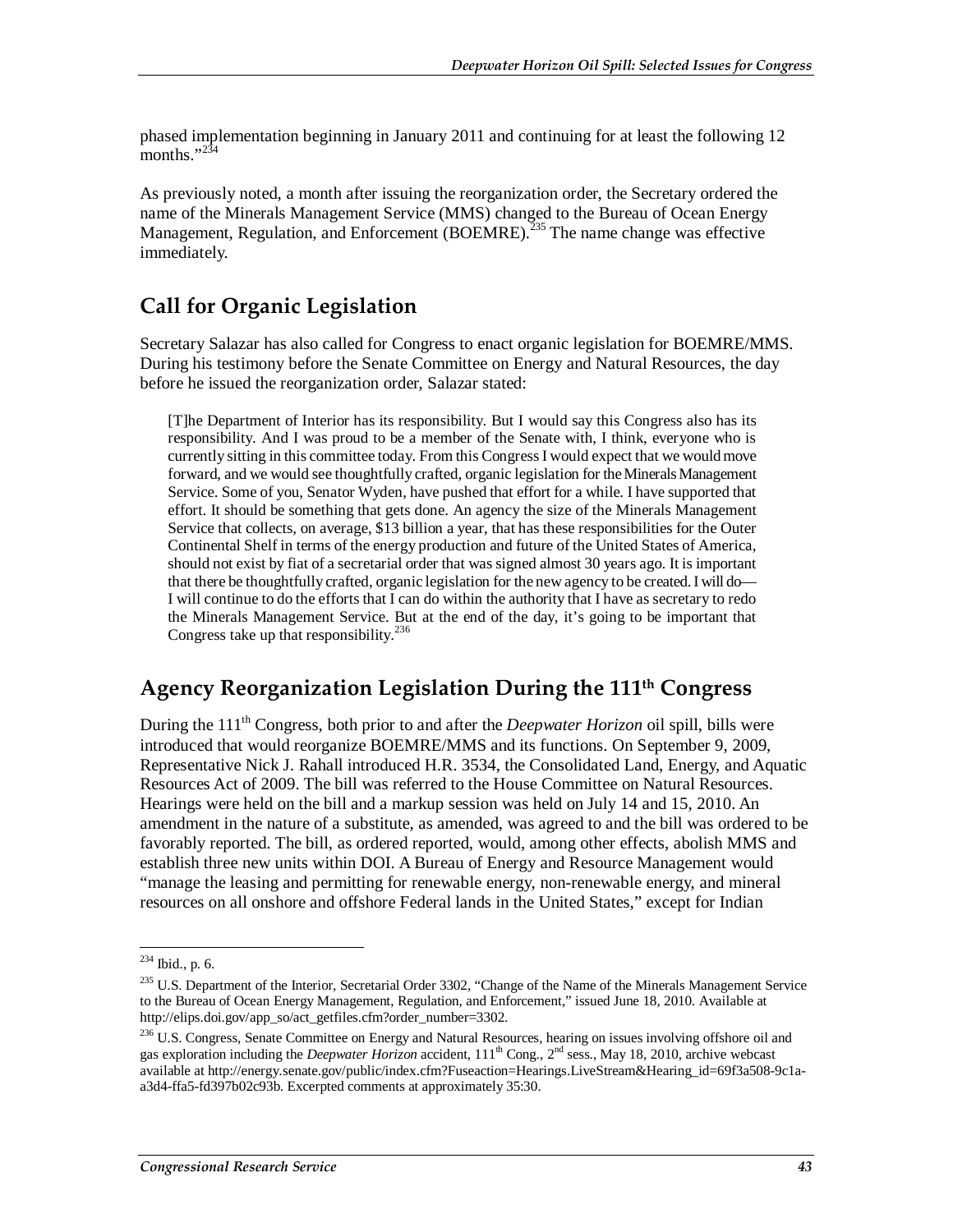lands.<sup>237</sup> A Bureau of Safety and Environmental Enforcement would "carry out all the safety and environmental regulatory activities, including inspections, on all onshore and offshore Federal lands in the United States."<sup>238</sup> The third unit that would be established by the legislation, an Office of Natural Resources Revenue, would collect and disburse "all royalties and other revenues from energy and mineral related activities on onshore and offshore federal lands, [audit] such collections, and [promulgate] regulations relevant to revenue collection and management."<sup>239</sup>

On June 21, 2010, Senator Jeff Bingaman introduced S. 3516, the Outer Continental Shelf Reform Act of 2010, and it was referred to the Senate Committee on Energy and Natural Resources. Hearings were held on the bill, and the committee voted to report it, as amended, favorably, on June 30, 2010. The bill, as reported, would direct the Secretary of the Interior to use his administrative authority to establish three new entities within the department. Two of the new organizations would carry out OCS leasing, permitting, and safety and environmental regulatory functions. The Secretary would be directed to eliminate conflicts of interest related to these functions, to the maximum extent practicable. The third entity would be responsible for revenue and royalty management functions.

On October 7, 2009, Representative Darrell E. Issa introduced H.R. 3736, the Minerals Management Service Reform Act. This bill would establish MMS as an independent establishment in the executive branch, outside of the Department of the Interior. It would vest in the MMS Director all powers and duties of the present MMS as well as all functions, powers, and duties that have been vested in DOI relating to bidding, leasing, and managing all offshore oil and gas, including with respect to the Gulf of Mexico and other areas of the outer continental shelf; and collection of revenue (other than taxes) generated by such oil and gas.

Each of these bills would establish the heads of newly established entities as positions to be filled through appointment by the President with the advice and consent of the Senate.

On June 22, 2010, Representative Vern Buchanan introduced H.R. 5572, the Oil Spill Prevention Act of 2010. This bill would, among other things, establish a Minerals Management Service in the Department of the Interior that would carry out functions formerly performed by MMS. The agency would comprise an Office of Leasing and Permitting, which would carry out the named functions with regard to the OCS; an Office of Inspection, which would carry out vessel and facility inspection; and an Office of Revenue, which would collect OCS lease revenue. The bill does not specify how the leader of these entities would be appointed.

<sup>-</sup><sup>237</sup> U.S. Congress, House Committee on Natural Resources, "Consolidated Land, Energy, and Aquatic Resources (CLEAR) Act; H.R. 3534; Section-by-Section of the Amendement in the Nature of a Substitute Offered by Chairman Rahall," July 12, 2010, pp. 2-3; available at http://resourcescommittee.house.gov/images/Documents/clear%20act%20- %20section-by-section%20-%20july%2012%202010.pdf.

<sup>238</sup> Ibid., p. 3.

<sup>239</sup> Ibid., p. 3.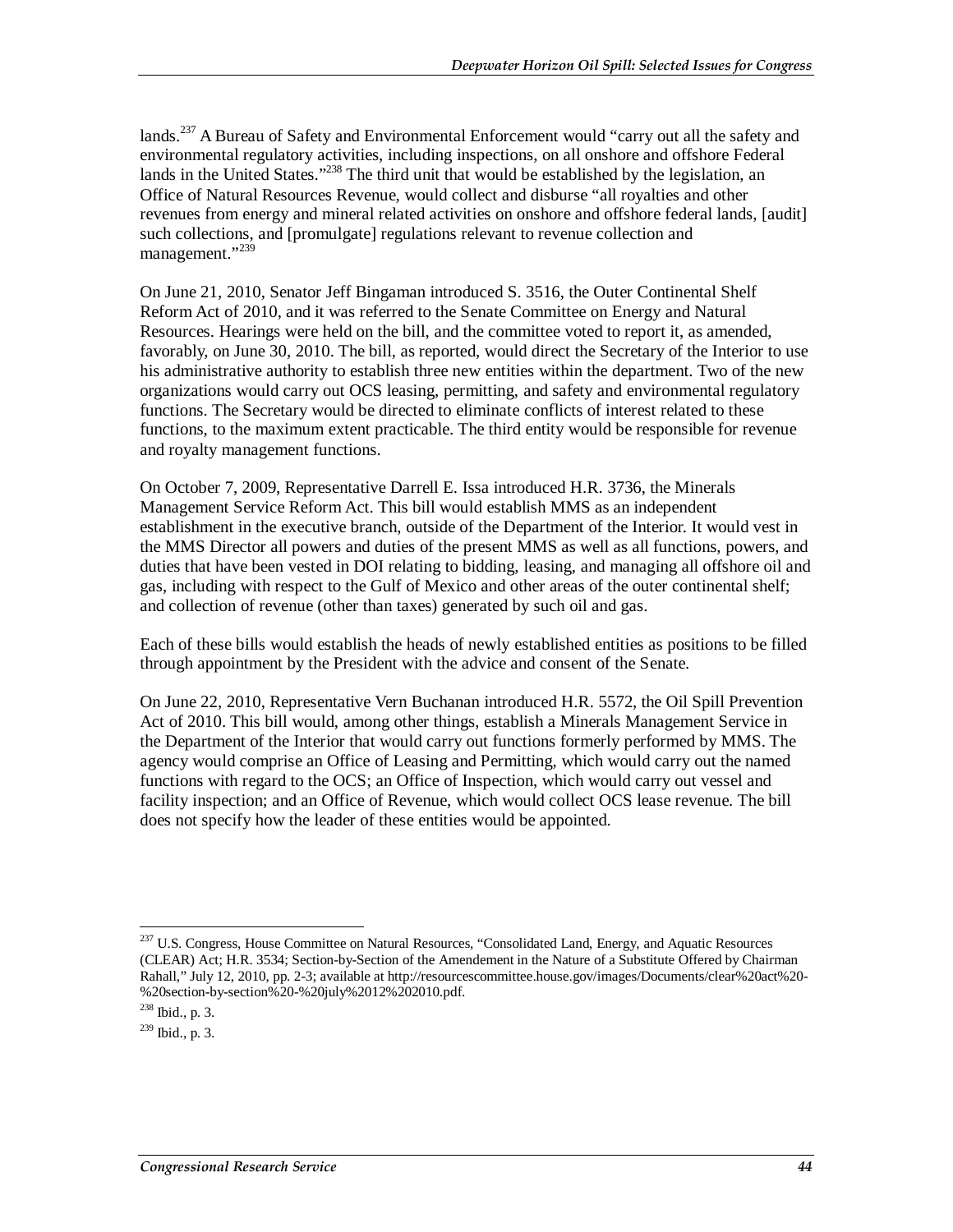## FEMA Issues<sup>240</sup>

The Robert T. Stafford Disaster Relief and Emergency Assistance Act (referred to as the Stafford Act, 42 U.S.C. 5721 et seq.) authorizes the President to issue "major disaster" or "emergency" declarations before or after catastrophes occur. The Gulf oil spill is currently being addressed by a law fashioned for that purpose, the Oil Pollution Act of 1990 (OPA), P.L. 101-380.<sup>241</sup> When certain events occur that carry with them such specific response authorities as pertain to oil spills or plane crashes, the President generally does not use his authority to issue a declaration and activate FEMA's authorities. Given the current circumstance of the OPA authority being in place and the existence of the Oil Spill Liability Trust Fund, FEMA has been playing an auxiliary role. It includes assisting the lead agency in the response, the U.S. Coast Guard (like FEMA, an entity within the Department of Homeland Security), in staffing and related support areas. If some factors change, such as the scope of the impact on the coastal states, or the need to provide supplemental federal funding, FEMA's role could expand. In that event, the Stafford Act, P.L. 93- 288, would present several options, and could provide a number of programs, to address the oil spill.

An emergency declaration under the Stafford Act is a potential approach to the current situation since it is intended to lessen the impact of an imminent disaster. Another option is a major disaster declaration, which would open up more Stafford Act programs that might be appropriate for the needs generated by the spill. $^{242}$ 

### **Federal Duplication/Federal Coordination**

FEMA assistance can be rapid and flexible, but it also would need to be carefully delineated to avoid duplication of benefits and general confusion when working in conjunction with the OPA. Under that law, which provides both authorities and a fund for compensation, the incident is currently being addressed and the federal response coordinated. FEMA and other federal agencies are now seeking to maintain a delicate balance as they begin to coordinate assistance for small businesses and social services. It appears that the federal government is attempting to accomplish the provision of assistance, and a structure for response and recovery, without formally declaring an emergency or a disaster. The Obama Administration announced that FEMA would establish a task force by May 27, 2010, to develop a Social Services and Small Businesses Coordination Plan. As an Office of Management and Budget memorandum explains:

The plan is not intended to disrupt ongoing, day-to-day communications between operational agencies and their State, local and tribal partners. Rather, it will be a critical and timely resource to these partners to help provide a rapid Federal response to the evolving situation and to reinforce the cooperation of the responsible parties. This effort to ensure more seamless delivery of claims and benefits to individuals and small businesses is an important step of the

<sup>-</sup><sup>240</sup> Prepared by Francis X. McCarthy, Analyst in Emergency Management Policy. For additional information, see CRS Report R41234, *Potential Stafford Act Declarations for the Gulf Coast Oil Spill: Issues for Congress*, by Francis X. McCarthy.

<sup>241</sup> For a detailed discussion of the OPA, see CRS Report RL33705, *Oil Spills in U.S. Coastal Waters: Background, Governance, and Issues for Congress*, by Jonathan L. Ramseur.

<sup>242</sup> For more information on the declarations process, see CRS Report RL34146, *FEMA's Disaster Declaration Process: A Primer*, by Francis X. McCarthy.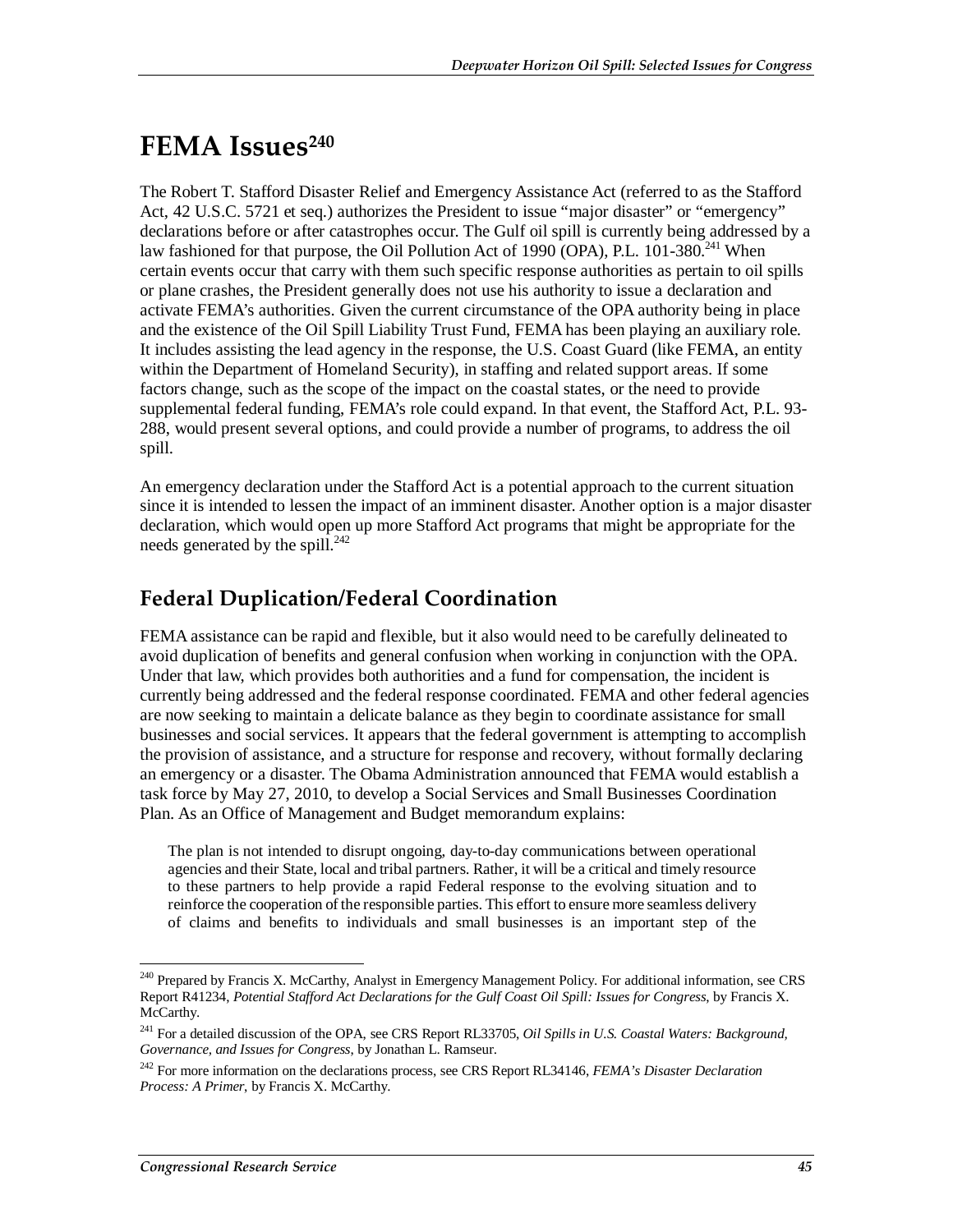administration's response to the oil spill. Further steps include anticipating and preparing for the post-incident recovery needs of the Gulf Coast.<sup>243</sup>

The reluctance to use the presidential authority for a disaster declaration is understandable given the existing authorities and the desire not only to allow the OPA to work but also to maintain public pressure on the "responsible parties" to pay for the costs of the oil spill. It is not clear if the intent is to move the coordination work forward and later seek compensation from the responsible parties, or if this work is assumed to be a relatively low-cost task that will not require the statutory authority of the Stafford Act or the financial resources of the President's Disaster Relief Fund.

### *Exxon Valdez*

During the previous large spill, the *Exxon Valdez* spill in 1989, President George H. W. Bush turned down the governor of Alaska's two requests for an emergency declaration. The rationale for the turndowns was that a declaration by the President would hinder the government's litigation against Exxon that promised substantial compensation for the incident. One FEMA attorney from that period offered an explanation for the turndown:

The Department of Justice opposed a declaration of disaster by then-President George H. W. Bush on the basis that it might impact adversely the case of the United States against Exxon. When asked at a Senate Appropriations Committee hearing by Senator Ted Stevens (R-Alaska) why no declaration of disaster had occurred, the then-Acting General Counsel of FEMA, George Watson, said on the record that he had issued a legal opinion stating that no declaration of an oil spill could be made under the Stafford Act.

When Sen. Stevens asked for a copy of the opinion, Mr. Watson said he would furnish one. Instead of an opinion, a somewhat garbled statement was given by FEMA's congressional liaison for insertion in the record. The statement basically concluded that where a parallel statutory scheme offered both compensation and better litigation rights to the United States than the Stafford Act, then the president would not declare a disaster or emergency.<sup>244</sup>

FEMA's position or interpretation may be defensible because the *Exxon Valdez* shipwreck that resulted in the oil spill arguably did not constitute a major disaster as defined in the Stafford Act. However, the current situation on the Gulf Coast caused by the explosion on the *Deepwater Horizon* drilling platform arguably may fall within the Stafford Act statutory language. Section 102 of the act defines a disaster in part as

any fire, flood, or explosion, in any part of the United States, which in the determination of the President causes damage of sufficient severity and magnitude to warrant major disaster assistance under this Act to supplement the efforts and available resources of states, local governments, and disaster relief organizations in alleviating the damage, loss, hardship, or suffering caused thereby.<sup>245</sup>

<sup>-</sup>243 Jason Miller, "Feds to Help Small Businesses Affected by Oil Spill," *Federal News Radio,* May 18, 2010, http://www.federalnewsradio.com/?nid=35&sid=1959850.

<sup>244</sup> William R. Cumming, letter to the editor, *Natural Hazards Observer,* January 2009, http://www.colorado.edu/ hazards/o/archives/2009/jaan\_observerweb.pdf.

 $245$  42 U.S.C. § 5122.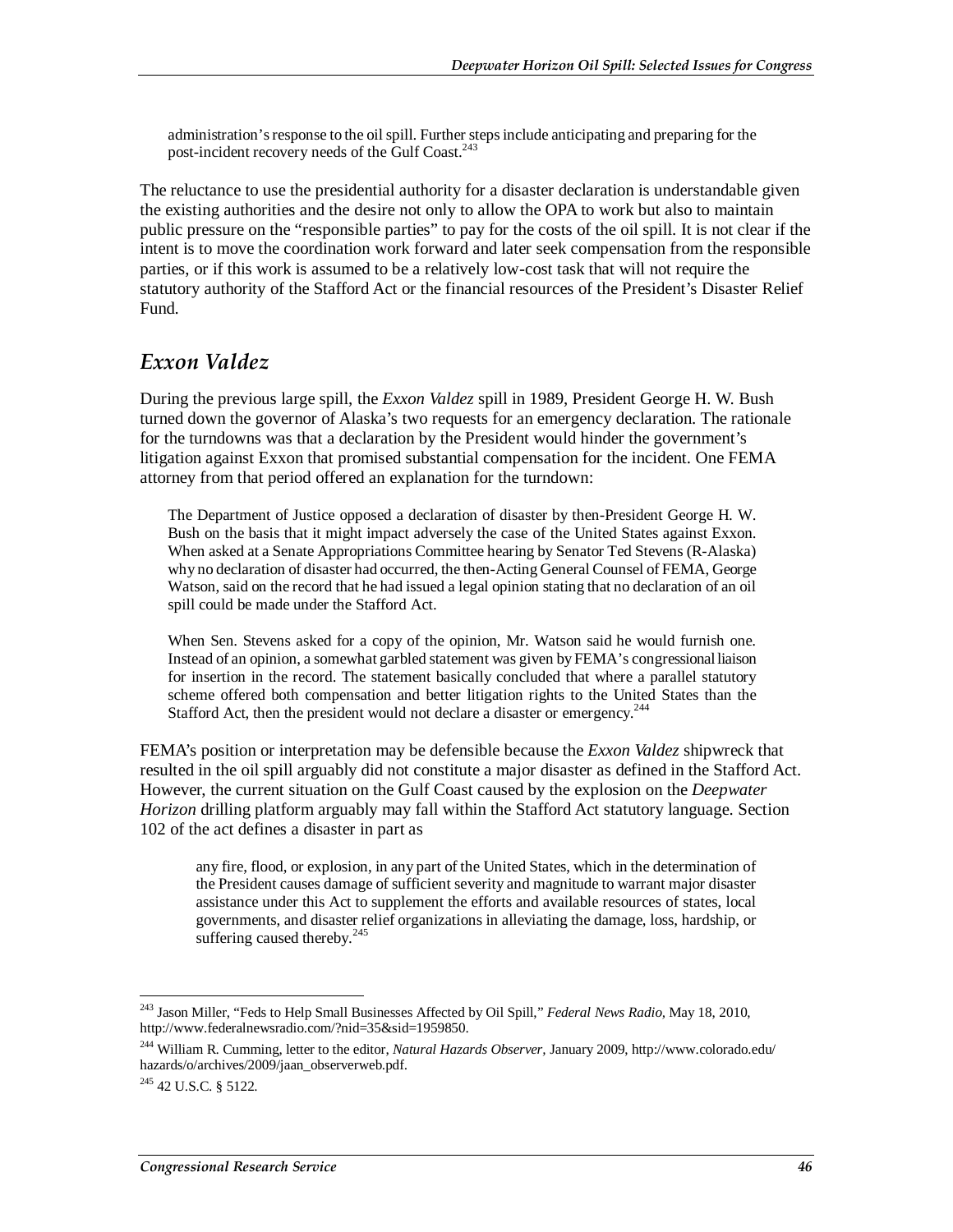## **Recent Regional Disaster History**

Using a Stafford Act emergency or major disaster declaration for the Gulf oil spill, for Gulf Coast states that are now approaching the fifth anniversary of the Hurricane Katrina landfall, could remind them of difficult, lingering issues from that disaster in 2005. A declaration could also, however, present a second chance for long-term recovery assistance to that region, administered by new leadership at DHS and FEMA.

Managing public expectations is difficult even in the smallest disaster event. Working with a region that is aware of the potential aid under Stafford and mistrustful of its delivery would be a hard challenge. FEMA's attempt to work in coordination with another set of authorities being carried out by other agencies and departments would only add to the complexity.

It could be argued that the absence of increased federal involvement could serve to simplify the response. At least one area, long-term recovery, is not directly addressed in the OPA. Some might argue that it is also an area the federal government did not address in the aftermath of Katrina. At congressional direction, FEMA has published a draft National Disaster Recovery Framework.<sup>246</sup> Perhaps amid the current complications of overlapping authorities and funds, implementing that framework could provide a viable and limited option for the use of Stafford Act authorities.

Others might argue that a smaller role for the federal government might be the correct role, to encourage local initiative, private-sector renewal, and continuing involvement by the "responsible parties." Within the context of a general distrust of government activity, possibly accentuated in the Gulf region, as well as the current strains on the Disaster Relief Fund, perhaps less government involvement and a lower federal profile would be a preferable option for the region's recovery.<sup>247</sup>

## **Conclusion**

The *Deepwater Horizon* explosion and oil spill have set in motion a series of questions and concerns about oil exploration and recovery in the Gulf of Mexico generally, about the federal offshore oil and gas program, and about the risks of deepwater drilling in particular. The incident has raised many issues; this report provides a set of selected descriptions to give the reader a baseline and context for pursuing topics of interest.

Several themes trace through the diverse aspects of the incident:

• The explosion and oil spill having occurred, what lessons should be drawn from the incident? Such lessons may involve the appropriateness and capabilities of the technologies used in drilling and in trying to stop the spill; the adequacy of the regulatory regime and how it was administered and enforced; possible implications of corporate cultures of the companies involved; and the adequacy

<sup>-</sup><sup>246</sup> DHS/FEMA, "National Disaster Recovery Framework—Draft", February 10, 2010, http://www.disasterrecoveryworkinggroup.gov/ndrf.pdf.

<sup>247</sup> For more information on the Disaster Relief Fund, see CRS Report R40708, *Disaster Relief Funding and Emergency Supplemental Appropriations*, by Bruce R. Lindsay and Justin Murray.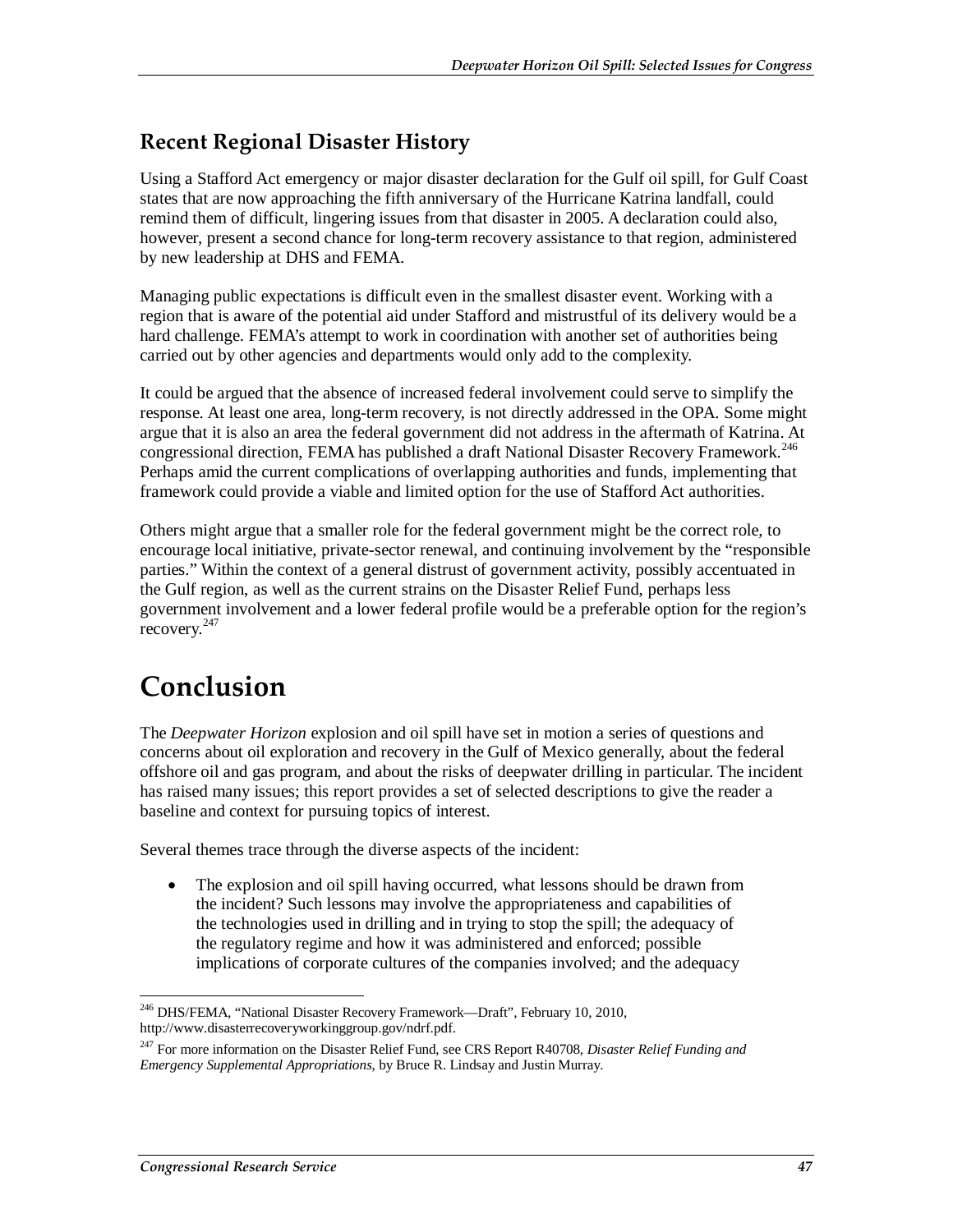of cleanup technologies and of the safety net for impacted businesses and communities.

- As oil and gas exploration and recovery moved into the deepwater frontier, were technologies and regulatory capacities keeping pace with new and/or heightened risks? Technologies and regulations appropriate to onshore and shallow-water exploration and recovery may not be adequate to address risks in deep water. There are economic incentives to develop technologies to find and recover deepwater oil and gas, but the question arises of whether concomitant incentives exist to ensure that those technologies are safe in this more challenging environment. Likewise, it might be asked if administrative and regulatory requirements appropriate to the less-challenging onshore and shallow-water environments have been, or need to be, strengthened to address deepwater risks.
- What interventions may be necessary to ensure recovery of Gulf resources and amenities? The spilled oil will surely degrade over time; intervention might accelerate cleanup, but may have its own costs.
- What does the *Deepwater Horizon* incident imply for national energy policy, and the tradeoffs between energy needs, risks of deepwater drilling, and protection of natural resources and amenities?

Diverse stakeholders will find different lessons in the *Deepwater Horizon* incident. Some will focus on the risks to the environment and the economic impacts on fishermen and communities; others will focus on the value of the oil that fuels the U.S. economy. Some will find the risks unacceptable; others will say that the risks can be overcome. In the end, the focal issue may be the management of risk: even with robust efforts to prevent oil-related incidents, they can and will happen—at which point the crucial question is how to cope with the consequences.